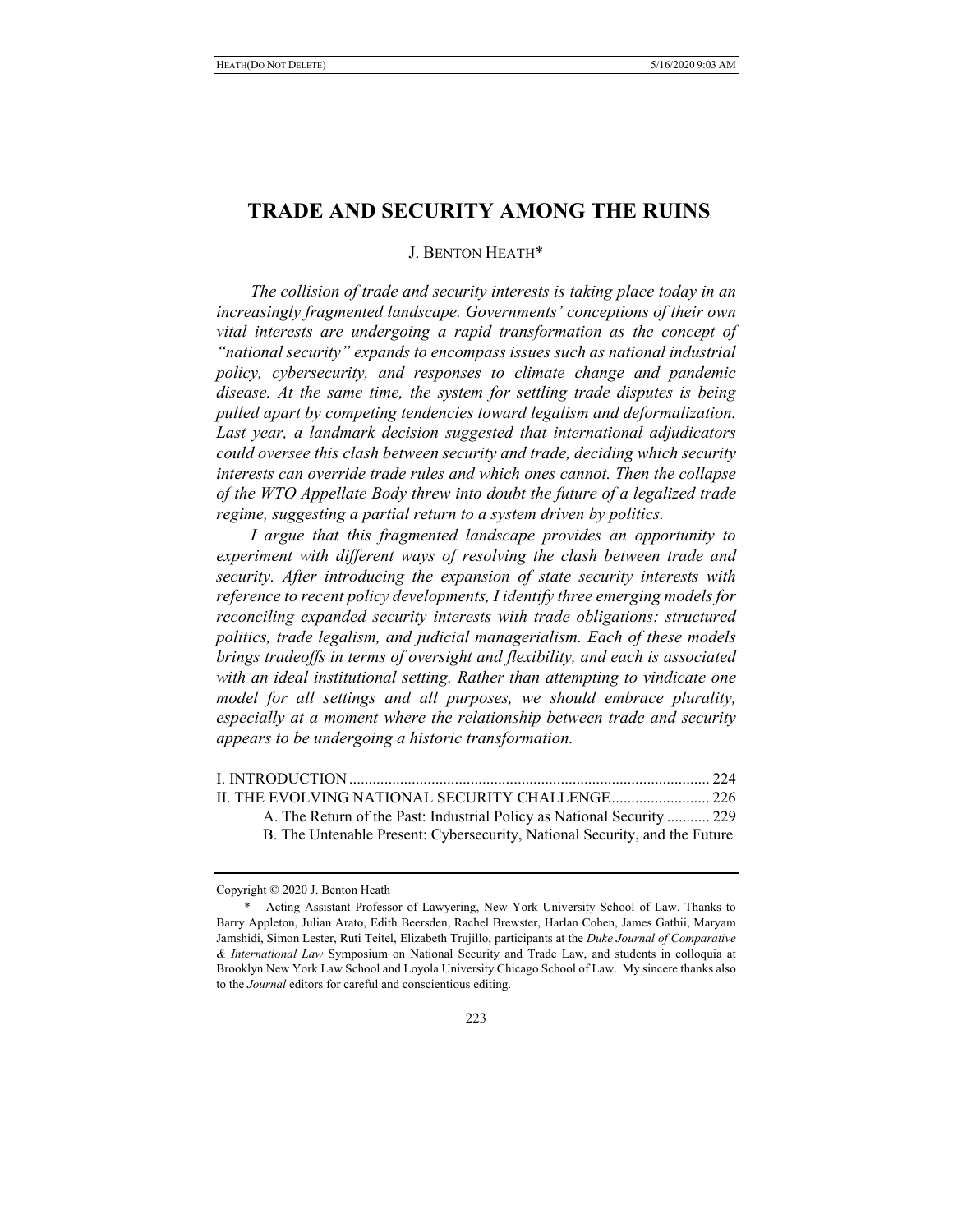| C. The Place of National Security Legalism in a Fragmenting System  258 |  |
|-------------------------------------------------------------------------|--|
| V. JUDICIAL MANAGERIALISM IN SECURITY DISPUTES 261                      |  |
|                                                                         |  |

# I. INTRODUCTION

The clash between economic and security interests today is taking place in an increasingly fragmented institutional landscape. In April 2019, a World Trade Organization (WTO) dispute-settlement panel in *Russia—Measures Concerning Traffic in Transit (*Russia*—Transit)* declared that it could review and second-guess a state's invocation of the WTO's security exception, marking what many considered a "constitutional moment" for the WTO.<sup>1</sup> Months later, the WTO Appellate Body collapsed after years of obstruction by the United States, heralding a much broader turn away from trade legalism and a return to diplomacy- and power-based modes of dispute settlement.<sup>2</sup> This push-and-pull between adjudication and politics can be seen in different configurations in other fora, as regional trade dispute settlement mechanisms come online<sup>3</sup> and states consider reforms to investment law that would arguably make the system more responsive to state interests<sup>4</sup>

This fragmented landscape challenges the ability of international economic law to respond to evolving state interests—particularly to those interests considered most vital, such as national security. It is by now widely

 <sup>1.</sup> *E.g.*, Sungjoon Cho, *A WTO's 'Kompetenz-Kompetenz' Moment*, INT'L ECON. L. & POL'Y BLOG (Apr. 5, 2019), https://ielp.worldtradelaw.net/2019/04/a-wtos-kompetenz-kompetenzmoment.html.

 <sup>2.</sup> *See generally* THE APPELLATE BODY OF THE WTO AND ITS REFORM (Chang-fa Lo, Junji Nakagawa & Tsai-fang Chen eds., 2020); Gregory Shaffer, *Tragedy in the Making? The Decline of Law and the Return of Power in International Trade Relations*, 44 YALE J. INT'L L. ONLINE 37 (2019).

 <sup>3.</sup> *See, e.g.*, Simon Lester & Inu Manak, *The NAFTA/USMCA Panel Blocking Issue Looks Like It Has Been Fixed (Probably)*, INT'L ECON. L. & POL'Y BLOG (Dec. 11, 2019), https://ielp.worldtradelaw.net/2019/12/the-naftausmca-panel-blocking-issue-looks-like-it-has-beenfixed.html; *EU Asks for Panel with Ukraine on Wood Export Ban*, EUROPEAN COMM'N (June 21, 2019), http://trade.ec.europa.eu/doclib/press/index.cfm?id=2034.

 <sup>4.</sup> *See, e.g.*, Anthea Roberts & Taylor St. John, *UNCITRAL and ISDS Reform: Visualising a Flexible Framework*, EJIL TALK (Oct. 24, 2019), https://www.ejiltalk.org/uncitral-and-isds-reformvisualising-a-flexible-framework/.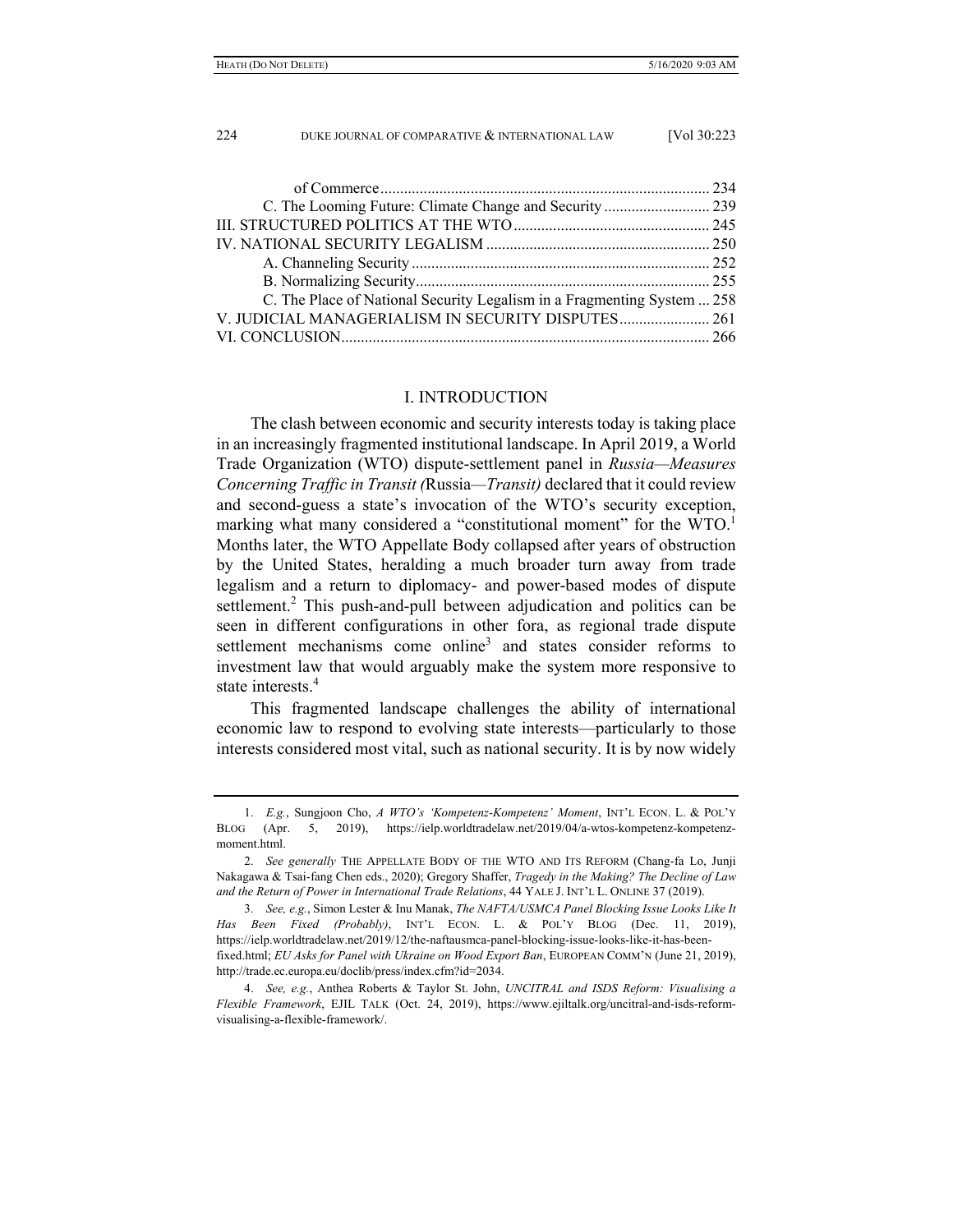recognized that the relationship between economic liberalization and national security is undergoing a profound reconfiguration.<sup>5</sup> In the United States, this shift is driven in part by a changing perception about the relationship between free trade and the national interest.<sup>6</sup> At the same time, a number of other threats—including terrorism, transnational crime, corruption, human rights violations, migration, pandemic disease, and climate change—increasingly claim the mantle of "security" and are ever more likely to overlap with economic rules.<sup>7</sup> All of these new security concerns can drive demands for exceptions to domestic and international trade rules, and many have already done so. $8$  It remains to be seen how the increasingly fragmented trade landscape will respond to the proliferation of security interests.

In this contribution to the *Duke Journal of Comparative & International Law* Symposium on National Security, I argue that there is some silver lining among the ruins of the Appellate Body. In the wake of the Appellate Body's collapse, we can see different institutional forms emerging that offer diverging approaches to reconciling emerging security interests with the demands of a relatively globalized economy. The outlines of these emerging forms can be found in the practice of dispute settlement panels, in treaty language, and in policy proposals put forward at the WTO and in other fora. This Article maps each of these emerging forms and identifies the tradeoffs associated with them. Rather than attempting to vindicate one proposed solution over the others, we should embrace the fact that we seem to be entering a period of institutional experimentation and attempt to understand the stakes. Given today's uncertainty in political debates about trade's importance vis-à-vis other values, such experimentation is not an altogether bad thing.

In advancing this argument, this paper is meant to serve as an Afterword for my prior work on this subject.<sup>9</sup> In an earlier piece, I argued that evolving security interests pose a fundamental challenge to both political and legalist models for managing the trade-security clash. I contended that "the increasing overlap between national security and the global economy

 <sup>5.</sup> *See, e.g.*, J. Benton Heath, *The New National Security Challenge to the Economic Order*, 129 YALE L.J. 924 (2020); Kathleen Claussen, *Old Wine in New Bottles? The Trade Rule of Law*, 44 YALE J. INT'L L. ONLINE 61, 63–64 (2019); Anthea Roberts, Henrique Choer Moraes & Victor Ferguson, *Toward a Geoeconomic Order in International Trade and Investment*, 22 J. INT'L ECON. L. 655 (2019).

 <sup>6.</sup> *See generally* Timothy Meyer & Ganesh Sitaraman, *Trade and the Separation of Powers*, 107 CAL. L. REV. 583 (2019).

 <sup>7.</sup> J. Benton Heath, *National Security and Economic Globalization: Toward Collision or Reconciliation?*, 42 FORDHAM INT'L L.J. 1431, 1433–39 (2019).

 <sup>8.</sup> *See infra* Part I.

 <sup>9.</sup> *See generally* Heath, *supra* note 5.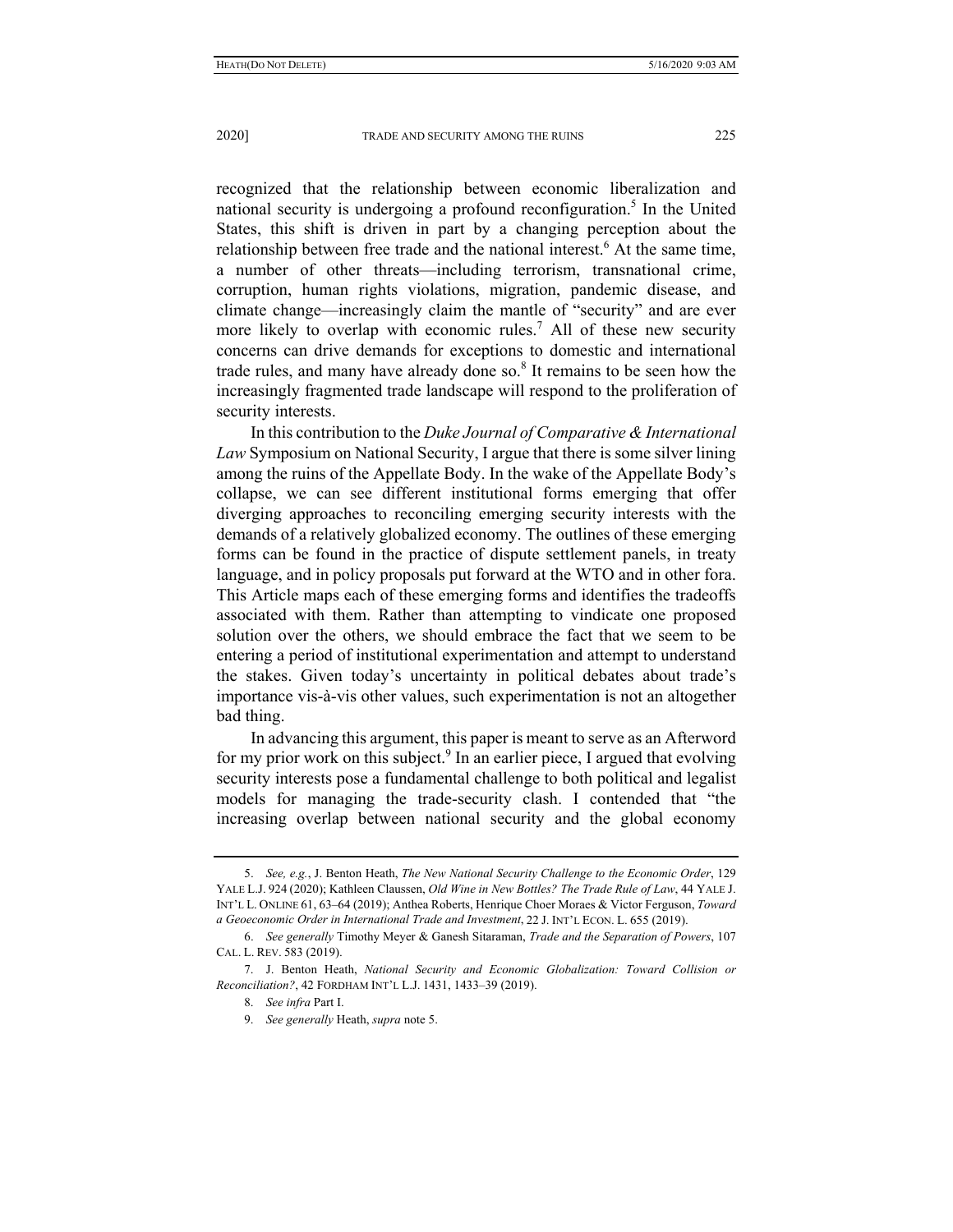requires us to consider the benefits of emerging strategies that mix politics and law."<sup>10</sup> Since that article was finalized, the collapse of the Appellate Body has focused attention on exactly these kinds of blended institutional forms. In this fast-moving environment, it is not too soon to pause and take stock of recent developments in national security policy and trade law.

The following discussion identifies three distinct modes of reconciliation between trade and security measures. The WTO itself is shifting to a version of "structured politics" rather than adjudication, privileging diplomacy and power politics over legalism, though with a more highly articulated institutional structure than what existed during the General Agreement on Tariffs and Trade (GATT) era.<sup>11</sup> A second mode, which can be identified in approaches that rely on *ad hoc* arbitration, would continue to emphasize legalism and hard limits on national security carve-outs, privileging trade governance over flexibility. A third mode, which is reflected in some language found in the recent *Russia—Transit* case, appears to steer a middle path between oversight and flexibility, stressing the role of dispute settlement bodies in fostering adaptation and mutual learning. This "judicial managerialist" approach to trade and security has yet to find an institutional home, but it may be compatible with a range of contemplated reforms to the WTO dispute settlement process, regional trade fora, and investment law.

This paper proceeds in four parts. Part II describes three novel conceptions of security that, in my view, are likely to pose significant challenges for economic law in the near term, focusing on developments taking place over the past two years. Parts III through V discuss each of the three emerging modes of engagement, identifying the tradeoffs for evolving security interests in terms of oversight, flexibility, and mutual learning. A brief conclusion follows.

### II. THE EVOLVING NATIONAL SECURITY CHALLENGE

The period since the end of the Cold War has witnessed a dramatic proliferation of national security interests.<sup>12</sup> This is not to say that national security was ever a tight or easily defined concept—contestation about its meaning is at least as old as the national security state itself.<sup>13</sup> But, at least with respect to the security-trade nexus, the Cold War provided a notable

 <sup>10.</sup> *Id.* at 1030.

 <sup>11.</sup> This is particularly relevant to security concerns because there are signs that this mode is likely to persist for "sensitive" issues even if the WTO Appellate Body is revived. *See infra* text accompanying notes 137–140.

 <sup>12.</sup> This and the next paragraph condense and restate an argument made in Heath, *supra* note 5.

 <sup>13.</sup> *See, e.g.*, OREN GROSS & FIONNUALA NÍ AOLÁIN, LAW IN TIMES OF CRISIS 214–20 (2006).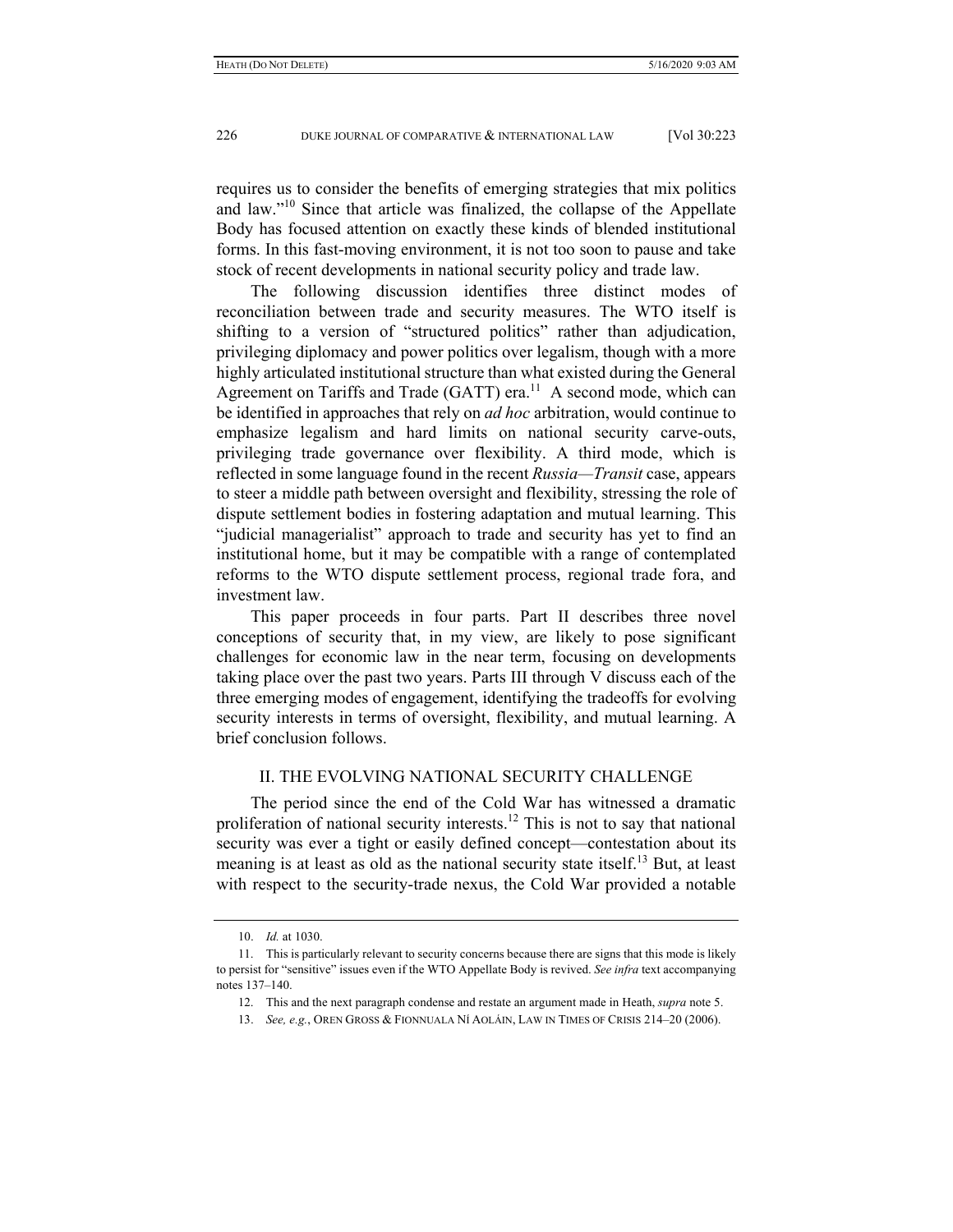degree of conceptual and practical stability. In general, governments tended to argue that security concerns should override trade commitments only with respect to interstate conflicts (such as wars or embargoes) or for import and export controls relating to military readiness.<sup>14</sup> This period of stability outlasted the Cold War itself, but it now seems to be reaching its end.<sup>15</sup>

The transformation of national security has multiple sources.16 The advent of human rights and terrorism as national security concerns has led to the identification of new interstate adversaries, as well as non-state rivals.<sup>17</sup> More recently, the United States has deployed anti-corruption norms for the same purpose, asserting that corruption abroad is a threat to U.S. national security and a national emergency.<sup>18</sup> But the most expansive visions of national security tend to involve what Laura Donohue has called "actor-less" risks: phenomena that are caused not by a single governmental or non-state adversary, but by diffuse interactions between humans and non-human phenomena.19 These include climate change and environmental damage, pandemic disease, and cyber vulnerabilities.

It is helpful, given this state of flux, not to be preoccupied with asking which of these constitute "real" security interests.<sup>20</sup> Security itself is

 17. *See* Ryan Goodman, *Norms and National Security: The WTO as a Catalyst for Inquiry*, 2 CHI. J. INT'L L. 101 (2001); Philip Zelikow, *The Transformation of National Security*, THE NAT'L INTEREST, Mar. 1, 2003.

 18. *See, e.g.*, E.O. 13692, Mar. 8, 2015, 80 Fed. Reg. 12747 (Mar. 11, 2015) (finding that "the situation in Venezuela, including the Government of Venezuela's erosion of human rights guarantees, . . . as well as the exacerbating presence of significant public corruption, constitutes an unusual and extraordinary threat to the national security and foreign policy of the United States," and declaring a national emergency). *But see* Gregory Korte, *White House: States of Emergency Are Just Formalities*, USA TODAY (Apr. 9, 2015), https://www.usatoday.com/story/news/politics/2015/04/09/pro-formastates-of-national-emergency/25479553 [https://perma.cc/VDP5-4AL3] (quoting a White House deputy national security adviser as saying that, despite new emergency economic sanctions, "the United States does not believe that Venezuela poses some threat to our national security. We, frankly, just have a framework for how we formalize these executive orders"). These sanctions are currently the subject of a WTO dispute. *See* Request for the Establishment of a Panel by Venezuela, *United States—Measures Relating to Trade in Goods and Services*, WTO Doc. WT/DS574/2 (Mar. 15, 2019).

19. Laura K. Donohue, *The Limits of National Security*, 48 AM. CRIM. L. REV. 1573, 1709 (2011).

 20. This is not to say that "security," as used in a particular legal text, cannot be interpreted to have hard legal boundaries; it certainly can. *See, e.g.*, *CC/Devas v. India*, PCA Case No. 2013-09, Award on Jurisdiction and Merits, ¶¶ 355, 371 (July 25, 2016) (interpreting "essential security interests" in a bilateral investment treaty to be limited to military and quasi-military matters, thus avoiding overlap with the "public purpose" prong of the treaty's expropriation provision). But, by incorporating "security" as an exception to trade agreements, states do appear to be reserving to themselves a wider range of

 <sup>14.</sup> Heath, *supra* note 5, at 1054–55.

 <sup>15.</sup> *Id*. at 1057–59.

 <sup>16.</sup> *See* Diane Desierto, *Protean 'National Security' in Global Trade Wars, Investment Walls, and Regulatory Controls: Can 'National Security' Ever Be Unreviewable in International Economic Law?*, EJIL TALK (Apr. 2, 2018), https://www.ejiltalk.org/national-security-defenses-in-trade-wars-andinvestment-walls-us-v-china-and-eu-v-us.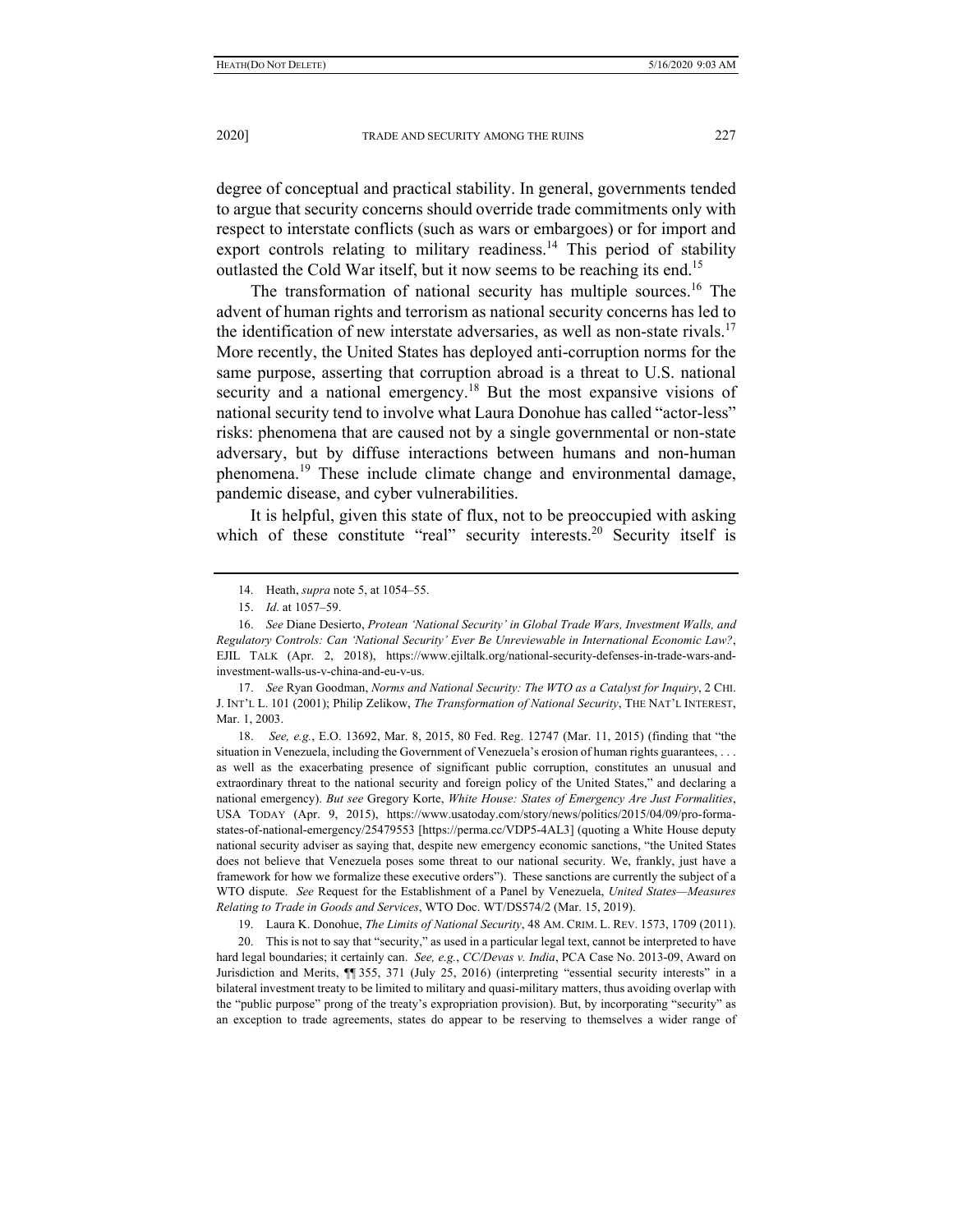helpfully viewed as an intersubjective and socially constructed concept, wherein any matter can plausibly be "securitized" if an actor successfully claims that extraordinary measures are necessary to address an existential threat.<sup>21</sup> Security, in domestic and international trade law, tends to follow this exceptionalist logic, allowing governments to deviate from ordinary trade rules whenever doing so serves a proclaimed security interest.<sup>22</sup> An investigation into the changing political demands around "security," however defined, thus reveals the kinds of pressures that security politics are likely to place on trade and investment law.

This section identifies three trends that challenge traditional, militaryfocused notions of security from a variety of perspectives. First, domestic industrial policy—meaning the protection of emerging or declining industries—is increasingly taking on a national security cast, particularly in the United States under President Trump. Second, the challenges of technological interconnectedness have elevated "cybersecurity" to a national security issue, with broad ramifications for all international commerce that has a digital component (which is, increasingly, nearly all of it). Third, climate change today is cast as the existential threat to end all others—a security issue *par excellence*.

In addition to these threats, the Covid-19 outbreak of 2020 underscored the ways in which pandemic disease challenges existing narratives of trade, security, and globalization.<sup>23</sup> Infectious diseases are a paradigmatic nonmilitary security threat, having been the object of a widely successful transnational effort in the early 1990s and 2000s to establish new legal and policy frameworks for "global health security."24 The international response to Covid-19 includes a range of extraordinary actions, including travel restrictions, quarantine measures, lockdowns and enforced closure of businesses, and export restrictions on critical protective equipment.<sup>25</sup> The

discretion than for other, more subject-specific terms like "environment" or "labor." And, even if "security" in trade agreements is interpreted narrowly, understanding the malleability of this term in wider political discourse reveals important tensions between international trade law and domestic politics.

 <sup>21.</sup> BARRY BUZAN, OLE WAEVER & JAAP DE WILDE, SECURITY: A NEW FRAMEWORK FOR ANALYSIS 23–31 (1998).

 <sup>22.</sup> Kathleen Claussen, *Trade's Security Exceptionalism*, 72 STAN. L. REV. (forthcoming 2020).

 <sup>23.</sup> *See, e.g.*, Anthea Roberts & Nicolas Lamp, *Is the Virus Killing Globalization?: There Is No One Answer*, BARRON'S (Mar. 15, 2020).

 <sup>24.</sup> *See generally* SARA E. DAVIES, ADAM KAMRADT-SCOTT & SIMON RUSHTON, DISEASE DIPLOMACY: INTERNATIONAL NORMS AND GLOBAL HEALTH SECURITY (2015).

 <sup>25.</sup> There are already suggestions that some of these measures could generate claims under investment or trade treaties. *See, e.g.*, Joost Pauwelyn, Export Resitriction in Times of Pandemic (unpublished paper 2020), https://papers.ssrn/sol3/papers.cfm?abstract\_id=3579965; Mona Pinchis Paulsen, *Thinking Creatively and Learning from Covid-19: How the WTO Can Maintain Open Trade on Critcal Supples*, OPINIO JURIS (Apr. 2, 2020), http://opiniojuris.org/2020/04/02/covid-19-symposium-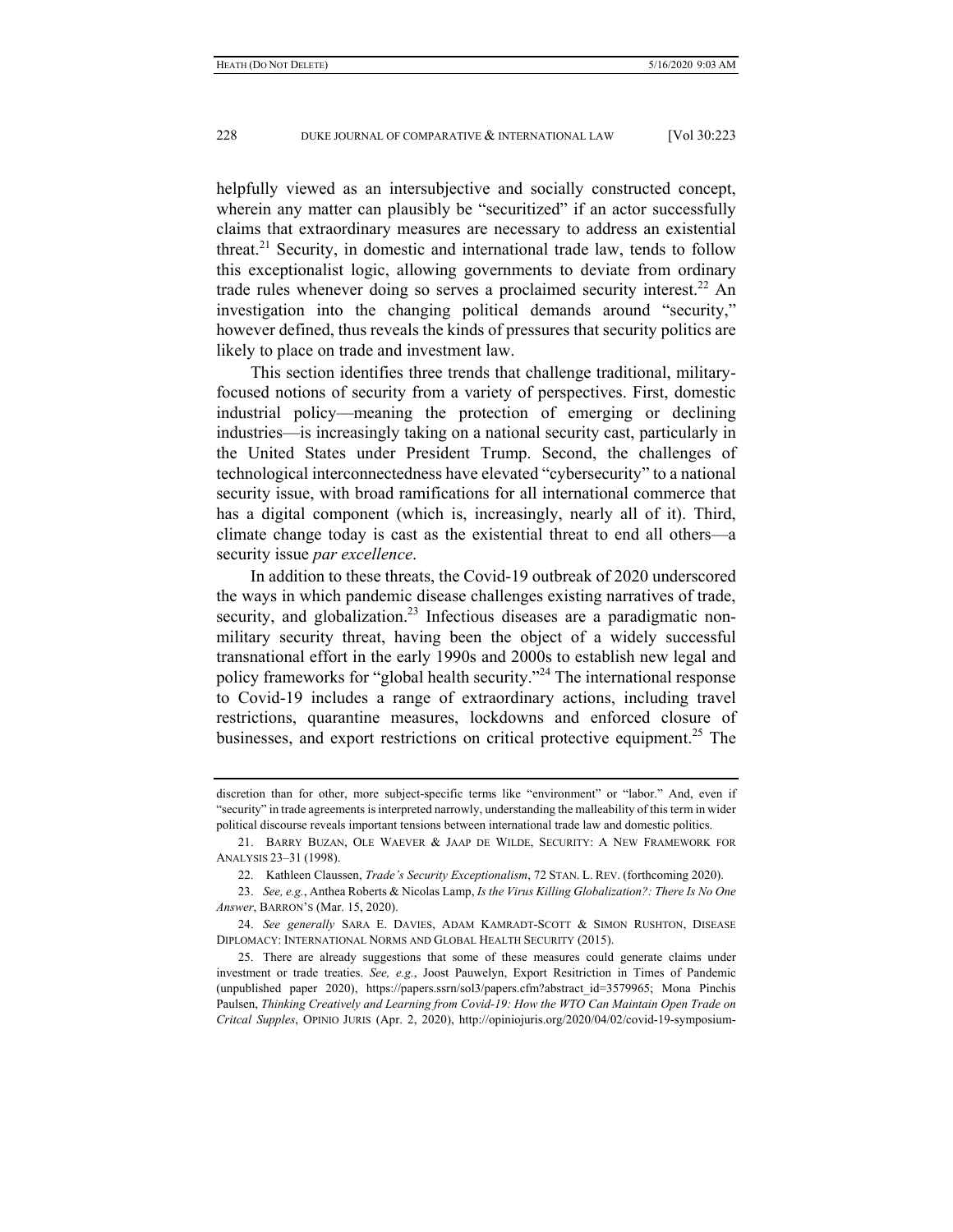crisis also may herald a longer-term shift in trade, as countries invoke national security to justify policies aimed at unwinding global supply chains and ensuring that essential supplies, including medicines and medical devices, are manufactured domestically.<sup>26</sup> Although it remains to be seen how fundamentally the pandemic will affect the existing global order, state responses to the outbreak are already reinforcing and accelerating the trends identified in this section.

#### A. The Return of the Past: Industrial Policy as National Security

The return of industrial policy is among today's most prominent challenges to international trade and investment law.<sup>27</sup> Today, governments are frequently using the rhetoric of national security to explain and justify policies designed to protect emerging or declining industries and to enable international competitiveness. This raises the possibility that a wide range of state intervention into the economy could be justified on security grounds, or that trade itself could come to be seen as a threat to national security. The tension between free trade and industrial policy thus poses an acute problem for international institutions, particularly given skepticism of free trade from leaders on both ends of the political spectrum.

Industrial policy, as used here, refers to a wide range of government interventions designed to reallocate resources horizontally among sectors of the economy.<sup>28</sup> Such interventions can include subsidies, tariffs, product standards, bans or quotas, bailouts, and nationalizations—all of which have the potential to impact trade and to implicate trade rules.<sup>29</sup> The fallout from the 2008 global financial crisis triggered a renewed interest in industrial policy among both academic observers and policymakers,  $30$  and it was argued that some form of horizontal reallocation across sectors had proven

thinking-creatively-and-learning-from-covid-19-how-the-wto-can-maintain-open-trade-on-critical-

supplies/; Michael Ostrove, Kate Brown de Bejar & Ben Sanderson, *Covid-19: A Legitimate Basis for Investor Claims?*, DLA PIPER (Apr. 16, 2020), https://www.dlapiper.com/en/spain/insights/publications/ 2020/04/covid-19-a-legitimat-basis-for-investment-claims/.

 <sup>26.</sup> *See, e.g.*, Samuel Esreicher & Jonathan F. Harris, *Bring Home the Supple Chain*, VERDICT (Apr. 15 2020) ("Once the COVID-19 pandemic subsides, U.S. policymakers . . . should mandate that a minimum percentage of essential supplies be manufactured domestically. This is a national security issue.").

 <sup>27.</sup> *See, e.g.*, MARK FELDMAN, INTERNATIONAL INVESTMENT OBLIGATIONS AND INDUSTRIAL POLICY: EVOLUTION IN TREATY PRACTICE (2018); Gregory Shaffer, *Retooling Trade Agreements for Social Inclusion*, 2019 ILL. L. REV. 1, 39–41; Mark Wu & James Salzman, *The Next Generation of Trade and Environment Conflicts: The Rise of Green Industrial Policy*, 108 NW. U. L. REV. 401 (2014).

 <sup>28.</sup> TODD N. TUCKER, INDUSTRIAL POLICY AND PLANNING: WHAT IT IS AND HOW TO DO IT BETTER 6 (2019).

 <sup>29.</sup> *See id.* at 9.

 <sup>30.</sup> *See generally* THE INDUSTRIAL POLICY REVOLUTION (Joseph E. Stiglitz & Justin Yifu Lin eds., 2013).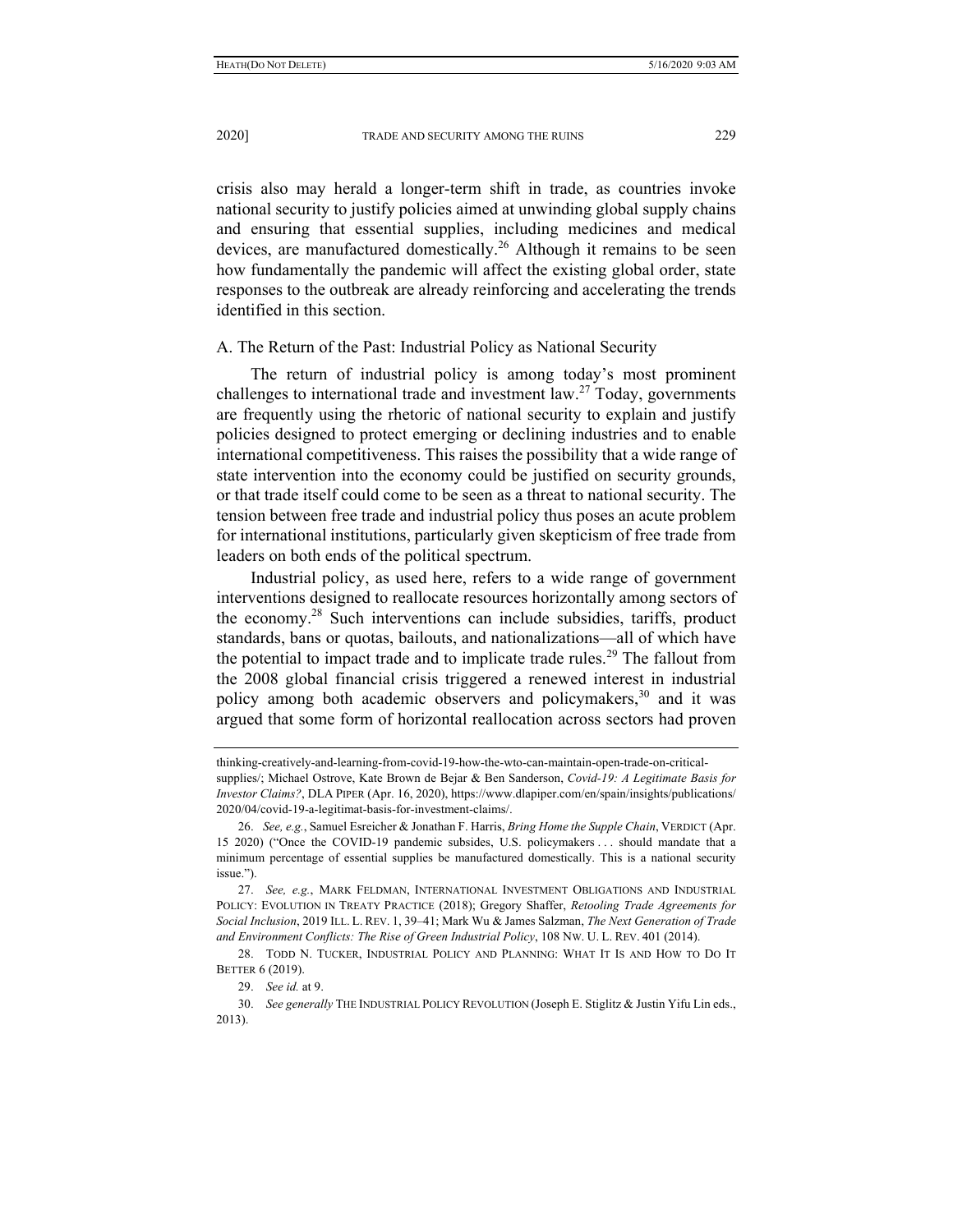successful in emerging economies.<sup>31</sup> Some authors began to tell revisionist stories about industrial policy in the United States and other free-market countries, contending that such policies were neither as rare nor as ideologically anathema as often thought.<sup>32</sup> As one prominent economist wrote in 2010, "industrial policy is back."<sup>33</sup>

The return of industrial policy is reconfiguring the established relationship in market economies between national security and economic liberalization. Of course, some subset of industrial policy is always concerned with national security. For example, governments historically used procurement, subsidies, and other means to support industries considered essential for national defense, space exploration, and critical infrastructure.<sup>34</sup> The national-security justifications for these policies could sometimes be specious, such as quotas imposed by the United States on petroleum imports<sup>35</sup> or Sweden's claim that import restrictions on footwear were necessary "to secure the provision of essential products necessary to meet basic needs in case of war or other emergency in international relations."36 But, in general, state support for domestic industries needed to be phrased in terms of military procurement or military readiness if it was

 33. Dani Rodrik, *The Return of Industrial Policy*, PROJECT SYNDICATE (Apr. 12, 2010), https://www.project-syndicate.org/commentary/the-return-of-industrial-policy.

 34. The tendency of such interventions to occupy ever-greater sections of the economy was noted in 1963 by Lon Fuller, who thought that these developments raised "problems of institutional design unprecedented in scope and importance," in a passage that resonates today:

The problem of finding the most apt institutional design for governmental control over the economy has been acute for a long time. In the future this problem is, I think, bound to become more pressing and pervasive. Indispensable facilities, like certain of our railways, will have to be rescued from their economic plight . . . . Almost by inadvertence—a multibillion dollar inadvertence—we have developed a new form of mixed economy in that huge segment of industry dependent upon contracts with the armed services. Because this new form of enterprise is classified as "private," it escapes the scrutiny to which direct governmental operation would be subjected. At the same time it is foolish to think of it as being significantly subject to the discipline of the market. When and if our expenditures for armaments are seriously reduced, a great unmeshing of gears will have to take place. Finally, there are the as yet largely unfaced dislocations that will be brought about by increasing automation.

LON L. FULLER, THE MORALITY OF LAW 175–176 (rev. ed. 1969).

 35. JOHN H. JACKSON, WORLD TRADE AND THE LAW OF GATT 752 (1969) ("United States oil quotas . . . carry the label 'security measure,' but are widely considered to be protectionist.").

 36. *Sweden—Import Restrictions on Certain Footwear*, ¶ 4, GATT Doc. L/4250 (Nov. 17, 1975); *see also* GATT Council, *Minutes of Meeting*, at 8-9, GATT Doc. C/M/109 (Nov. 10, 1975) ("Many representatives . . . expressed doubts as to the justification of these measures under the General Agreement.").

 <sup>31.</sup> Dani Rodrik, *Industrial Policy: Don't Ask Why, Ask How*, 1 M.E. DEV. J. 1 (2009).

 <sup>32.</sup> *E.g.*, Robert H. Wade, *Return of Industrial Policy?*, 26 INT'L REV. APP. ECON. 223, 229–32 (2012); Dan Ciuriak & John M. Curtis, *The Resurgence of Industrial Policy and What It Means for Canada*, IRPP INSIGHT, June 2013, https://irpp.org/research-studies/the-resurgence-of-industrial-policyand-what-it-means-for-canada/.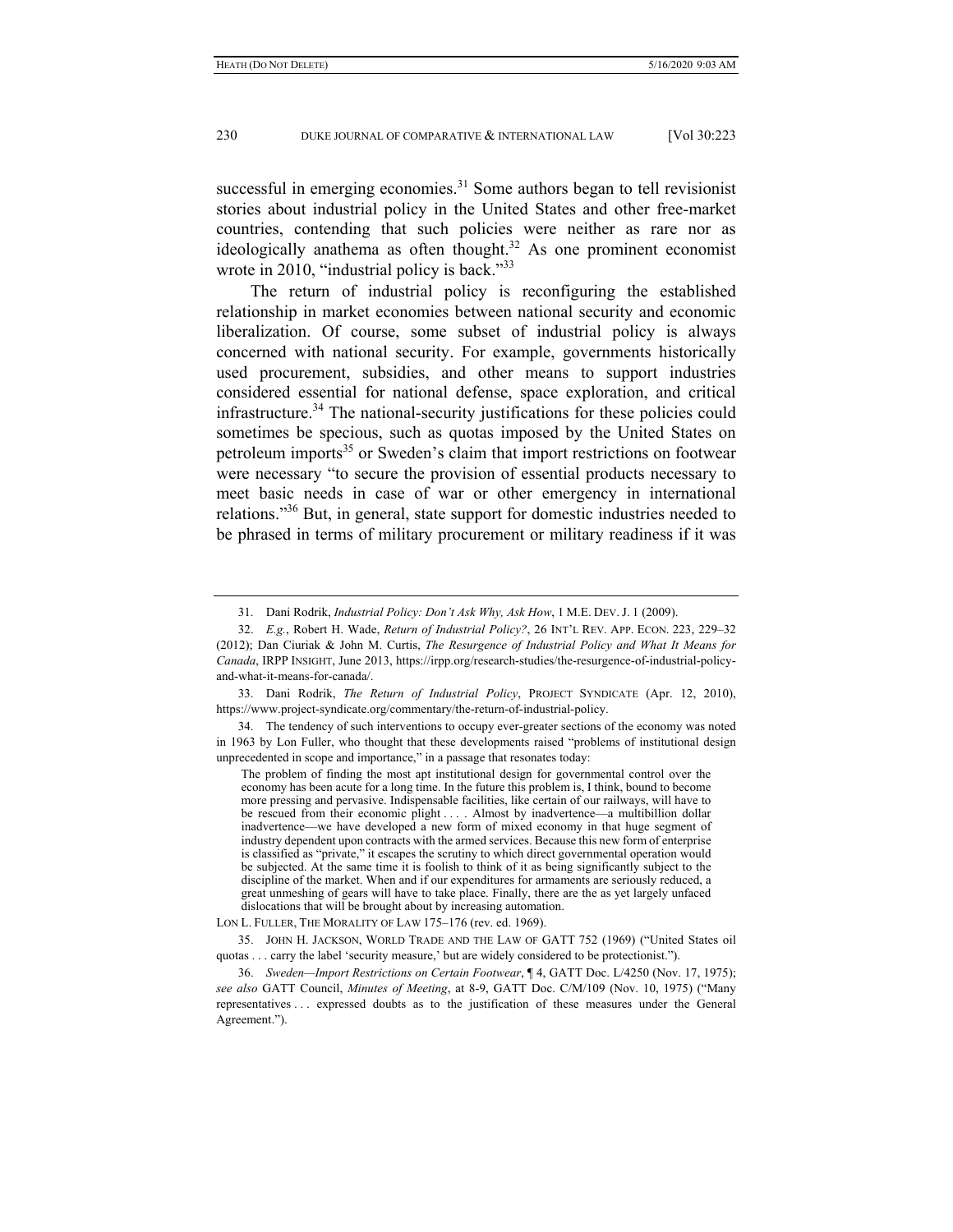going to be considered a "security" policy.<sup>37</sup> Autarky, on this view, is not itself a security interest; free trade is not itself a security threat.<sup>38</sup>

This is consistent with broader views of trade that prevailed among Western states during the postwar era. For the U.S. diplomats who drafted the GATT, liberalized trade had long been associated with greater international harmony, peace, and national security.<sup>39</sup> This view proved relatively persistent in U.S. policy circles. The 1987 Reagan White House's National Security Strategy explains that "encouraging regional and global free-trade agreements" are a critical element of U.S. national security and contribute to the containment of the Soviet Union.<sup>40</sup> The Clinton White House argued in 2000 that Chinese accession to the WTO was critical to national security.<sup>41</sup> And the Obama administration repeatedly argued that entering the Trans-Pacific Partnership would enhance U.S. national security.<sup>42</sup> While this discussion has focused on the United States, supporters of trade liberalization and the WTO worldwide frequently advance the argument that trade agreements contribute to peace and security.<sup>43</sup>

This policy orientation was turned on its head with the election of Donald Trump in 2016. The Trump administration promptly declared that "economic security is national security," adding:

For decades, the United States has allowed unfair trading practices to grow. Other countries have used dumping, discriminatory non-tariff barriers, forced technology transfers, non-economic capacity, industrial subsidies, and other support from governments and state-owned enterprises to gain economic advantages.

Today we must meet the challenge. We will address persistent trade

 39. *See generally* Mona Pinchis-Paulsen, *Trade Multilateralism and U.S. National Security: The Making of the GATT Security Exception*, MICH. J. INT'L L. (forthcoming 2020) (arguing that the GATT security exception reflected a qualified victory for members of the U.S. delegation who successfully argued—against the perspective of their own armed services—that U.S. leadership on liberalized international trade would further U.S. security interests).

 40. WHITE HOUSE, NATIONAL SECURITY STRATEGY OF THE UNITED STATES 3 (1987) [hereinafter 1987 NSS].

 41. David E. Sanger, *Sometimes, National Security Says It All*, N.Y. TIMES, May 7, 2000. Notably, the Reagan administration was not willing to support Soviet admission to the GATT in the 1980s, despite the existence of similar arguments at the time. *See* 1987 NSS, *supra* note 40, at 10.

 42. Raj Bhala, *TPP, American National Security and Chinese SOEs*, 16 WORLD TRADE REV. 655, 659–60 (2017) (quoting then-current and former U.S. officials).

 <sup>37.</sup> Heath, *supra* note 5, at 1054.

 <sup>38.</sup> For an uncompromising argument to this effect in international trade law, see Michael Hahn, *Vital Interests and the Law of GATT: An Analysis of the GATT's Security Exception*, 12 MICH. J. INT'L L. 558, 580 (1991) ("[I]t would be wrong to read article XXI as coping with dire socioeconomic consequences ensuing from the operation of GATT principles and policies.").

 <sup>43.</sup> *See, e.g.*, Robert Howse, *The Legitimacy of the World Trade Organization*, *in* THE LEGITIMACY OF INTERNATIONAL ORGANIZATIONS 355, 369 (Jean-Marc Coicaud & Veijo Heiskanen eds. 2001) (describing, but not adhering to, the "conflict management" approach to the WTO's legitimacy).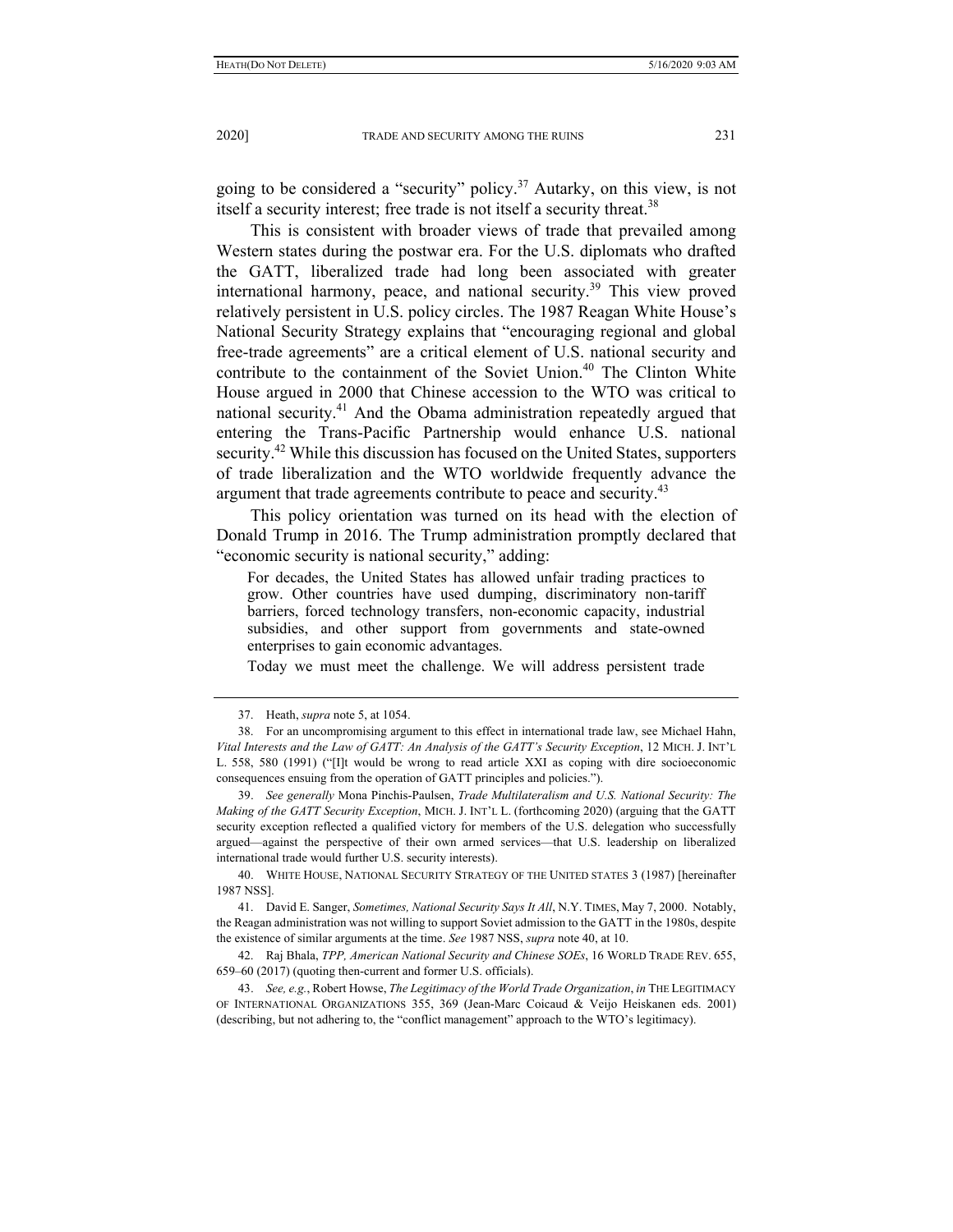imbalances, break down trade barriers, and provide Americans new opportunities to increase their exports. The United States will expand trade that is fairer so that U.S. workers and industries have more opportunities to compete for business.

This language signals a shift in U.S. policy, whereby ever freer trade is no longer presumed to result in security gains and U.S. national security is instead preserved through trade policies that support and protect domestic industry.45 Responding to these developments in the United States and abroad, commentators have raised concerns that "[t]reating economic security as national security may . . . create a permanent state of exception justifying broad protection/protectionist measures across time and space."46

In the United States, the most salient example of this new approach to industrial-policy-as-national-security is the Trump administration's decision to impose tariffs on steel and aluminum imports. $47$  These tariffs expressly relied on a strong form of "security exceptionalism," both under domestic law and international law, to avoid the domestic and international legal constraints that would otherwise apply to such trade restrictions.<sup>48</sup> Domestically, the tariffs rely on Section 232 of the Trade Expansion Act of 1962, which enables the President to take action to "adjust" imports of a certain product "so that such imports will not threaten to impair the national security."<sup>49</sup> To defend these tariffs at the WTO, the United States has also invoked Article XXI of the GATT, which recognizes a state's right to take "any action which it considers necessary for the protection of its essential security interests" under certain enumerated circumstances.<sup>50</sup> By invoking these exceptions, the United States has edged toward a version of national security that goes beyond military readiness, to embrace a conception that equates security with economic self-sufficiency and competitiveness.<sup>51</sup> This

 <sup>44.</sup> WHITE HOUSE, NATIONAL SECURITY STRATEGY OF THE UNITED STATES 17, 19 (2017).

 <sup>45.</sup> *See, e.g.*, Roberts, Moraes & Ferguson, *supra* note 5, at 664–65.

 <sup>46.</sup> *Id.* at 665.

 <sup>47.</sup> *E.g.*, TUCKER, *supra* note 28, at 7 (citing Trump's support for the steel industry as an example of industrial policy).

 <sup>48.</sup> Claussen, *supra* note 22, at 24–25 (describing these measures as a form of "hard" security exceptionalism).

<sup>49. 19</sup> U.S.C. §  $1862(c)(1)(A)$ . "National security" is not defined in the statute, and the text mandates a range of considerations that blend economic and security concerns, including the capacity of domestic industries, their growth requirements, the national economic welfare, the impact of foreign competition on "individual" domestic industries, and the effect of imports on the workforce, government revenue, job skills, and investment. *Id.* § 1862(d).

 <sup>50.</sup> General Agreement on Tariffs and Trade art. XXI, Oct. 30, 1947, 61 Stat. A-11, 55 U.N.T.S. 194 [hereinafter GATT 1947].

 <sup>51.</sup> *See* Presidential Proclamation on Adjusting Imports of Steel into the United States, ¶ 8, Mar. 8, 2018 ("This relief will help our domestic steel industry to revive idled facilities, open closed mills, preserve necessary skills by hiring new steel workers, and maintain or increase production, which will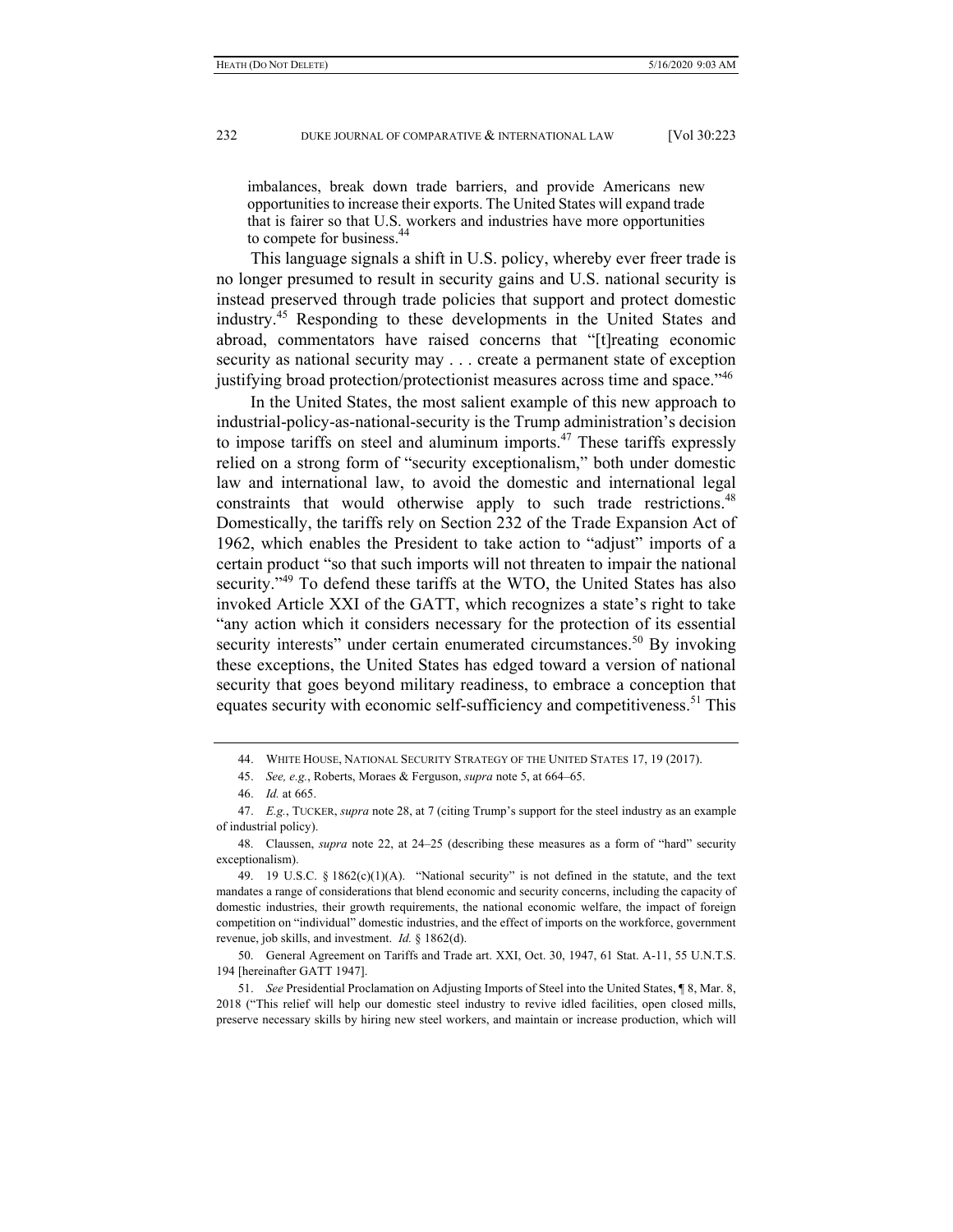approach connects national security to far older conceptions of industrial policy, often with the same racist and gendered views about which jobs and economic sectors merit government support.<sup>52</sup>

All this is not to say that industrial policy is the exclusive province of the populist-nationalist right. There appears to be growing enthusiasm among progressives in the United States for some form of industrial policy to address inequality, invest in disadvantaged communities, catalyze innovation, and restart domestic manufacturing.<sup>53</sup> It is frequently argued that "green industrial policy"—consisting in large measure of subsidies for the development of green technology—is necessary to facilitate investment in risky ventures and counteract the market's mispricing of carbon emissions.<sup>54</sup> For example, certain types of subsidies and local content requirements may be the most politically effective ways to build support for green energy programs, particularly in places like the United States where publics are wary of top-down governance by international institutions.<sup>55</sup> Separately, domestic industrial policy is shaping cybersecurity and digital commerce, as states intervene to support domestic industries and identify national champions,

reduce our Nation's need to rely on foreign producers for steel and ensure that domestic producers can continue to supply all the steel necessary for critical industries and national defense. Under current circumstances, this tariff is necessary and appropriate to address the threat that imports of steel articles pose to the national security."); U.S. DEP'T OF COMMERCE, THE EFFECT OF IMPORTS OF STEEL ON THE NATIONAL SECURITY 55–57 (Jan. 11, 2018) (referring to the effect of a declining steel industry on U.S. "surge capability" in time of "extended conflict or national emergency," while also stressing that global excess capacity in steel are "weakening our internal economy").

 <sup>52.</sup> *Compare* TUCKER, *supra* note 28, at 25 (noting the "racially exclusionary" nature of New Dealera industrial policies), *with* Nicolas Lamp, *How Should We Think About the Winners and Losers from Globalization?: Three Narratives and their Implications for the Redesign of International Economic Agreements*, at 10–12 Queen's Univ. Faculty of Law Res. Paper Ser., No. 2018-102 (Aug. 2019) ("The deeply gendered nature of Trump's narrative becomes even more evident in a crucial omission: Trump consistently fails to mention the textile industry, even though textile workers have been affected by import competition in much greater numbers than those in the coal and steel industry. A key difference between the coal and steel industry, on the one hand, and the textile industry, on the other hand, is that the textile industry predominantly employs women.").

 <sup>53.</sup> *E.g.*, GANESH SITARAMAN, THE GREAT DEMOCRACY 166 (2019) ("The United States . . . should also engage in an industrial policy that invests in communities across the country. This industrial policy would jump-start areas with investments in research and development and infrastructure and require that manufacturing take place in the United States when products are built on breakthroughs from public investments in R&D."); TUCKER, *supra* note 28, at 30–39 (outlining considerations for an industrial policy focused on federalized planning, sustainable development, and support for women and communities of color).

 <sup>54.</sup> DANI RODRIK, STRAIGHT TALK ON TRADE 257–60 (2017); *see also* Salzman & Wu, *supra* note 27, at 416–42; Dani Rodrik, *Green Industrial Policy*, 30 OXFORD REV. ECON. POL'Y 469 (2014).

 <sup>55.</sup> *See* Timothy Meyer, *How Local Discrimination Can Promote Global Public Goods*, 95 BOSTON UNIV. L. REV. 1937 (2015); Todd Tucker, *There's a Big New Headache for the Green New Deal*, WASH. POST, June 28, 2019.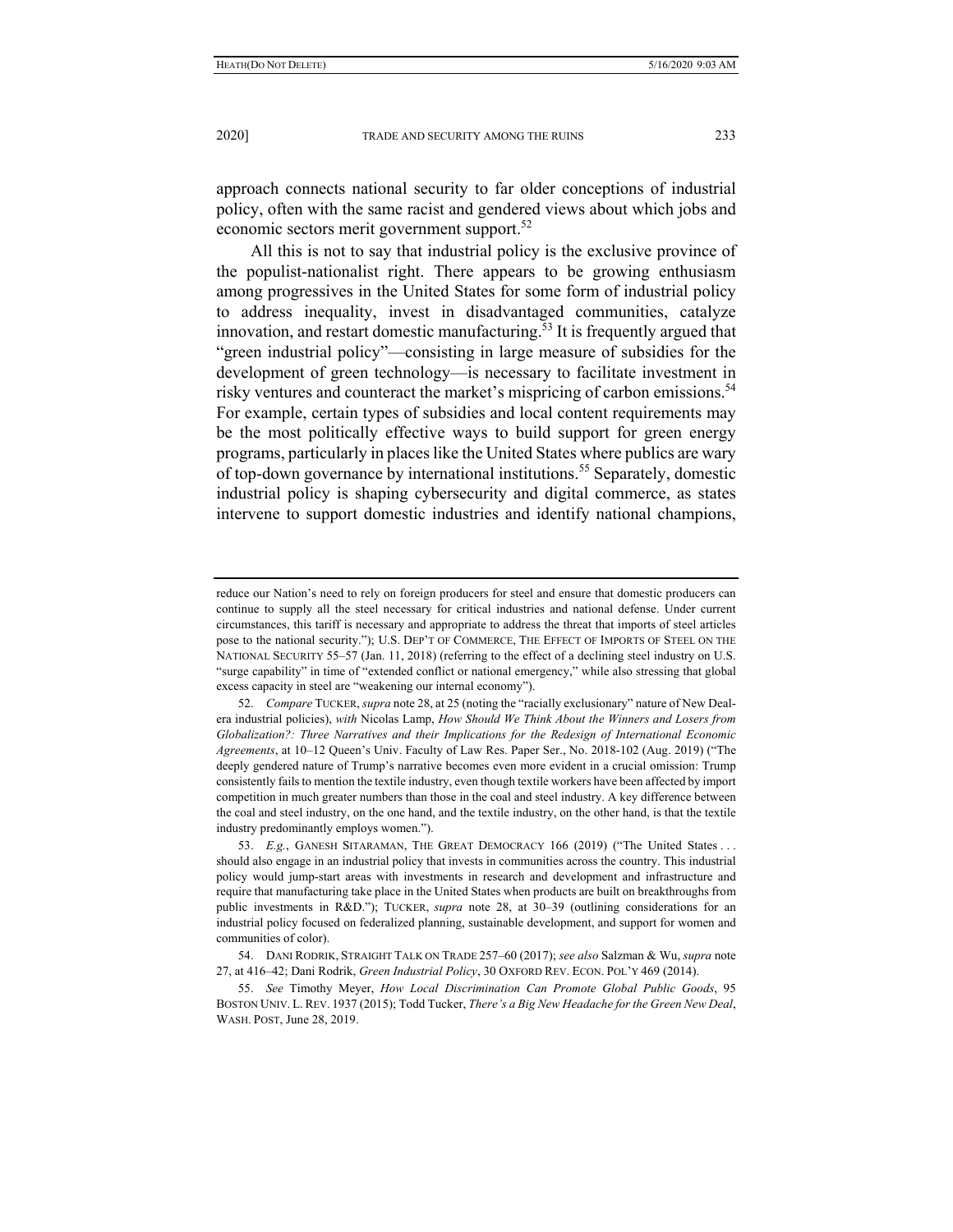sometimes touching off economic and geopolitical conflict.<sup>56</sup> Most recently, the Covid-19 pandemic has produced calls on the American right and left for "a serious industrial policy to reclaim and rebuild domestic supply chains."<sup>57</sup>

Unlike the Trump administration's steel and aluminum tariffs, progressive industrial policy has yet to be justified by reference to "essential security" concerns before an international tribunal, though that could change. Industrial policies can implicate a range of applicable domestic and international laws, only some of which are subject to the kind of broad security exceptions that the United States is invoking with respect to the steel tariffs.<sup>58</sup> The more fundamental point, however, is that an increasing range of regulatory techniques designed to support domestic industry are being tied to national security, and not just in the United States.<sup>59</sup> The securitization of industrial policy is thus poised to precipitate further clashes with trade rules.

B. The Untenable Present: Cybersecurity, National Security, and the Future of Commerce

Cybersecurity, today, is widely understood to be essential to national security,  $60$  even if the concept itself remains somewhat slippery.  $61$  The notion that cybersecurity demands extraordinary measures appears to enjoy broad support from lawmakers across the political spectrum, not to mention intuitive appeal among the lay public. This is also a policy area in which state governments have been particularly active, intervening to restrict crossborder data flows; unwind transactions involving sensitive personal data; impose technical and regulatory standards; restrict certain foreign companies from entering sensitive sectors; and even negotiate new trade rules in

 <sup>56.</sup> *E.g.*, Vinod K. Aggarwal & Andrew W. Reddie, *Comparative Industrial Policy and Cybersecurity: A Framework for Analysis*, 3 J. CYBER POL'Y 291 (2018).

 <sup>57.</sup> Robert Kuttner, *Trump's Economy Goes Viral*, AM. PROSPECT (Mar. 4, 2020); accord Marco Rubio, *We Need a More Resilient American Economy*, N.Y. TIMES (Apr. 20, 2020).

 <sup>58.</sup> *Compare* Salzman & Wu, *supra* note 27, at 451–54 (arguing that many green industrial policies implicate the WTO Subsidies and Countervailing Measures agreement, which, on its face, lacks an exception for either security or environmental measures), *with* Meyer, *supra* note 55, at 1993–2001 (analyzing local content requirements largely under the GATT).

 <sup>59.</sup> *See, e.g.*, Aggarwal & Reddie, *supra* note 56, at 296 (noting that U.S., Chinese, Finnish, and French policies emphasize that national security considerations drive standard setting, procurement, and public investment in the cybersecurity market); Salzman & Wu, *supra* note 28, at 415 (finding that governments are emphasizing the national security benefits of green industrial policies).

 <sup>60.</sup> *See, e.g.*, Jim Garamone, *Cyber Tops List of Threats to U.S., Director of National Intelligence Says*, DOD NEWS (Feb. 13, 2018), https://www.defense.gov/Explore/News/Article/Article/1440838/ cyber-tops-list-of-threats-to-us-director-of-national-intelligence-says/.

 <sup>61.</sup> For critical reviews of the cybersecurity discourse, noting shifts among frames and referent objects, see Helen Nissenbaum, *Where Computer Security Meets National Security*, 7 ETHICS & INFO. TECH. 61 (2005); Lene Hansen & Helen Nissenbaum, *Digital Disaster, Cyber Security, and the Copenhagen School*, 53 INT'L STUDS. Q. 1155 (2009).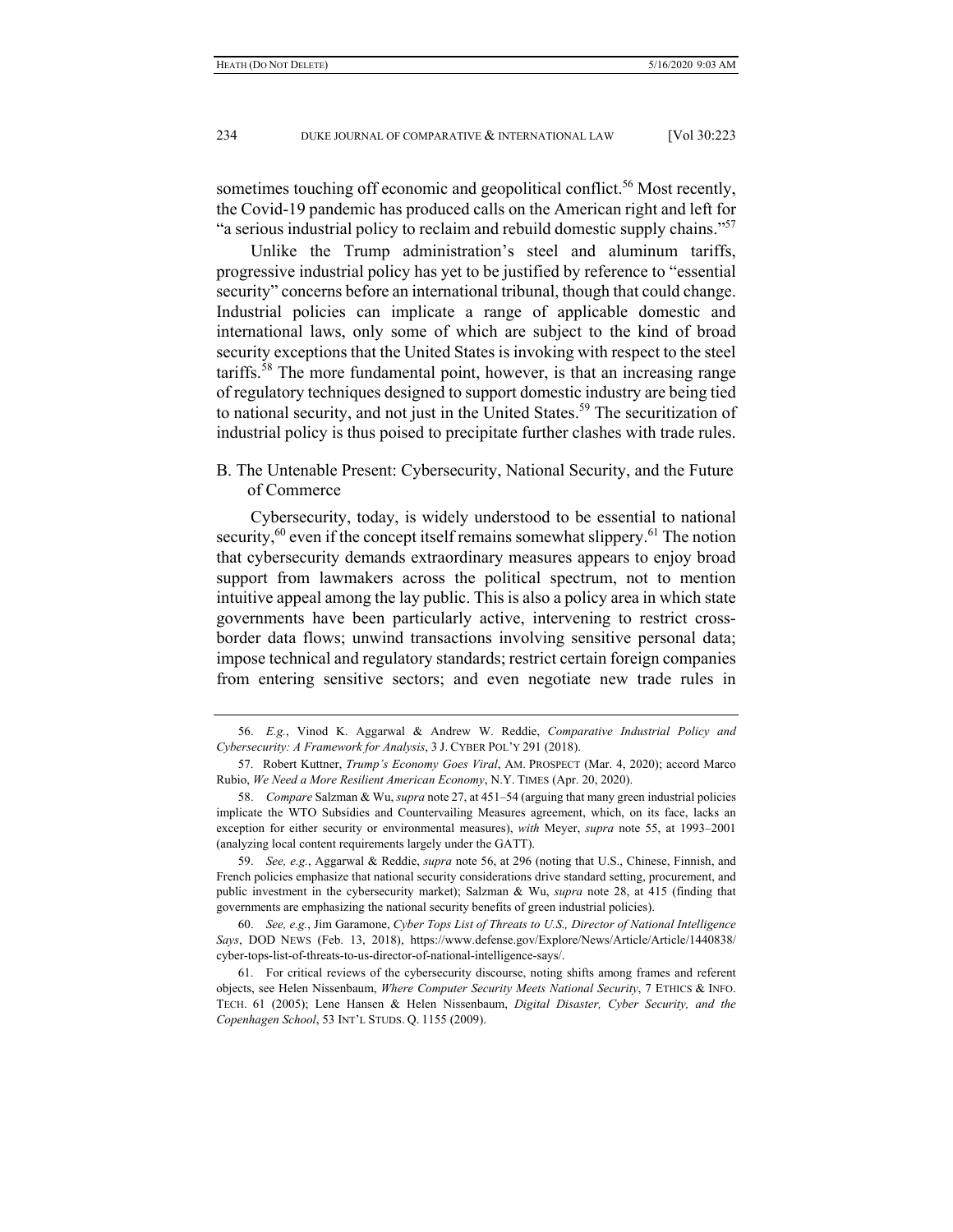bilateral, regional, and multilateral fora specifically relating to data transfers.62 Despite these efforts to innovate new rules and policies, the existing frameworks governing the intersection of electronic commerce and security imperatives are woefully undertheorized, and they all essentially punt on the question of whether and when cybersecurity concerns should override the demands of trade liberalization (or *vice versa*). The result is an untenable present—an unstable and tense state of affairs that must give way to some future, yet-to-be-understood equilibrium.

Cybersecurity, as it relates to international trade and investment, in fact refers to a bundle of different threats, each suggesting a different set of policy responses. These threats have been said to include intrusions into systems belonging to militaries, defense or intelligence agencies, or their suppliers; cyberattacks on critical infrastructure, such as power networks, hospitals, or telecommunications; "economic cyber-espionage" operations aimed at stealing intellectual property and trade secrets or disrupting competitors; or the manipulation of digital information to create distrust.<sup>63</sup> Today, this list of potential security threats must also include the collection of sensitive personal data by private or state-owned firms, which governments are increasingly viewing as a national security concern in itself, without necessarily demanding any further connection to espionage, sabotage, or warfare.<sup>64</sup>

In response to these threats, states are imposing measures in the name of national security that significantly impact cross-border trade and investment. The most prominent examples of such measures tend to involve Chinese firms, particularly the global telecommunications giant Huawei.<sup>65</sup>

 <sup>62.</sup> On the various regulatory paradigms for digital commerce, see Thomas Streinz, *Digital Megaregulation Uncontested?: TPP's Model for the Global Digital Economy*, *in* MEGAREGULATION CONTESTED: GLOBAL ECONOMIC ORDERING AFTER TPP 312 (Benedict Kingsbury et al. eds., 2019).

 <sup>63.</sup> Joshua Meltzer, *Cybersecurity and Digital Trade: What Role for International Trade Rules?*, (Brookings Glob. Econ. & Dev. Working Paper No. 132, 2019).

 <sup>64.</sup> *E.g.*, Carl O'Donnell, Liana B. Baker & Echo Wang, *Exclusive: Told U.S. Security At Risk, Chinese Firm Seeks to Sell Grindr Dating App*, REUTERS, Mar. 27, 2019; Samm Sacks et al., *China's Cybersecurity Reviews for 'Critical' Systems Add Focus on Supply Chain, Foreign Control*, DIGICHINA, May 24, 2019.

 <sup>65.</sup> Huawei was identified last year by some outlets as "the world's largest telecom equipment company," and is a recognized global leader in the development of 5G telecommunications technology. Keith Johnson & Elias Groll, *The Improbable Rise of Huawei*, FOREIGN POL'Y, Apr. 3, 2019. It is not technically owned by the Chinese government, instead referring to itself as "employee-owned," but the reality appears to be more complicated. *See* Christopher Balding & Donald Clarke, Who Owns Huawei? (unpublished manuscript, Apr. 17, 2019), https://papers.ssrn.com/sol3/papers.cfm?abstract\_id=3372669; *cf.* Curtis J. Milhaupt & Wentong Zheng, *Beyond Ownership: State Capitalism and the Chinese Firm*, 103 GEO. L.J. 665, 688 (2015) (arguing that, in China, "[t]he state has only attenuated control over stateowned enterprises, yet it exerts significant control rights over private firms in which it holds no ownership interests").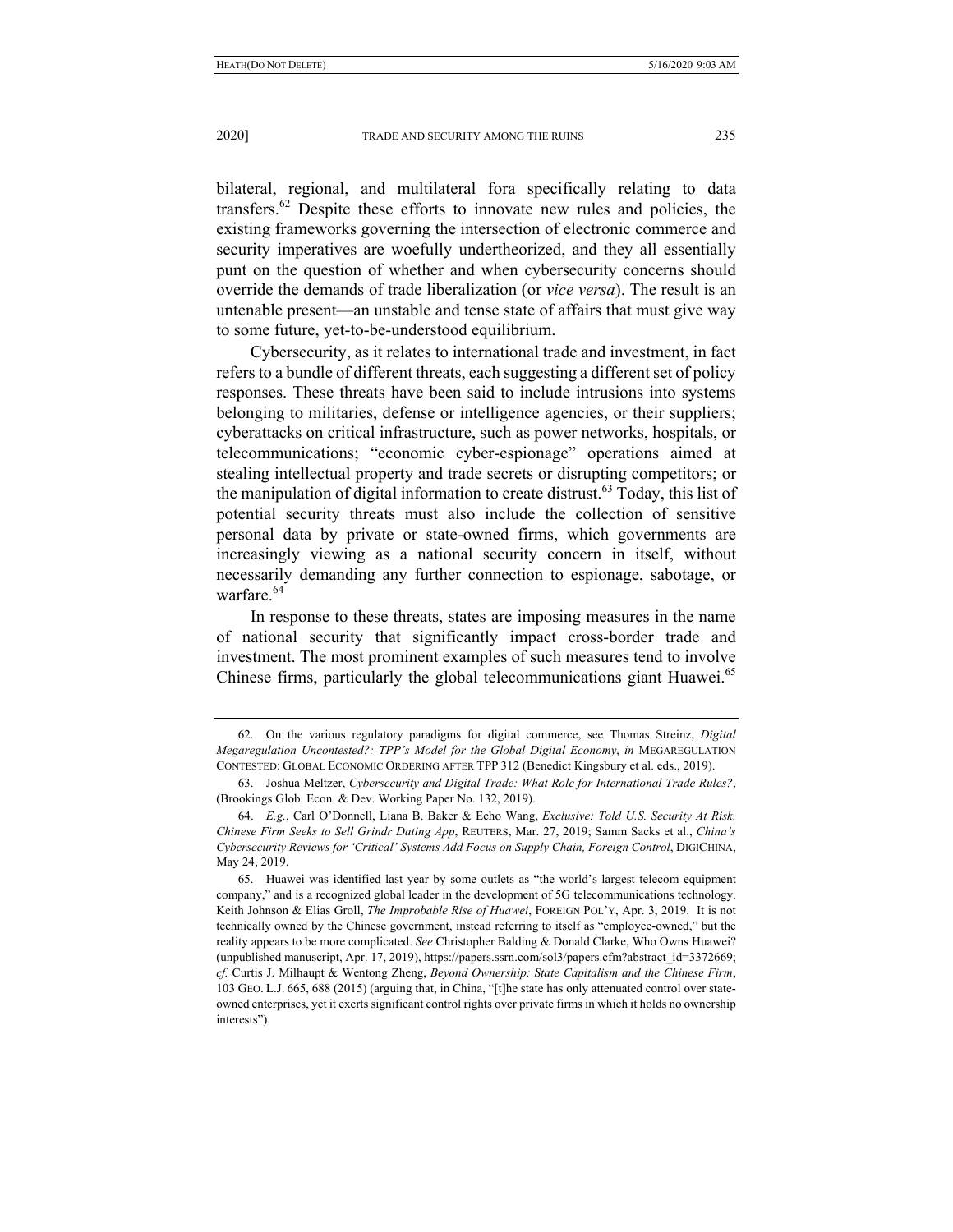In August 2018, Australia banned Huawei and the Chinese company ZTE from providing 5G equipment on its territory, citing concerns about the security of critical infrastructure.<sup>66</sup> The following year, the United States declared a national emergency with respect to exploitation by "foreign adversaries" of telecommunications networks and invoked statutory emergency powers to review and prohibit technology transactions that pose an "unacceptable risk to the national security of the United States."67 This order was widely understood to be meant "to ban Huawei equipment in 5G networks, but it could end up having a much broader use than that.<sup>"68</sup> Elsewhere, other countries are wrestling with whether to ban Huawei equipment, $69$  admit Huawei, $70$  or attempt a middle road between openness and an outright ban.<sup>71</sup> China has decried the Australian and U.S. measures as violations of WTO rules that prohibit discrimination and forbid quantitative restrictions<sup>72</sup>

States are also beginning to use national-security authority to regulate the collection, aggregation, and transfer of personal data. This is particularly pronounced in the United States, where the interagency Committee on Foreign Investment in the United States (CFIUS) has opened high-profile investigations into the online video app TikTok and the LGBTQ dating app Grindr, forcing Grindr's Chinese owner to divest its holdings by later this year.73 The reported rationale for the Grindr action was that users' personal data "could be exploited by Beijing to blackmail individuals with security

 <sup>66.</sup> *E.g.*, Jamie Smyth, *Australia Banned Huawei over Risks to Key Infrastructure*, FIN. TIMES, Mar. 27, 2019.

 <sup>67.</sup> E.O. 13873, May 15, 2019, 84 Fed. Reg. 22689 (May 15, 2019). Proposed regulations issued in late 2019 do not provide any further definition of the "national security" concerns at issue. *See* Securing the Information and Communications Technology and Services Supply Chain, 84 Fed. Reg. 65316, 65320–22 (Nov. 27, 2019).

 <sup>68.</sup> Samm Sacks & Graham Webster, *The Trump Administration's Approach to Huawei Risks Repeating China's Mistakes*, SLATE (May 21, 2019), https://slate.com/technology/2019/05/u-s-chinahuawei-executive-order-foreign-adversary-national-security.html.

 <sup>69.</sup> Katrin Bennhold & Jack Ewing, *In Huawei Battle, China Threatens Germany 'Where It Hurts': Automakers*, N.Y. TIMES, Jan. 17, 2020, at A1.

 <sup>70.</sup> *Huawei: Which Countries Are Blocking Its 5G Technology?*, BBC NEWS (May 18, 2019), https://www.bbc.com/news/world-48309132.

 <sup>71.</sup> *See, e.g.*, Joel P. Trachtman, The Internet of Things Cybersecurity Challenge to Trade and Investment: Trust and Verify? (Apr. 18, 2019) (unpublished manuscript) (on file with author) (describing the approach taken by the U.K.).

 <sup>72.</sup> James Politi, *China Hits Out at US over Huawei Blacklisting at WTO Meeting*, FIN. TIMES (May 28, 2019), https://www.ft.com/content/978f169a-8175-11e9-b592-5fe435b57a3b; *China Warns Australia at WTO about 5G Restriction*, REUTERS (Apr. 12, 2019, 12:09 PM), https://www.reuters.com/article/us-huawei-australia-china-wto/china-warns-australia-at-wto-about-5grestriction-idUSKCN1RO20H.

 <sup>73.</sup> Louise Matsakis, *TikTok Is Having a Tough Time in Washington*, WIRED (Nov. 5, 2019), https://www.wired.com/story/tiktok-rough-time-washington/; O'Donnell, Baker & Wang, *supra* note 64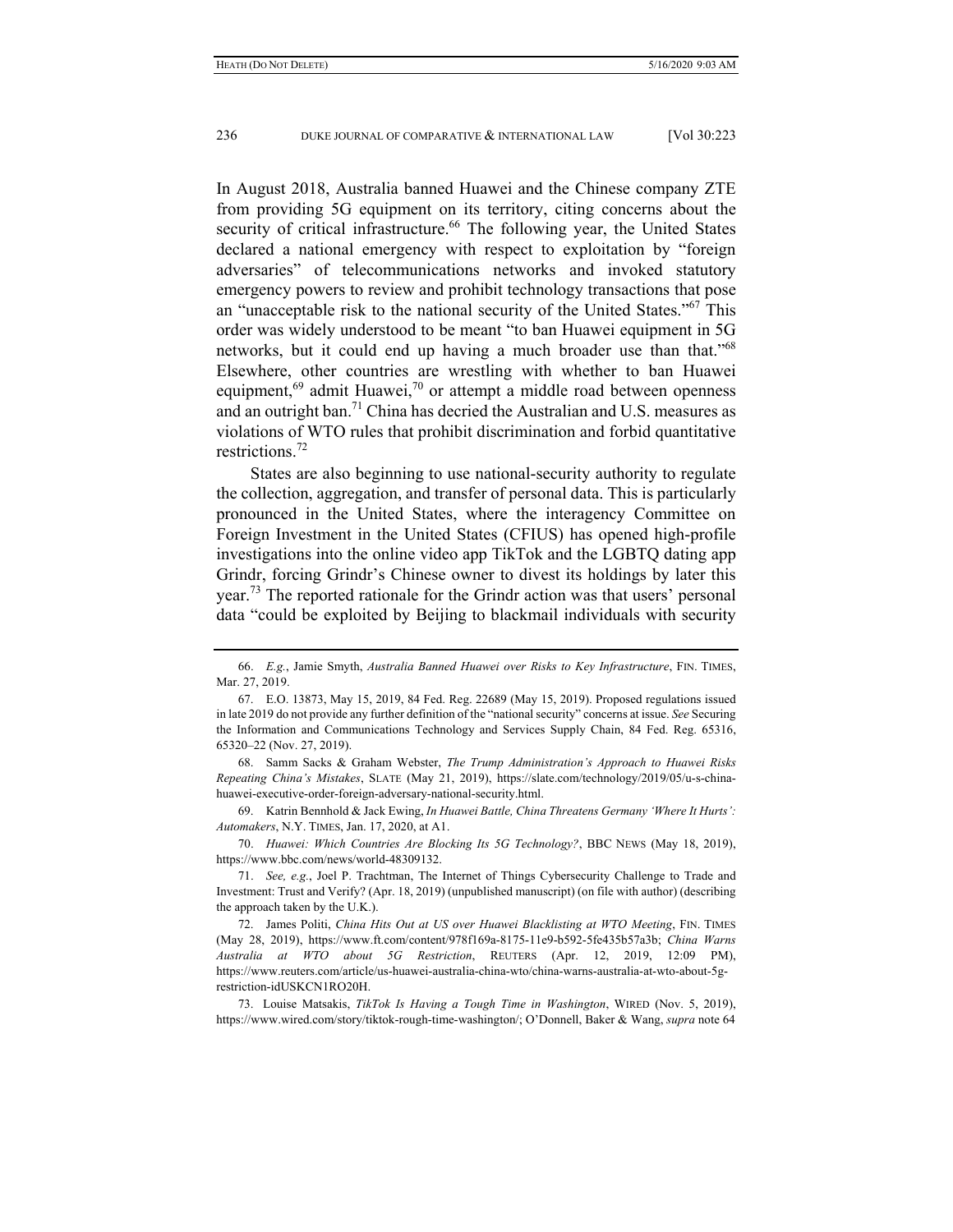clearances."74 The view that personal data poses a national-security risk also appears to enjoy broad political support. In 2018, Congress expanded CFIUS's mandate to, among other things, review any foreign investment in any U.S. business that "maintains or collects sensitive personal data" of U.S. citizens.75 The actions of investment-screening mechanisms like CFIUS, if not justified by security exceptions, could implicate obligations in the GATT and the General Agreement on Trade in Services, as well as investmenttreaty guarantees of non-discrimination, expropriation, and fair treatment, where applicable.<sup>76</sup>

Existing trade agreements are, at best, ill-suited to dealing with the challenge of cybersecurity measures. The 1947 GATT, which provides the template for the security exception in many trade agreements, was designed in a time long before contemporary cyber-threats, referring instead to "fissionable materials," "implements of war," military supplies, and "war or other emergency in international relations."77 Lawyers could argue endlessly about whether cybersecurity measures such as those described above are "taken in time of . . . emergency in international relations," or relate to the supply of a "military establishment," but the fit is obviously less than ideal.<sup>78</sup>

 <sup>74.</sup> Georgia Wells & Kate O'Keeffe, *U.S. Orders Chinese Firm to Sell Dating App Grindr Over Blackmail Risk*, WALL ST. J., Mar. 27, 2019.

 <sup>75.</sup> Foreign Investment Risk Review Modernization Act of 2018, Pub. L. No. 115-232, § 1703(a)(4)(B)(iii)(III), 132 Stat. 2178 (2018). Subsequent regulations explained that this provision covers, among other things, any business that maintains or collects certain types of data, including financial, health, email and chat data, on more than one million persons, or plans to do so. Provisions Pertaining to Certain Investments in the United States by Foreign Persons, 85 Fed. Reg. 3112, 3132 (Jan. 17, 2020) (to be codified at 31 C.F.R. pt. 800). The drive to protect personal data, potentially on national security grounds, is not unique to the United States. In 2019, China released draft rules for the "security assessment" of outbound data transfers involving personal data. Qiheng Chen et al., *Translation: Personal Information Outbound Transfer Security Assessment Measures (Draft for Comment)*, DIGICHINA (June 13, 2019), https://www.newamerica.org/cybersecurity-initiative/digichina/blog/ translation-new-draft-rules-cross-border-transfer-personal-information-out-china/. And even the European Commission, which has been especially critical of expansive national security claims, has anchored its policies relating to data privacy "ultimately on the Commission's many concerns about EU Members' regional, national, and economic security." Desierto, *supra* note 16.

 <sup>76.</sup> James Mendenhall, *The Evolution of the Essential Security Exception in U.S. Trade and Investment Agreements*, *in* SOVEREIGN INVESTMENT 311, 347 (Karl P. Sauvant, Lisa E. Sachs & Wouter P.F. Schmit Jongbloed eds., 2012).

 <sup>77.</sup> *See* GATT 1947, *supra* note 50, art. XXI(b); Comprehensive Economic and Trade Agreement [CETA], art. 28.6, Can.-E.U., Oct. 2016, Official Journal of the E.U., L 11 (Jan. 14, 2017); General Agreement on Trade in Services [GATS], art. XIV bis, Apr. 15, 1994, 1869 U.N.T.S. 196; Agreement on Trade-Related Aspects of Intellectual Property Rights [TRIPS], art. 73, Apr. 15, 1994, 1869 U.N.T.S. 299, 331; North American Free Trade Agreement [NAFTA], art. 2102, Can.-Mex.-U.S., Dec. 17, 1992, 32 I.L.M. 605 (1993).

 <sup>78.</sup> *See* Neha Mishra, *The Trade-(Cyber)security Dilemma and Its Impact on Global Cybersecurity Governance*, J. WORLD TRADE (forthcoming 2020) (arguing that the GATS security exception does not cover most cybersecurity measures, placing panels in a politically difficult position); Meltzer, *supra* note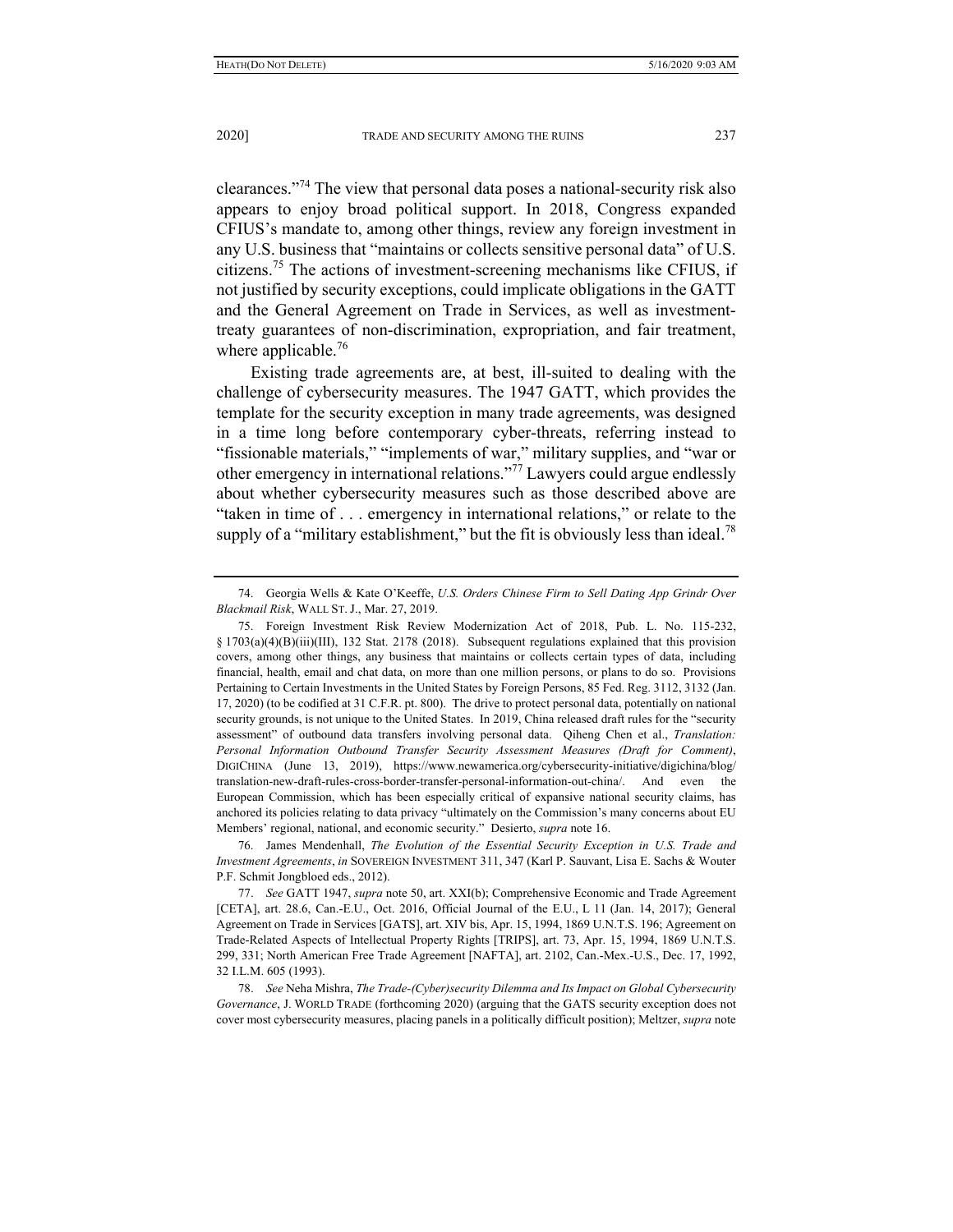Some treaty drafters—including the United States, India, and parties to the Trans-Pacific Partnership—have responded to this ill fit by allowing a state to invoke the security exception for any measure "it considers necessary for the . . . protection of its own essential security interests," without regard to war, emergency, or military supplies.<sup>79</sup> This streamlined formulation, as Josh Meltzer notes, "would seem to provide scope for justifying most, if not all, cybersecurity measures."<sup>80</sup>

This doctrinal confusion poses a particular problem for the development of new international commerce. From the perspective of cybersecurity, some security exceptions—such as the GATT formulation—appear outmoded or ill-suited to address contemporary realities. Meanwhile, more recent exceptions, such as the formulation now preferred by the United States, would appear to provide *carte blanche* for cybersecurity measures to override trade rules. Notably, these more flexible and open-ended security exceptions appear in the same agreements, such as the CPTPP and the recent U.S.-Mexico-Canada agreement, that are also meant to supply state-of-theart rules for digital trade.<sup>81</sup> In other words, states are writing new trade rules for the digital economy, but, given the breadth of today's cybersecurity concerns, it's not clear when those rules will apply.

The recent U.S.-Japan digital trade agreement is a case in point.<sup>82</sup> This treaty collects all of the United States' newest innovations with respect to electronic commerce and the free flow of data. It provides for nondiscrimination against each parties' digital products, prohibits measures requiring the localization of servers, and provides that cross-border data transfers can be limited only "to achieve a legitimate public policy objective" in a non-discriminatory and narrowly tailored manner.<sup>83</sup> It also contains an innovative provision on cryptography, which essentially prohibits either

<sup>63,</sup> at 21 (arguing that "the absence of an emergency in international relations between the U.S. and China as outlined by the Panel in Russia-Transit, would seem to foreclose genuine cybersecurity measures being justified under the GATS or GATT security exception"); Trachtman, *supra* note 71 (arguing that "highrisk" measures, but not "low risk ones," are probably justifiable under both prongs of GATT Article XXI).

 <sup>79.</sup> United States-Mexico-Canada Agreement [USMCA], Can.-Mex.-U.S., art. 32.2, Nov. 30, 2018, https://ustr.gov/trade-agreements/free-trade-agreements/united-states-mexico-canada-agreement/ agreement-between; Comprehensive and Progressive Agreement for Trans-Pacific Partnership [CPTPP], art. 29.2(b), Mar. 8, 2018, https://ustr.gov/trade-agreements/free-trade-agreements/united-states-mexicocanada-agreement/agreement-between.

 <sup>80.</sup> Meltzer, *supra* note 63, at 26.

 <sup>81.</sup> *See generally* Streinz, *supra* note 62 (referencing the CPTPP and USMCA as examples of where the "U.S. digital trade agenda" was featured).

 <sup>82.</sup> Agreement Concerning Digital Trade, U.S.-Japan, Oct. 7, 2019, https://ustr.gov/countriesregions/japan-korea-apec/japan/us-japan-trade-agreement-negotiations/us-japan-trade-agreement-text [hereinafter U.S.-Japan Digital Trade Agreement].

 <sup>83.</sup> *Id.* arts. 8, 11, 12.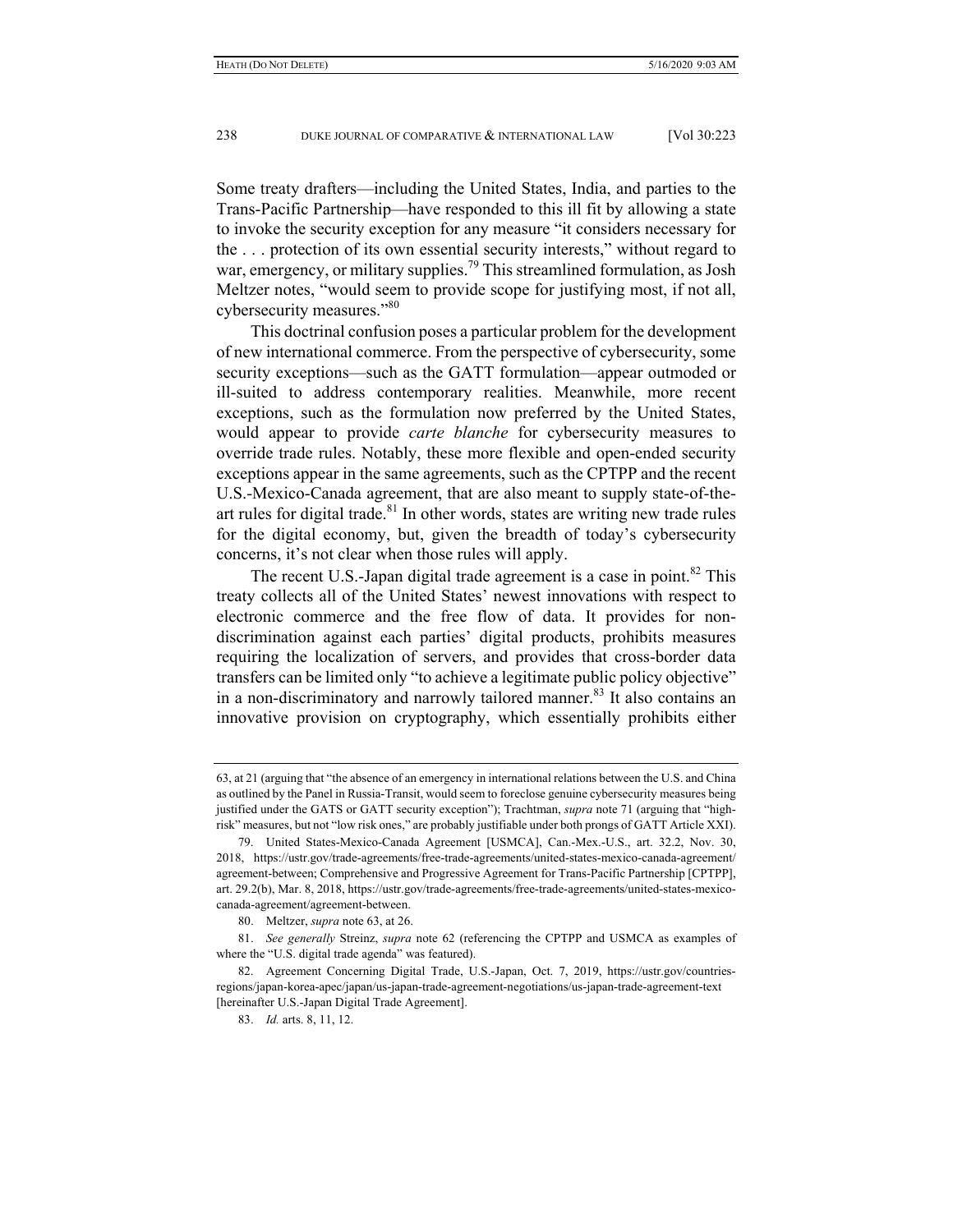government demand that a company hand over the keys to its encrypted systems as a condition of doing business and includes a handful of narrowly drawn exceptions.<sup>84</sup> None of these provisions, however, precludes a party from "applying measures that it considers necessary for . . . the protection of its own essential security interests."85 Given the broad scope of the security exception and the range of cybersecurity measures that could be justified in this way, it is unclear to what extent the two countries have agreed to anything of substance in the rest of the treaty.

This is the untenable present of cybersecurity and trade. For advocates of free trade and free data flows, the growing cybersecurity challenge threatens to wipe out all of the gains achieved through the adoption of rules that limit server localization measures and ensure the cross-border transit of data. But, for those seeking assurance that trade agreements will not interfere with cybersecurity measures, this state of affairs is not much better. The relationship between trade norms and security exceptions is too underdeveloped to provide that degree of certainty.

### C. The Looming Future: Climate Change and Security

The next challenge to the trade/security balance may come from an entirely different vector. Despite the persistence—for now—of climate denialism on the American political right, governments and populations are increasingly recognizing the catastrophic risks posed by global climate change.<sup>86</sup> To date, there is no known case where a government has sought to escape trade and investment rules by invoking its security interests relating to climate change. But the incentives to do so exist, and as the salience of this issue increases, states may perceive economic, legal, or political benefit in doing so.

There appears to be growing consensus among governments that climate change poses a security risk, though the precise nature of this risk remains contested.<sup>87</sup> By 2009, the Canadian, U.K., and U.S. national security strategies all identified climate change as a threat.<sup>88</sup> President Obama's second term placed a sharp emphasis on the dangers of climate change, with

 <sup>84.</sup> *Id.* art. 21.

 <sup>85.</sup> *Id.* art. 4.

 <sup>86.</sup> *See e.g.*, John R. Allen & David G. Victor, Opinion, *Despite What Trump Says, Climate Change Threatens Our National Security*, N.Y. TIMES (Mar. 7, 2019), https://www.nytimes.com/2019/03/07/ opinion/climate-change-national-security.html.

 <sup>87.</sup> Matt McDonald, *Climate Change and Security: Towards Ecological Security?*, 10 INT'L THEORY 153, 153 (2018).

 <sup>88.</sup> Inv. Div., Directorate for Fin. & Enter. Affairs, OECD, SECURITY-RELATED TERMS IN INTERNATIONAL INVESTMENT LAW AND IN NATIONAL SECURITY STRATEGIES, 14 (May 2009) (referring to Canada and UK policies); *National Security Strategy*, WHITE HOUSE (Feb. 2015).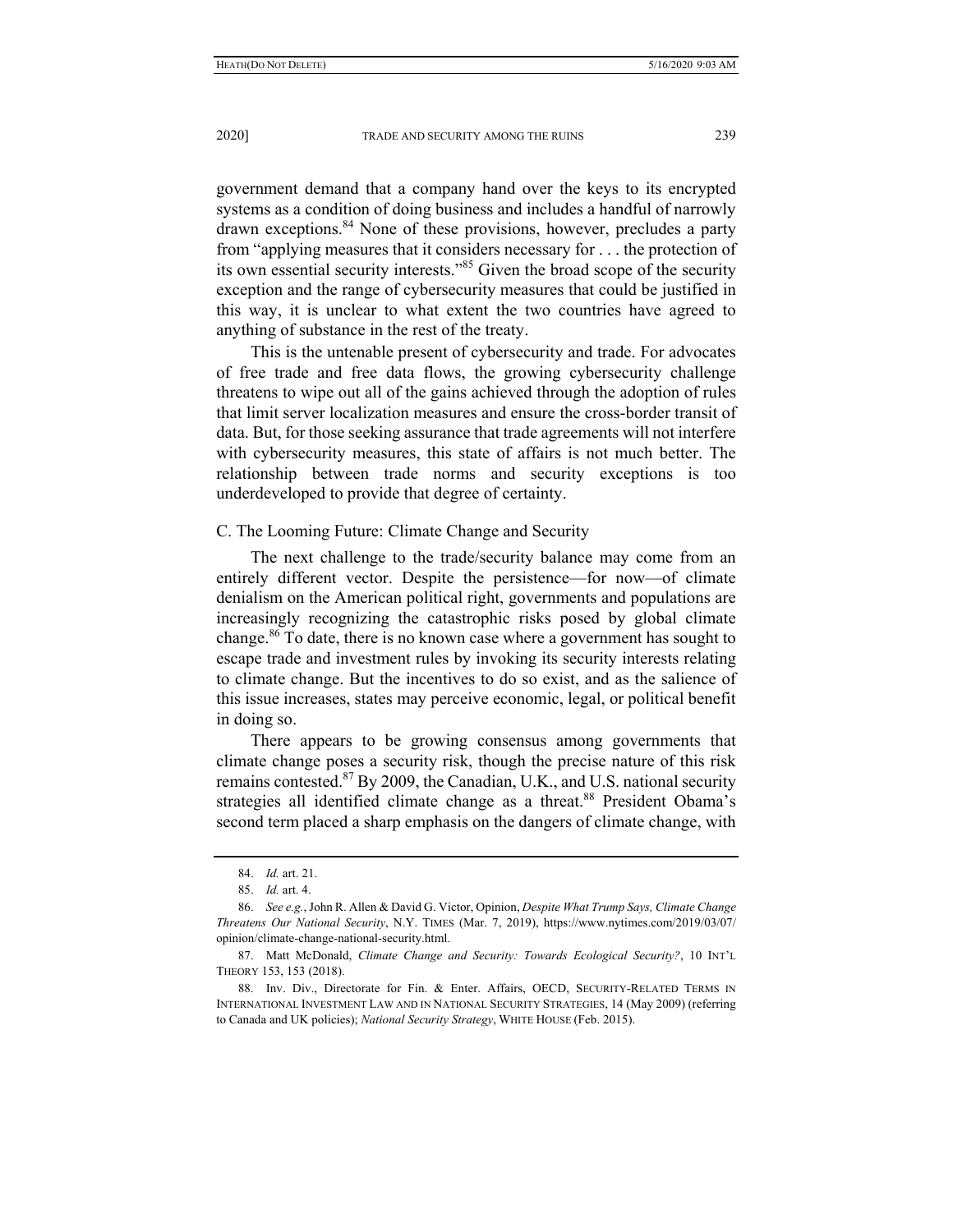the president asserting that "climate change constitutes a serious threat to global security, an immediate risk to our national security<sup>589</sup> and Secretary of State John Kerry announcing steps to "integrate climate and security analysis into overall foreign policy planning."<sup>90</sup> Though the policies did not always match the rhetoric, Obama at times seemed intent on subverting the traditional security mindset, stating that the terrorist group "ISIS is not an existential threat to the United States . . . . Climate change is a potential existential threat to the entire world if we don't do something about it."<sup>91</sup> As the Trump administration has sought to de-prioritize climate change in favor of vilifying migrants and using emergency powers to build a border wall,  $92$ the climate-security narrative has become even more salient among the center-left.<sup>93</sup>

These developments dovetail with changes at the international level, where there is an increasing push to declare climate change a threat to "international peace and security" under the U.N. Charter, potentially triggering emergency powers on the international stage.<sup>94</sup> The U.N. Security Council opened this door somewhat in 2014, when it declared that an Ebola outbreak constituted a threat to international peace and security, thus suggesting that other non-human threats may qualify.<sup>95</sup> Some countries have encouraged the Security Council to take a more active role in threats like

 91. Jeffrey Goldberg, *The Obama Doctrine*, THE ATLANTIC, (Apr. 2016), https://www.theatlantic.com/magazine/archive/2016/04/the-obama-doctrine/471525/.

 <sup>89.</sup> President Barack Obama, Remarks at the U.S. Coast Guard Academy (May 20, 2015), https:// obamawhitehouse.archives.gov/the-press-office/2015/05/20/remarks-president-united-states-coastguard-academy-commencement.

 <sup>90.</sup> Secretary of State John Kerry, Remarks on Climate Change and National Security, Old Dominion Univ., Norfolk, Va. (Nov. 10, 2015), https://2009-2017.state.gov/secretary/remarks/ 2015/11/249393.htm.

 <sup>92.</sup> *See, e.g.*, Juliet Eilperin & Missy Ryan, *White House Prepares to Scrutinize Intelligence Agencies' Finding that Climate Change Threatens National Security*, WASH. POST, Feb. 20, 2019. For a dicussion of who feared at the time that border emergency declaration would encourage Democrats to later declare climate emergency, see Peter Baker, *Trump Declares a National Emergency, and Provokes a Constitutional Clash*, N.Y. TIMES (Feb. 15, 2019).

 <sup>93.</sup> *See, e.g.*, Janet Napolitano & Karen Breslau, *The Real National Emergencies Trump is Ignoring*, POLITICO (Feb. 19, 2019), https://www.politico.com/magazine/story/2019/02/19/trumpnational-emergency-225163.

 <sup>94.</sup> Shirley V. Scott, *Implications of Climate Change for the UN Security Council*, 91 INT'L AFF. 1317, 1333 (2015); Andreas Motzfeldt Kravik, *The Security Council and Climate Change – Too Hot to Handle?*, ELIJ: TALK (Apr. 26, 2018), https://www.ejiltalk.org/the-security-council-and-climate-changetoo-hot-to-handle/.

 <sup>95.</sup> *See* S.C. Res. 2177, prmbl., U.N. Doc. S/RES/2177 (Sept. 18, 2014); Gian Luca Burci, *Ebola, the Security Council and the Securitization of Public Health*, 10 QUESTIONS IN INT'L L. 27, 27 (2014); J. Benton Heath, *Pandemics and other Health Emergencies*, *in* OXFORD HANDBOOK OF INTERNATIONAL LAW OF GLOBAL SECURITY (Robin Geiss & Nils Melzer ed.) (forthcoming 2020).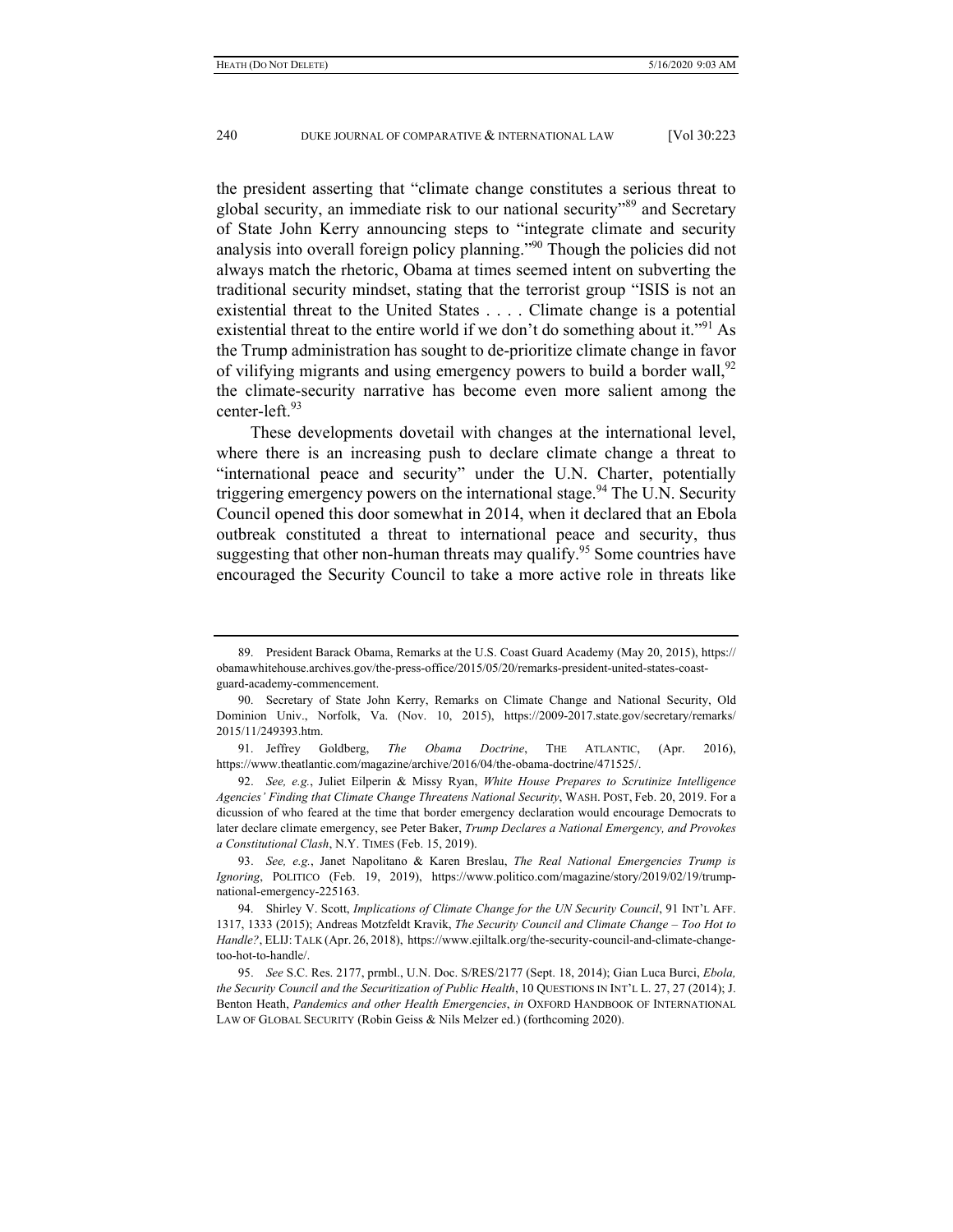climate change,<sup>96</sup> though consensus at the Council has so far been limited to deeming climate change a "threat multiplier."97 All of these high-level developments are matched by the rhetoric of transnational social movements, which have increasingly used "emergency" language to define the climate threat.<sup>98</sup> Given these moves to redefine "international peace and security" under the U.N. Charter, it is notable that some regional trade treaties have begun to provide states with more flexibility to act in accordance with their own understandings of their Charter obligations.<sup>99</sup>

It is still unclear where all this rhetoric leads, but commentators have identified a range of climate policies that might interfere with trade or investment and be justified on national security grounds. Despite the European Union's recent skepticism of expansive security claims, one EU trade lawyer has suggested that "climate change and environmental issues . . . may under certain circumstance become a matter related to the very existence of a nation," as in the case of island states affected by sea-level rise.<sup>100</sup> Other commentators allow a wider scope, suggesting countries could use a climate-emergency declaration to suspend oil drilling, restrict trucking or other fossil fuel-intensive activities, or impose sanctions or other restrictions on traffic in fossil fuels.<sup>101</sup>

There is also the possibility that future governments will seek the broad

 100. George-Dian Balan, *On Fissionable Cows and the Limits to the WTO Security Exceptions*, 14 GLOBAL TRADE & CUSTOMS J. 1, 6 & n.36 (2019).

 <sup>96.</sup> *See, e.g.*, Michelle Müntefering, Minister of State, Permanent Mission of the Federal Republic of Germany to the United Nations, Statement in the UNSC Open Debate: Upholding the United Nations Charter (Jan. 9, 2020), https://new-york-un.diplo.de/un-en/news-corner/200109-un-charter/2291676.

 <sup>97.</sup> *Climate Change Recognized as 'Threat Multiplier,' UN Security Council Debates Its Impact on Peace*, U.N. NEWS (Jan. 25, 2019), https://www.un.org/peacebuilding/news/climate-changerecognized-%E2%80%98threat-multiplier%E2%80%99-un-security-council-debates-its-impact-peace.

 <sup>98.</sup> *See, e.g.*, Anne Barnard, *A 'Climate Emergency' was Declared in New York City. Will that Change Anything?*, N.Y. TIMES (July 5, 2019), https://www.nytimes.com/2019/07/05/nyregion/climateemergency-nyc.html; Mark Tutton, *UK Parliament Declares 'Climate Emergency'*, CNN (May 1, 2019, 5:46 PM), https://www.cnn.com/2019/05/01/europe/uk-climate-emergency-scn-intl/index.html.

 <sup>99.</sup> Historically, trade treaties contained "essential security" exceptions for actions taken pursuant to U.N. Charter obligations, but these were not self-judging, meaning that in principle it would be for a trade panel or tribunal to decide whether an action was truly necessary to comply with a given Charter obligation. GATT 1947, *supra* note 46, art. XXI(c). This has changed, particularly in treaties involving the United States, where the security exceptions permit any action that either state "considers" necessary for its Charter obligations. *See* U.S. MODEL BILATERAL INVESTMENT TREATY, art. 18 (U.S. DEP'T OF STATE 2012); CPTPP, *supra* note 79, art. 29.2(b).

 <sup>101.</sup> The arguments of which I am aware have been deployed largely in the context of U.S. statutes like the International Emergency Economic Powers Act. *See* Daniel A. Farber, *Using Emergency Powers to Fight Climate Change*, LEGAL PLANET (Jan. 14, 2019), https://bit.ly/2GkdfYs; Mark Nevitt, *Climate Change: Our Greatest National Security Threat?*, JUST SECURITY (Apr. 17, 2019), https://bit.ly/2UvCvPq. The same arguments used to invoke emergency power domestically would likely have to be deployed at the international level to justify departures from trade rules.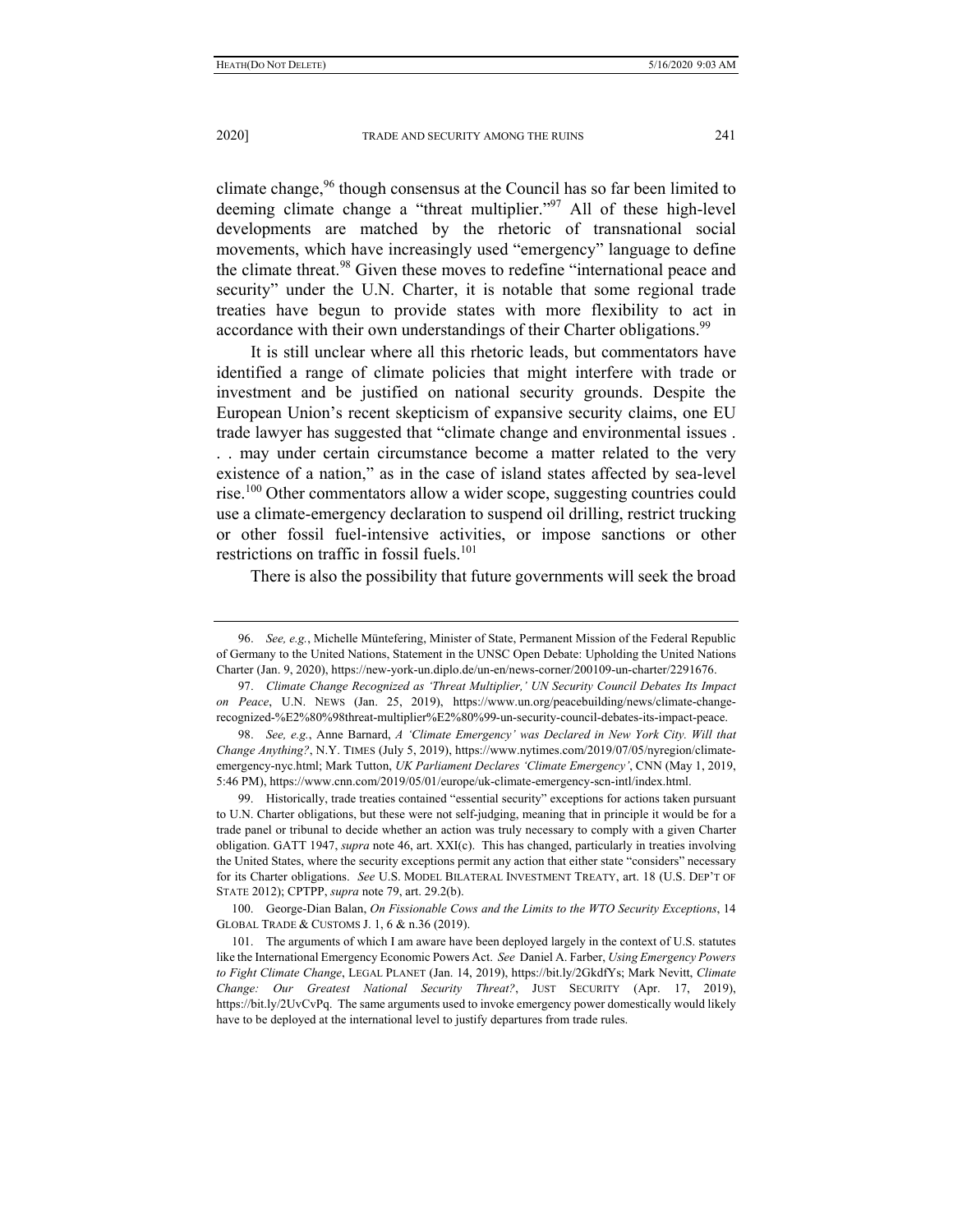protection of security exceptions for "ordinary" environmental measures relating to climate change. Generally, such regulations, insofar as they interfere with trade, are justified under public-policy exceptions such as GATT Article XX, which require that measures be "necessary" for a particular purpose and not arbitrarily or unjustifiably discriminatory.<sup>102</sup> These exceptions are in principle available for environmental or conservation measures, though such measures often fail to pass the test, at least initially.<sup>103</sup> There is thus concern that some legitimate environmental measures—such as Border Carbon Adjustments designed to ensure that domestic environmental regulations are not undermined by foreign imports—could struggle to actually pass the test under these exceptions.<sup>104</sup> Security exceptions, if available and supported by a widening consensus on the threat of climate change, may provide an alternative that is not subject to the same close, administrative-law-like scrutiny.

To this point, this discussion of climate and security has largely adopted the perspective of the Western developed world, but the next challenge could just as easily come from the Global South. For example, the trade policy community has long understood that "[t]he ability to feed one's own nation is sometimes considered to be an important national goal for security purposes."105 Climate change is likely to put increasing pressure on global food security in the coming years, with the hardest changes being felt by some of the poorest countries.<sup>106</sup> While protectionist measures can often exacerbate food insecurity, trade restrictions may sometimes be justified in order to insulate localized regions from the double shock of exposure to both

 <sup>102.</sup> *See* GATT 1947, *supra* note 50, art. XX.

 <sup>103.</sup> *Compare* DANI RODRIK, THE GLOBALIZATION PARADOX 71 (2011) (noting that WTO Appellate Body rulings against environmental and other regulations "raised the ire of anti-globalization advocates and made the WTO a dirty word in many circles," demonstrated the "absence of a clear bright line between where domestic prerogatives end and external obligations begin," and contributed to "the trade regime's growing legitimacy crisis"), *with* Robert Howse, *The World Trade Organization 20 Years On: Global Governance by Judiciary*, 27 EUR. J. INT'L L. 9, 51 (2016) (arguing that WTO Appellate Body jurisprudence on environmental and other public policy measures has balanced the need to "make assurances of policy space to establish and enhance its legitimacy in an era when neo-liberal globalization is highly contested" with the concomitant need to place "constraints on protectionist abuse of public policies that undermined the value or integrity of the basic GATT-like commitments").

 <sup>104.</sup> *See* Michael A. Mehling et al., *Designing Border Carbon Adjustments for Enhanced Climate Action*, 113 AM. J. INT'L L. 433, 464–70 (2019) (explaining that BCAs would have to be carefully designed to pass muster under the GATT Article XX exceptions); ECONOMIST ECONOMIC INTELLIGENCE UNIT, CLIMATE CHANGE AND TRADE AGREEMENTS: FRIENDS OR FOES? 18 (2019) (noting a "lack of clarity about how the WTO's dispute settlement mechanism would treat future trade-related disputes arising from climate policies").

 <sup>105.</sup> JOHN H. JACKSON, WORLD TRADE AND THE LAW OF GATT 752 (1969).

 <sup>106.</sup> UN INTERGOVERNMENTAL PANEL ON CLIMATE CHANGE, CLIMATE CHANGE AND LAND (2019).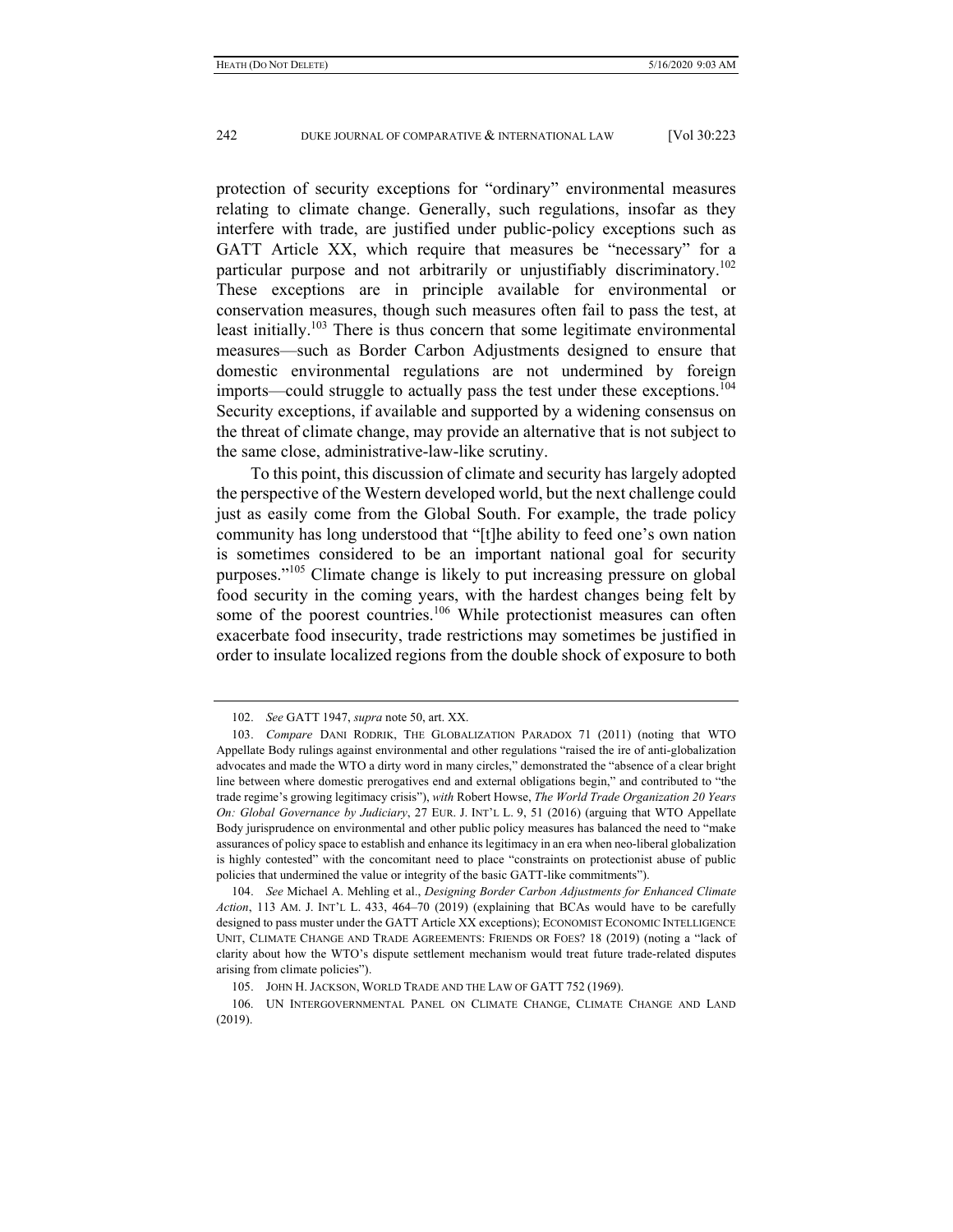climate instability and international markets.<sup>107</sup> The possibility that developing states would invoke GATT security exceptions in the name of food security has particularly worried some U.S. agricultural interests, whose representatives have argued that Trump's steel tariffs would open the floodgates to these types of claims.<sup>108</sup>

It would also be a mistake to think the securitization of climate change would benefit only left-leaning voices. As Nils Gilman has recently argued, recognition of anthropogenic climate change could easily go hand-in-hand with a far right-wing agenda that includes deep restrictions on migration, hostility to Asian and African development, and the use of military power to control scarce natural resources.<sup>109</sup> The same emergency powers and national security authorities described above could just as easily be mobilized in the service of a right-wing program that is newly awakened to the reality of climate change. For this reason, some commentators have articulated skepticism about using a national security frame for climate change, preferring instead frames such as "ecological security," "human security," or no security at all.110 Even so, there are still benefits to employing "essential security" as a frame for climate measures, insofar as existing trade or investment rules are perceived as too onerous and in need of disruption.

\* \* \*

These dramatic changes raise difficult and unanswered questions about how best to reconcile shifting demands of national security with the objectives of trade and investment law.111 As a practical matter, the expansion of national security into industrial policy (by way of Trump's tariffs), e-commerce (by way of controversies over Huawei and personal data), and climate change (by way of growing emergency rhetoric) put trade and investment institutions into a difficult position. The legal regime can choose to "let in" these novel security claims, and thus risk allowing the

 <sup>107.</sup> Molly E. Brown et al., *Do Markets and Trade Help or Hurt the Global Food System Adapt to Climate Change*, 68 FOOD POL'Y 154, 156 (2017).

 <sup>108.</sup> David Milligan & Doug Goyings, *Eating Away at Our Trade Defenses*, THE HILL (Mar. 8, 2018), https://thehill.com/opinion/energy-environment/377463-eating-away-at-our-trade-defenses.

 <sup>109.</sup> Nils Gilman, *Beware the Rise of Far-Right Environmentalism*, THE WORLD POST (Oct. 17, 2019), https://www.berggruen.org/the-worldpost/articles/beware-the-rise-of-far-rightenvironmentalism/.

 <sup>110.</sup> *See e.g.*, NAOMI KLEIN, THIS CHANGES EVERYTHING 57–58 (2014) (arguing that nationalsecurity and patriotism frames for galvanizing climate action actively reinforce the values that climate activists should be trying to attack); Maryam Jamshidi, *The Climate Crisis Is a Human Security, Not a National Security, Issue*, 93 SO. CAL. L. REV. POSTSCRIPT 36 (2019) (arguing that recourse to national security undermines democracy and exacerbates disparities created by climate change); McDonald, *supra* note 87, at 164–72 (proposing a shift toward an "ecological security" discourse based on the resilience of interconnected ecosystems).

 <sup>111.</sup> This was the central argument of Heath, *supra* note 5.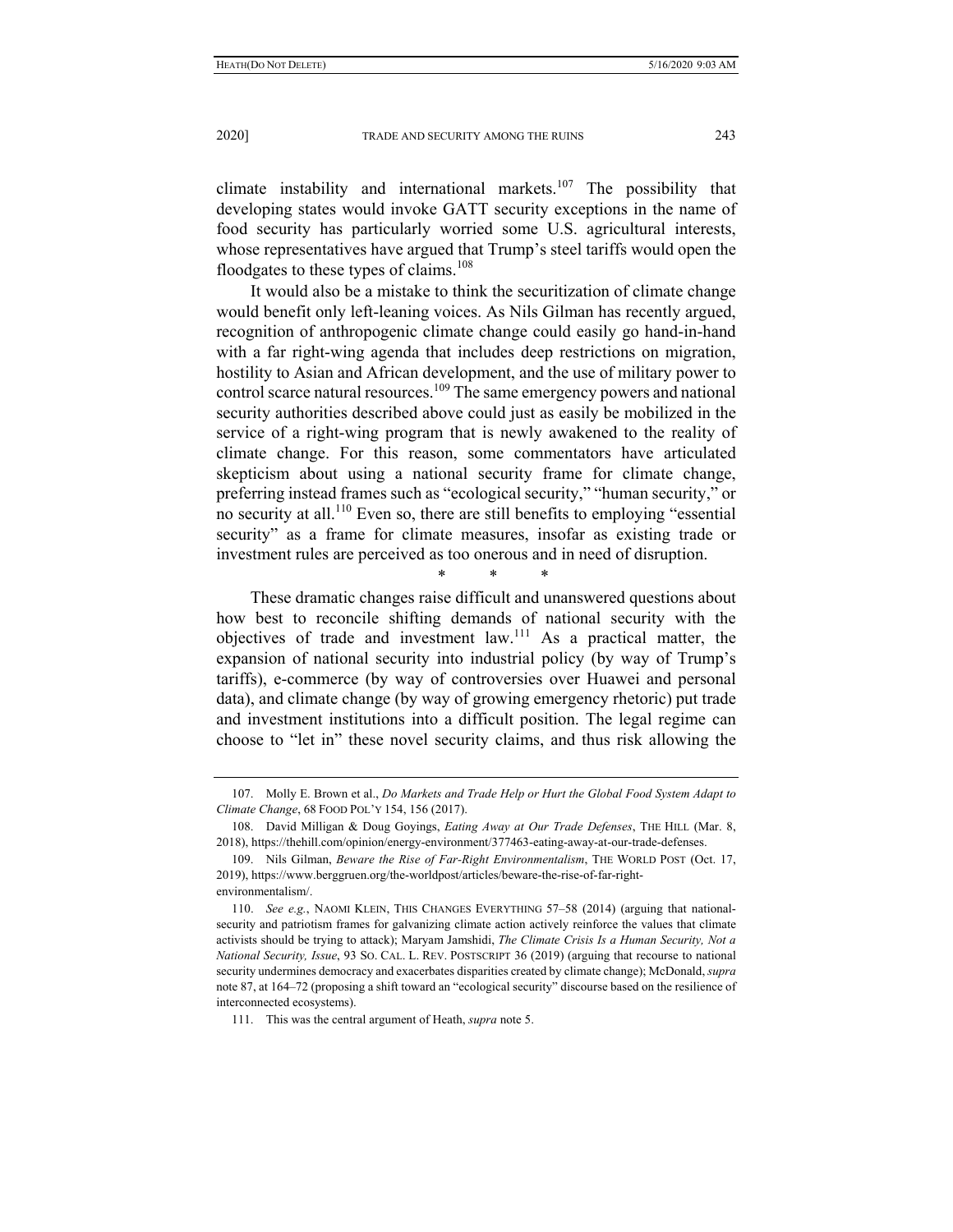exception to swallow the rule. Or trade panels and investment tribunals can draw a boundary, limiting security exceptions to military and militaryadjacent measures, thus risking the regimes' legitimacy insofar as the securitization of these issues enjoys wide popular support. This dilemma is likely to reappear even if judicial review focuses on the proportionality or rationality of security measures, rather than on the nature of security itself.<sup>112</sup>

The problem is especially acute because it exacerbates uncertainty precisely where reforms in trade and investment law are most urgently needed. Among the most important discussions in trade and investment law today are reforming trade law to permit a wider range of experimentation in industrial policy,  $113$  defining the terms of engagement between trade rules and transnational data flows, $114$  and ensuring that trade and investment agreements do not "chill" legitimate environmental and health regulation.<sup>115</sup> As these issues become securitized, any settlement that is reached in any new trade agreement could be disrupted by a novel national security claim. One does not need to be a free-trade partisan to think that greater clarity here is important. So long as you accept that *some* global governance of trade is inevitable, it is important to consider the terms of engagement between trade and these other fields and to ask how evolving conceptions of national security will affect those terms. The following sections will identify these emerging terms of engagement and discuss the tradeoffs between alternative

 114. Streinz, *supra* note 62, at 313 (identifying competing models for the regulation of digital trade); Susan Ariel Aaronson & Patrick Leblond, *Another Digital Divide: The Rise of Data Realms and Its Implications for the WTO*, 21 J. INT'L ECON. L. 245 (2018) (arguing that U.S., E.U., and Chinese regulations have "created three distinct data realms with different approaches to data governance," creating a challenge for the WTO); Neha Mishra, *Building Bridges: International Trade Law, Internet Governance, and the Regulation of Data Flows*, 52 VAND. J. TRANSNAT'L L. 463 (2018) (offering an account that integrates cybersecurity with the free flow of data).

 <sup>112.</sup> On the tendency of means-ends proportionality review to collapse into more fundamental assumptions about the relative importance of public policy objectives, see J.H.H. Weiler, *Comment, Brazil–Measures Affecting Imports of Retreaded Tyres (DS322)*, 8 WORLD TRADE REV. 137, 140 (2009).

 <sup>113.</sup> *See, e.g.*, SHERZOD SHADIKODJAEV, INDUSTRIAL POLICY AND THE WORLD TRADE ORGANIZATION 271 (2018) ("The general tendency in setting trade rules has been to squeeze a government's sovereignty over trade-related aspects of industrial policy, on the one hand, and to recognize its autonomy in addressing public interests, on the other. Overall, members have their hands tied by WTO strictures and may utilize the available policy space only under limited conditions. Such legal constraints and flexibilities discussed in this book may not necessarily constitute an ideal balance."); Alvaro Santos, *Carving Out Policy Autonomy for Developing Countries in the World Trade Organization*, 52 VA. J. INT'L L. 551 (2012) (arguing that developing states can act strategically to create flexibility in the WTO regime for industrial policy space); Wu & Salzman, *supra* note 27, 454–73 (arguing that domestic trade remedies laws, rather than WTO law, pose the greatest threat to so-called green industrial policy, and suggesting "narrowly tailored" reforms).

 <sup>115.</sup> *See, e.g.*, ECONOMIC INTELLIGENCE UNIT, *supra* note 104, at 14–18 (assessing the positive and negative effects of WTO law on climate policy); Kyla Tienhaara, *Regulatory Chill in a Warming World*, 7 TRANSNAT'L ENVTL. L. 229 (2017) (arguing that corporations could use investor-state dispute settlement to forestall action on climate change, and suggesting reforms).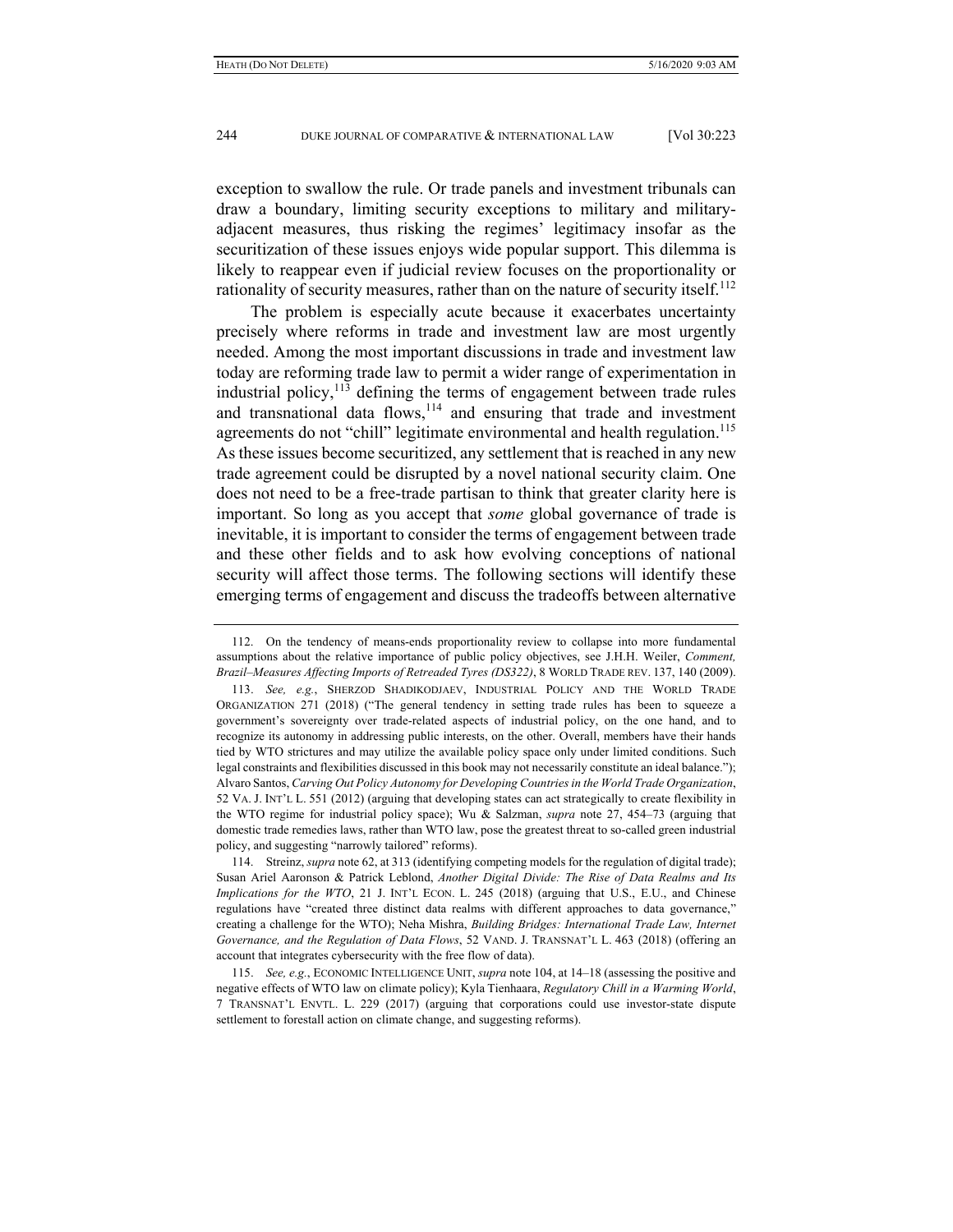approaches.

# III. STRUCTURED POLITICS AT THE WTO

Today, due to an ongoing crisis at the WTO, the default mode for addressing novel security matters in the trading system is likely to be one of political bargaining, rather than adjudication. Since December 2019, the WTO Appellate Body has lacked the members necessary to staff new cases, paralyzing the appellate system. The Appellate Body's collapse sets off a chain of legal events that allows any party to a WTO dispute to block the adoption of a panel report.<sup>116</sup> This development represents a shift away from legalism in international trade and instead toward a more power-based system, signaling what Gregory Shaffer has called "the end of an era potentially the close of at least the semblance of the rule of law in international trade relations."117 For the time being, this development concerns a much broader swath of trade than just security matters—a state need not invoke essential security, or really any particular justification at all, for blocking a panel report. But there is reason to believe that this powerbased mode of dispute settlement may persist for security measures in particular, even if the Appellate Body is revived. It is therefore important to understand the ways in which law will continue to structure these political interactions, even in the absence of appellate review, in addition to the particular kinds of flexibility that this new structure affords.

The WTO's peculiar legal structure has enabled this sudden turn to politics. For years, the United States has refused to consent to appoint any new members to the WTO Appellate Body, thus allowing that body's membership to dwindle as terms expire.<sup>118</sup> As of December 10, 2019, the Appellate Body's membership had dwindled to just two members, rendering the body incapable of establishing a three-member panel necessary to hear

 <sup>116.</sup> *See generally* Rachel Brewster, *Analyzing the Trump Administration's International Trade Strategy*, 42 FORDHAM INT'L L.J. 1419, 1425–27 (2019); Chang-fa Lo, Junji Nakagawa & Tsai-fang Chen, *Introduction: Let the Jewel in the Crown Shine Again*, *in* THE APPELLATE BODY, *supra* note 2, at 3, 4.

 <sup>117.</sup> Shaffer, *supra* note 2, at 53.

 <sup>118.</sup> *See e.g.*, Ernst-Ulrich Petersmann, *How Should WTO Members React to Their WTO Crisis?*, 18 WORLD TRADE REV. 503, 506–07 (2019). Appointments to the Appellate Body have always been made by consensus, consistent with the governing law. *See* Understanding on Rules and Procedures Governing the Settlement of Disputes art. 2(4) & n.1, Apr. 15, 1994, Marrakesh Agreement Establishing the World Trade Organization, Annex 2, 1869 U.N.T.S. 401 [hereinafter WTO DSU], though there is dispute about whether appointment by majority vote would be permissible. *See, e.g.*, JENNIFER HILLMAN, THREE APPROACHES TO FIXING THE WORLD TRADE ORGANIZATION'S APPELLATE BODY: THE GOOD, THE BAD, AND THE UGLY? 11–12 (2019) (arguing that appointment of AB members is an "appointment," rather than a decision, and so not subject to the consensus rule, and is required by the requirement that "vacancies shall be filled as they arise").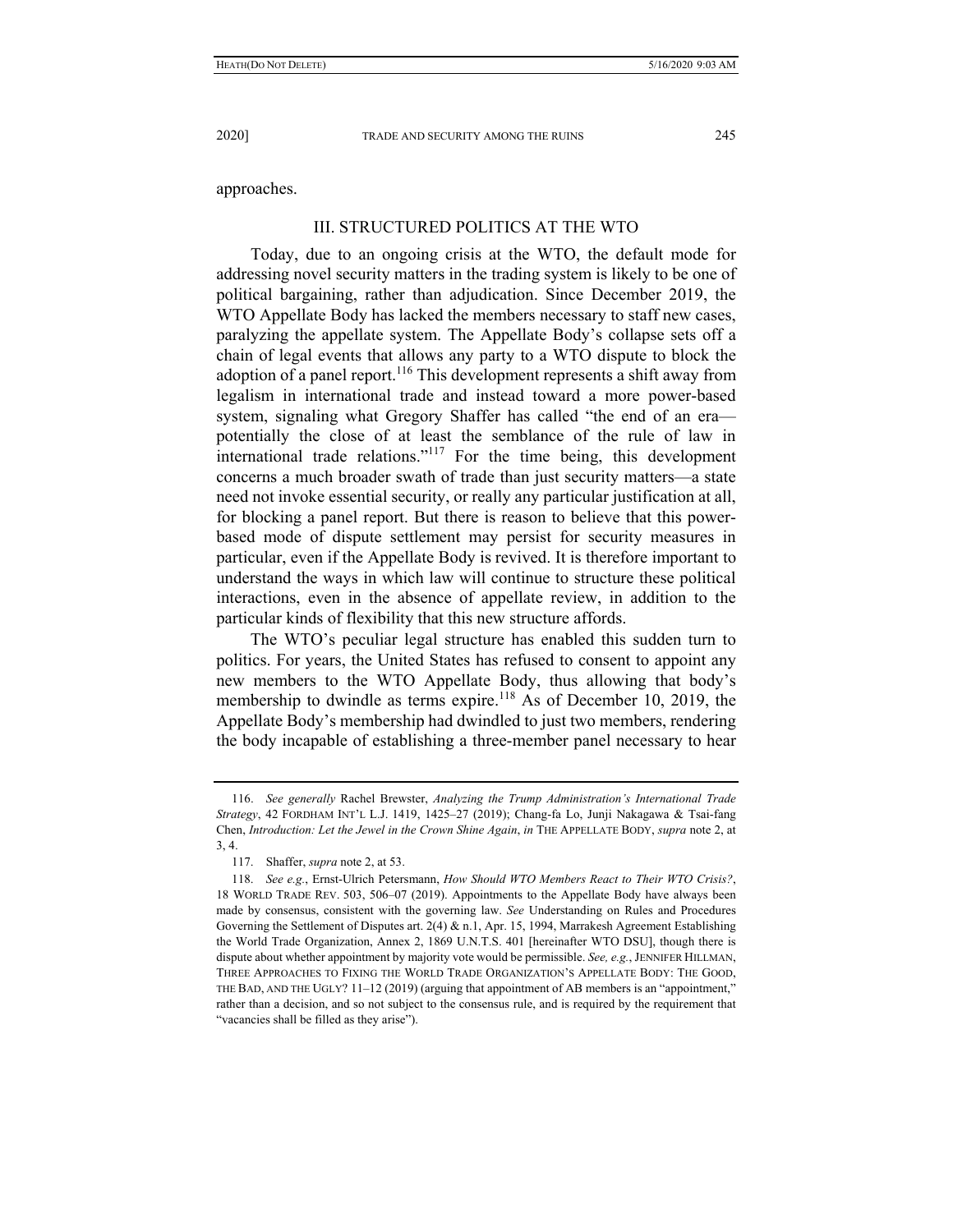any new cases.<sup>119</sup> This undermines the ability of the Appellate Body to perform its supervisory and error-correcting functions, but there impact is even broader than that. Pursuant to the governing agreements, a first-instance panel report cannot be "adopted" by the membership if an appeal is pending.<sup>120</sup> A party to a trade dispute can thus prevent the adoption of any panel report by filing an appeal "into the void" left by the Appellate Body, where it will languish indefinitely until the United States lifts its blockade of new Appellate Body members.121 If a panel report cannot be adopted, then it never becomes binding, and neither party can make use of the critical provisions in WTO law for overseeing compliance with the report and for managing retaliation.<sup>122</sup> The Appellate Body's collapse, in short, effectively grants any state the right to unilaterally veto a decision by trade adjudicators.

This shift renders the WTO dispute system comparable to the earlier GATT regime, though the match is not identical, and the differences matter. For much of the life of the 1947 GATT, any member could block an adjudicatory proceeding in either of two ways: it could refuse to consent to the establishment of a panel, or it could refuse to consent to the adoption of a panel report.<sup>123</sup> This led to some panels never being formed, and to many reports not being adopted, particularly on controversial issues such as trade remedies.124 Beginning in 1989, new rules entitled any complaining GATT member to establish a dispute panel as of right, but the losing party could still unilaterally block adoption of the report.<sup>125</sup> The WTO system today thus looks more like the post-1989 GATT—any member can establish a panel to adjudicate any violation of any WTO agreement, but the panel's resulting report could be unilaterally blocked by an appeal into the void.

This turns out to be an important qualification. Prior to the 1989 rules change, a GATT member could unilaterally prevent trade adjudicators from even addressing a sensitive legal or factual issue. This was evident in the mid-1980s disputes over the U.S. trade embargo of Nicaragua, where the United States assented to the establishment of a panel only after narrowly

 <sup>119.</sup> *See e.g.*, Jonathan Josephs, *WTO Chief: 'Months' Needed to Fix Disputes Body*, BBC NEWS (Dec. 10, 2019), https://www.bbc.com/news/business-50736344.

 <sup>120.</sup> WTO DSU, *supra* note 118, art. 16(4) ("If a party has notified its decision to appeal, the report by the panel shall not be considered for adoption by the DSB until after completion of the appeal.").

 <sup>121.</sup> Joost Pauwelyn, *WTO Dispute Settlement Post 2019: What to Expect*, 22 J. INT'L ECON. L. 297, 303–04 (2019).

 <sup>122.</sup> *See* WTO DSU, *supra* note 118, art. 21.

 <sup>123.</sup> *See e.g.*, Amelia Porges, *The New Dispute Settlement: From the GATT to the WTO*, 8 LEIDEN J. INT'L L. 115, 117 (1995).

 <sup>124.</sup> Pauwelyn, *supra* note 121, at 306.

 <sup>125.</sup> Improvements to the GATT Dispute Settlement Rules and Procedures, Decision of Apr. 12, 1989, at 3–4, 7, GATT Doc. L/6489 (Apr. 13, 1989).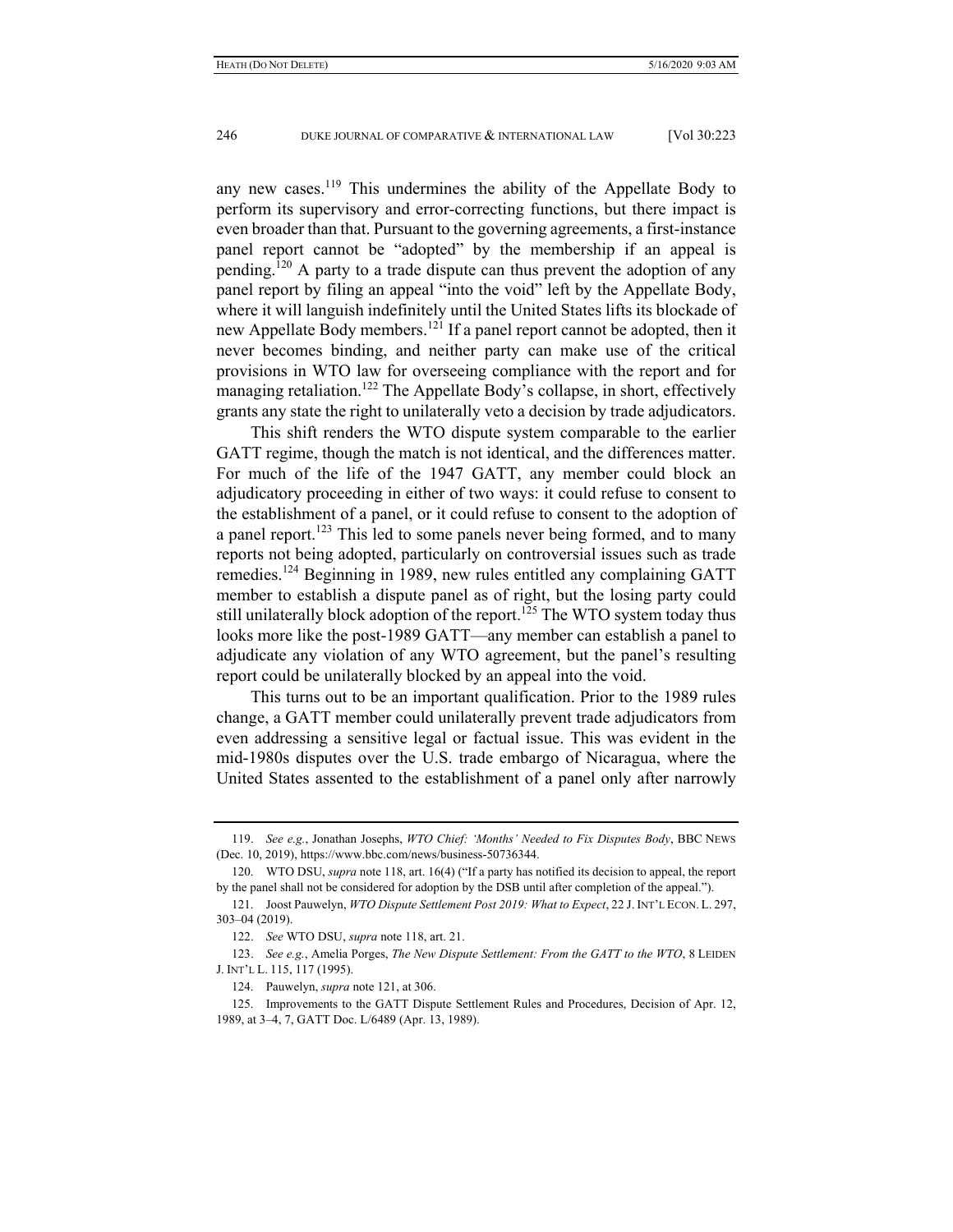tailoring the panel's terms of reference to avoid any decision on the GATT security exception.<sup>126</sup> For security issues, this meant that it was impossible to get a third-party legal interpretation of terms like "essential security interests" or "emergency" within the GATT framework, so long as a powerful state was in opposition. The legal structure of the WTO, along with the precedent set by the 2019 *Russia—Transit* panel report, changes things. Even today, any state that brings a trade dispute relating to another government's security measure is entitled to a panel, and that panel is likely to make at least some ruling on the applicability of the WTO security exceptions.<sup>127</sup> The difference is that the resulting report stands a good chance of never being adopted.<sup>128</sup>

An unadopted panel report, while lacking legal force, can still have important effects on state behavior. During the GATT period, unadopted reports were frequently used as the basis for negotiating the resolution of trade disputes, and there is some reason to think that this practice would resume.<sup>129</sup> More generally, unadopted reports still contain a record of

 128. Not in all cases, however. The *Russia—Transit* report, issued in April 2019, was not appealed by either side and was swiftly adopted, with both Ukraine and Russia claiming a kind of victory. *See*  Minutes of Meeting Held in the Centre William Rappard on 26 April 2019, 19–20, WTO Doc. WT/DSB/M/428 (June 25, 2019) (statement of the Russian representative) (welcoming the panel's decision that Russia's measures did not violate its WTO commitments, and, in remarks that may reference the U.S. steel and aluminum tariffs, stating that the panel's decision "excluded the possibility of abusing provisions of Article XXI to justify measures introduced for the purposes of mere economic protectionism"); *id.* at 20 (statement of the Ukrainian representative) (endorsing portions of the panel report that referred to earlier U.N. statements condemning the "temporary occupation" of Ukrainian territory).

 129. Marc Benitah, *Does the Present Paralysis of the AB Mean that the WTO Is Dead?: No, and This Is Why*, INT'L ECON. L. & POL'Y BLOG (Dec. 22, 2019), https://ielp.worldtradelaw.net/2019/12/doesthe-present-paralysis-of-the-ab-means-that-a-wto-panel-report-is-now-worthless.html. Notably, in the first case appealed into the void—*United States—Countervailing Measures on Hot Rolled Steel*, appealed by the United States—the parties recently stated that they were working toward a negotiated solution. Joint Communication from India and the United States, *United States—Countervailing Measures on Certain Hot-Rolled Carbon Steel Flat Products from India: Recourse to Article 21.5 of the DSU by India*, WTO Doc. WT/DS436/22 (Jan. 16, 2020); *cf.* Robert Lighthizer, U.S. Trade Representative, Address to the Center for Strategic & Int'l Studs.: U.S. Trade Policy Priorities (Sept. 18, 2017) (on file with the Ctr.

 <sup>126.</sup> Panel Report, *United States—Trade Measures Affecting Nicaragua*, ¶¶ 1.2–1.5, 5.3, GATT Doc. L/6053 (Oct. 13, 1986).

 <sup>127.</sup> In this way, the situation is even more legalized than under the post-1989 GATT, when the ability to have a third-party adjudicator rule on the security exception was still in doubt. *See* Minutes of Meeting Held in the Centre William Rappard on 18 March 1992, 15, GATT Doc. C/M/255 (Apr. 10, 1992) ("The [European] Community recognized that . . . a panel had to be established at the second Council meeting at which it was requested . . . . Clearly, however, the rules were silent on the question of whether, in situations where measures taken for non-economic reasons were involved, a different course could be taken such as, for example, agreeing to establish a panel in principle but delaying its activation subject to further clarity in the situation. Whatever the course of action taken at the present meeting, the Community reserved its rights as to what constituted standard terms of reference for a panel which dealt with measures taken for non-economic reasons.").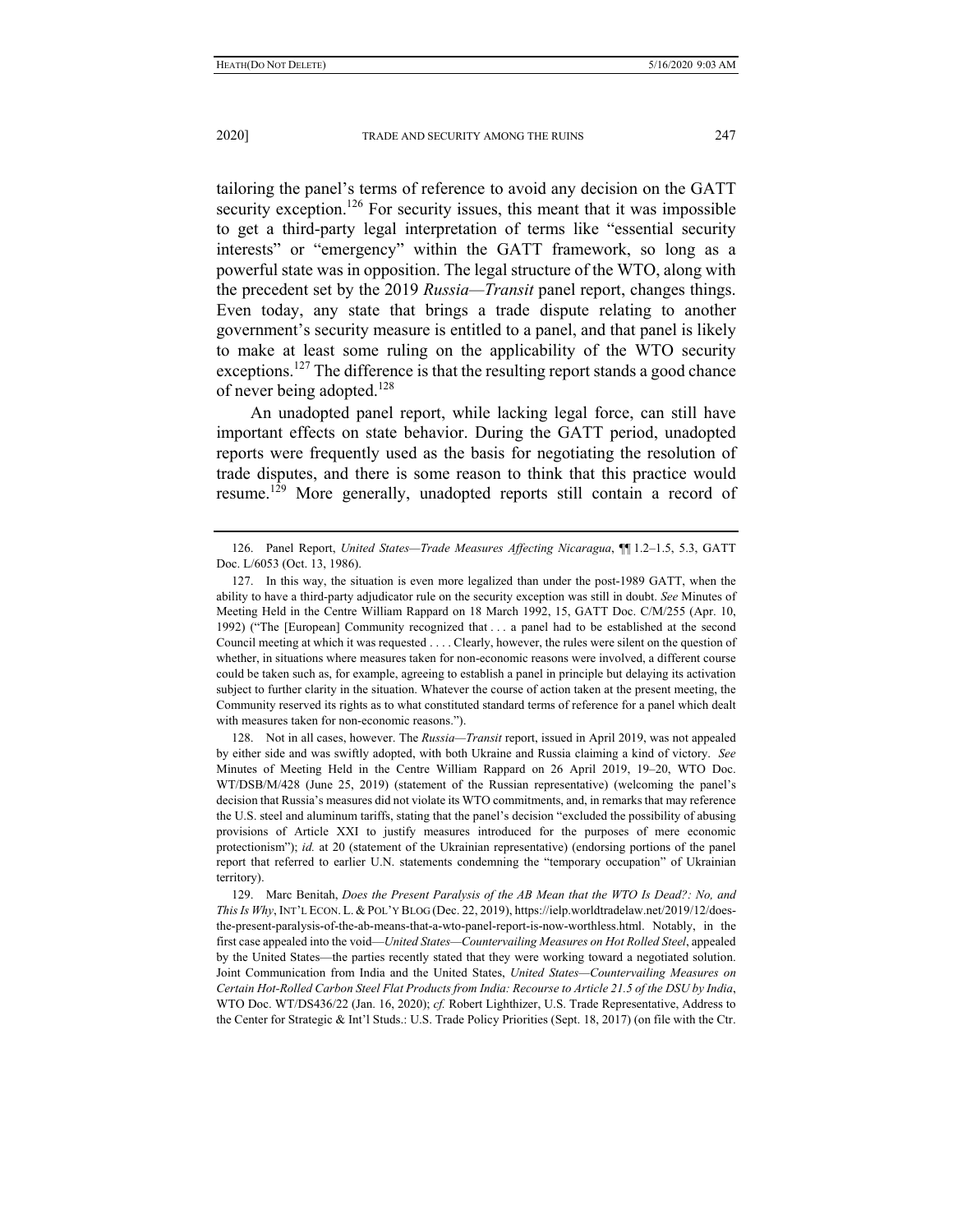reasoning about trade-law principles, and as such can influence cases before regional trade fora, in investor-state arbitration, or under commercial treaties in domestic courts or at the International Court of Justice.

The second major difference between the current state of play and the GATT years is the WTO's highly articulated committee structure. The WTO agreements provide for a structure of specialized counsels and committees, which do much of the "day to day work of the WTO."<sup>130</sup> These committees have been described as a "hidden world" of trade governance, which facilitate shared understandings and regulatory learning, elaborate openended norms, and resolve disputes before they reach adjudication.<sup>131</sup> Although most of these issues involve relatively low-salience technocratic issues, there are isolated instances of high-profile concerns being raised and resolved in the WTO committees.<sup>132</sup> Furthermore, although committee work is sometimes said to take place "in the shadow" of the dispute settlement system, $^{133}$  it is not clear that formal adjudication is necessary for the committees to do their work. It is just as likely that the threat of retaliation whether inside or outside the WTO dispute settlement system—is what drives norm-elaboration and informal dispute settlement in the committees. If that is correct, then WTO committee work will remain an important, if understudied, component of the international trading system even if the Appellate Body remains inoperable.

The upshot is that this new structure does provide for greater flexibility and a much more prominent role for power politics, but all still within a legal framework. A state's decision to appeal a case "into the void" will be premised on calculations about reputation, relative power, and reciprocity; it matters how the decision will be received by trading partners, whether the state has sufficient economic or political muscle to "go it alone," and whether

for Strategic & Int'l Studs.) ("[B]efore the WTO, under the GATT, and there was a system where you would bring panels and then you would have a negotiation. And, you know, trade grew and we resolved issues eventually. And, you know, it's a system that, you know, was successful for a long period of time."). *See generally* Robert E. Hudec, *The New WTO Dispute Settlement Procedure: An Overview of the First Three Years*, 8 MINN. J. GLOBAL TRADE 1, 3–15 (1999) (discussing the impact of adopted and unadopted panel reports).

 <sup>130.</sup> MITSUO MATSUSHITA ET AL., THE WORLD TRADE ORGANIZATION: LAW, PRACTICE, AND POLICY 12 (3d ed. 2015).

 <sup>131.</sup> Andrew Lang & Joanne Scott, *The Hidden World of WTO Governance*, 20 EUR.J. INT'L L. 575, 577–601 (2009); *see also* Henrik Horn, Petros C. Mavroidis & Erik N. Wijkstrom, *In the Shadow of the DSU: Addressing Specific Trade Concerns in the WTO SPS and TBT Committees*, 47 J. WORLD TRADE 579 (2013) (describing these committees as exercising a form of informal dispute settlement).

 <sup>132.</sup> Andrew Lang & Joanne Scott, *The Hidden World of WTO Governance: A Rejoinder to Richard Steinberg*, 20 EUR. J. INT'L L. 1073, 1076 (2009).

 <sup>133.</sup> *Id.*; Horn, Mavroidis & Wijkstrom, *supra* note 131, at 579.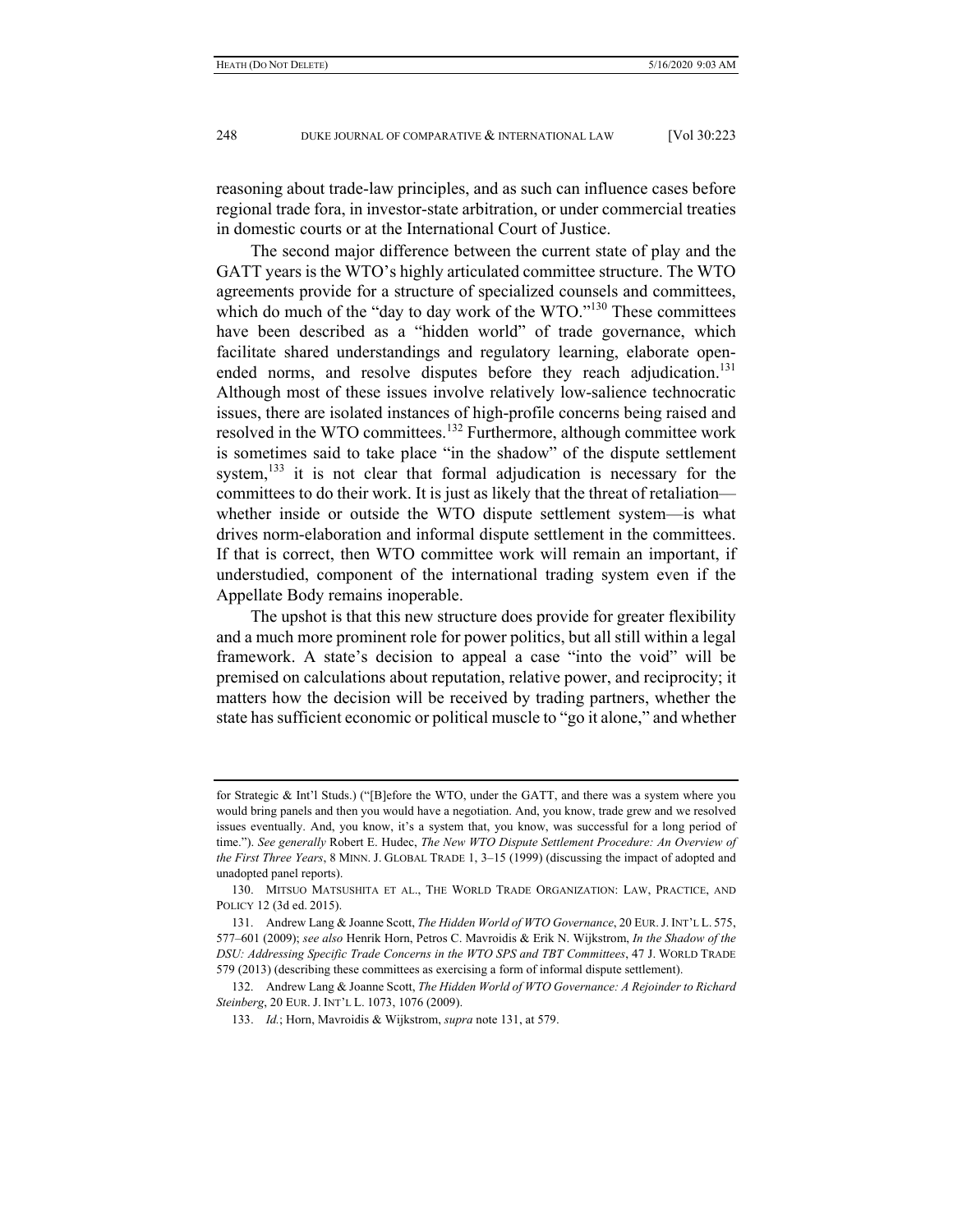retaliation is likely.134 This means that bigger economies will likely be more readily able to push the envelope. At the same time, the flexibility created by the Appellate Body's collapse provides an opportunity for smaller countries and emerging economies to likewise re-strike the balance between trade law and other vital interests. This could include, for example, demanding that trade law give way to demands of food security or adopting an invigorated industrial policy with respect to other economic sectors, such as cyberspace.135 Despite this greater flexibility, the existence of the WTO committee structure ensures that such measures can at least be addressed and discussed—though perhaps not resolved—at the  $WTO<sub>136</sub>$  and any state has the right to request a legal opinion from a panel on the consistency of these novel security interests with WTO law.

As the situation at the WTO continues to evolve, it will be important to consider how legal reforms affect politics outside of the adjudicatory process. For instance, one prominent proposal for restoring the Appellate Body has obliquely suggested that some issues could be diverted from the dispute settlement system altogether.<sup>137</sup> If this involves the "formal" exclusion" of security measures from dispute settlement, then the picture might look even more like the 1947 GATT era, thus maximizing flexibility and cementing a return to politics.<sup>138</sup> If, by contrast, security measures are diverted from adjudication and toward an alternative mechanism—such as resolution before a WTO political body, an expert review, or a mediated conciliation process—this may preserve a more optimal balance between flexibility and governance.<sup>139</sup> The present moment thus calls for greater consideration of mechanisms that exist between diplomacy and self-restraint, on the one hand, and formal adjudication on the other hand.<sup>140</sup>

The turn toward structured politics at the WTO also raises important questions about the horizontal and vertical boundaries of the trade regime.

 <sup>134.</sup> Pauwelyn, *supra* note 121, at 306–08. This is similar to the dynamic that played out under the GATT security exception. *See* Roger P. Alford, *The Self-Judging WTO Security Exception*, 2011 UTAH L. REV. 697, 755–57 (2011).

 <sup>135.</sup> *See supra* Part II.

 <sup>136.</sup> For a compelling argument that this function of the WTO could be advanced by the creation of a committee on trade and security, *see* Simon Lester & Huan Zhu, *A Proposal for "Rebalancing" to Deal with "National Security" Trade Restrictions*, 42 FORDHAM INT'L L.J. 1451, 1472 (2019).

 <sup>137.</sup> Strengthening and Modernizing the WTO: Discussion Paper, at 3, Communication from Canada, WTO Doc. JOB/GC/201 (Sept. 24, 2018).

 <sup>138.</sup> *See id.* (suggesting "possibly even formal exclusion of certain types of disputes or certain issues from the jurisdiction of adjudication"). For skepticism that return to the political dynamics of the GATT era is even possible, *see* Heath, *supra* note 5, at 1060–63.

 <sup>139.</sup> Robert McDougall, *The Crisis in WTO Dispute Settlement: Fixing Birth Defects to Restore Balance*, 52 J. WORLD TRADE 867, 889 (2019).

 <sup>140.</sup> Heath, *supra* note 5, at 1027.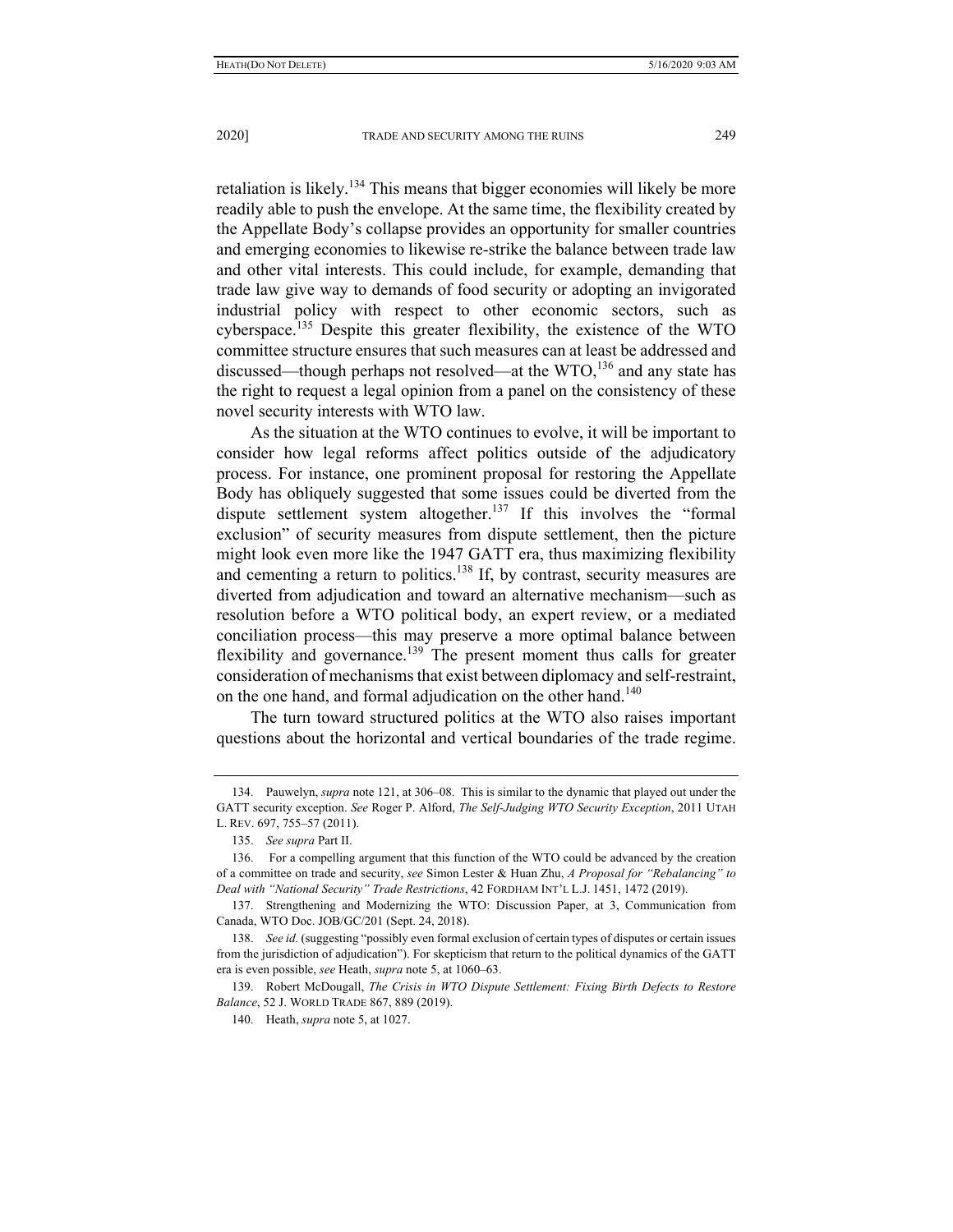Horizontally, the collapse of the WTO's binding and effective adjudicatory mechanism—a rarity in international law—potentially undermines trade law's claim to *de facto* superiority over other, less legalized regimes. For instance, Michael Fakhri has welcomed the collapse of the Appellate Body, suggesting that it could lead to new institutional designs that better recognize the polycentrism of so-called "trade" issues: matters such as food security, access to medicine, and transnational labor.<sup>141</sup> Vertically, it is an open question whether changing conceptions of security will permanently shift which interests drive domestic trade policy and how national delegations will represent those interests in the WTO and other institutions.

# IV. NATIONAL SECURITY LEGALISM

Even as the WTO adjudicatory system is collapsing, some members of the trading system are advocating a renewed commitment to what might be called "national security legalism." In April 2019, a WTO dispute settlement panel issued a historic ruling declaring that disputes under the GATT security exception were justiciable.<sup>142</sup> For many, the panel's analysis confirmed that the security exception—which expressly delegates significant discretion to member states and had long been argued to be "selfjudging $\frac{143}{2}$  could be carved up into constituent elements, some of which were subject to full, objective review by a trade panel.<sup>144</sup> The European Union, in particular, has enthusiastically embraced this ruling and argued for

Nothing in this Agreement shall be construed

 <sup>141.</sup> Michael Fakhri, *Life Without the WTO - Part I: Stop All this Crisis-Talk*, EJIL: TALK! (Apr. 25, 2019), https://www.ejiltalk.org/life-without-the-wto-part-i-stop-all-this-crisis-talk/#more-17114.

 <sup>142.</sup> Panel Report, *Russia—Measures Concerning Traffic in Transit*, WTO Doc. WT/DS512/R (adopted Apr. 5, 2019).

 <sup>143.</sup> *See, e.g.*, Alford, *supra* note 134, at 708 (arguing that a "majority" of states in the GATT years argued that the invocations of the security exception were not subject to judicial review, including, at various times, the United States, Canada, the European Communities, the United Kingdom, and Australia).

 <sup>144.</sup> The GATT security exception reads, in full:

<sup>(</sup>a) to require any contracting party to furnish any information the disclosure of which it considers contrary to its essential security interests; or

<sup>(</sup>b) to prevent any contracting party from taking any action which it considers necessary for the protection of its essential security interests

<sup>(</sup>i) relating to fissionable materials or the materials from which they are derived;

<sup>(</sup>ii) relating to the traffic in arms, ammunition and implements of war and to such traffic in other goods and materials as is carried on directly or indirectly for the purpose of supplying a military establishment;

<sup>(</sup>iii) taken in time of war or other emergency in international relations; or

<sup>(</sup>c) to prevent any contracting party from taking any action in pursuance of its obligations under the United Nations Charter for the maintenance of international peace and security.

GATT 1947, *supra* note 50, art. XXI(b). Similar language can be found in GATS, *supra* note 77, art. XIV bis; TRIPS, *supra* note 77, art. 73.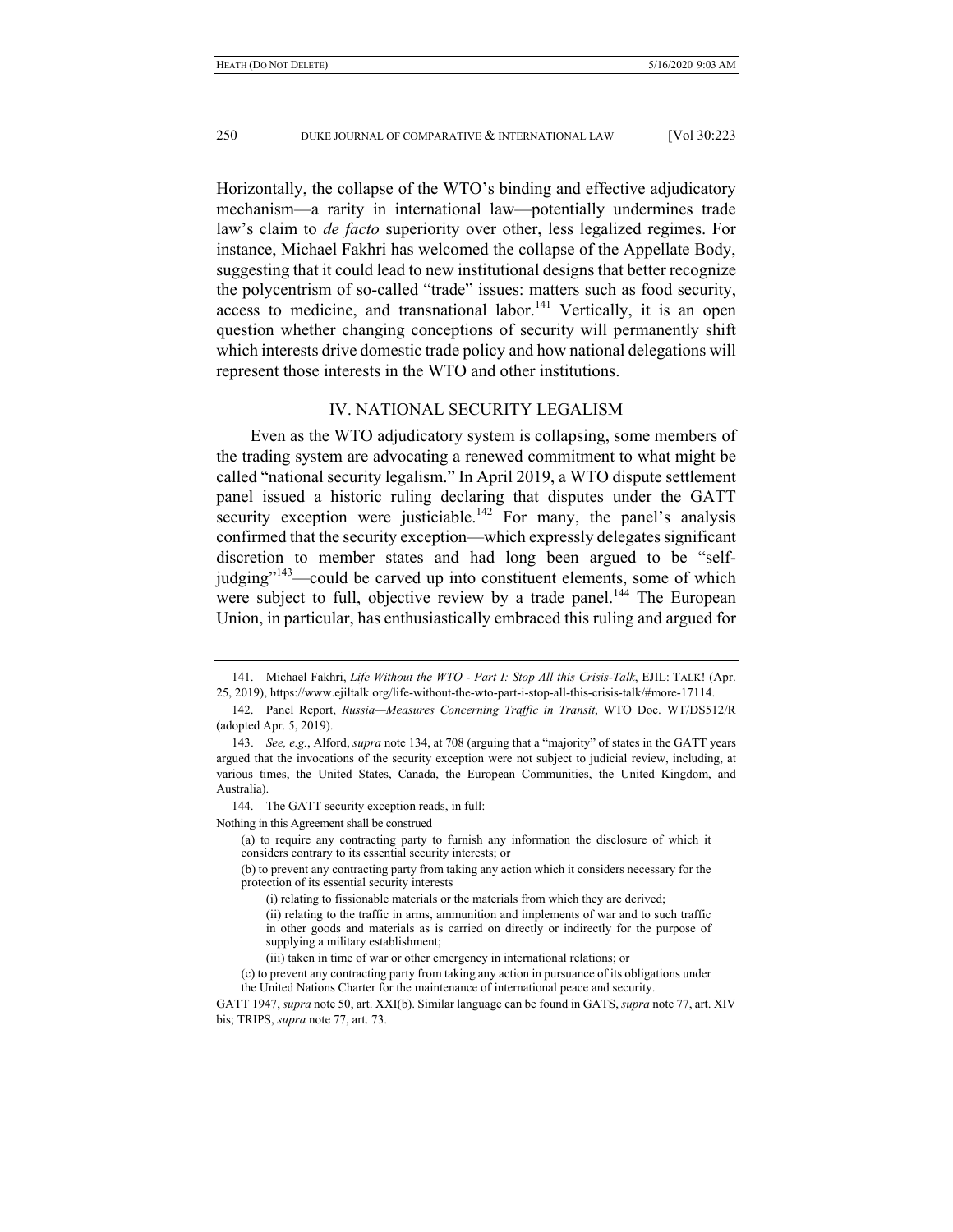its expansion in disputes with the United States over Trump's steel and aluminum tariffs. The legalist approach could put a brake on the evolution of new security interests in a number of different ways. It thus maximizes governance over security measures, while reducing *de jure* flexibility, and is most likely to find root in fora where legalism is a hallmark of authority.

The *Russia*—*Transit* panel report of April 2019 was indeed a historic ruling for the WTO and for trade law generally. The panel, chaired by former Appellate Body member Georges Abi-Saab, rejected categorically the proposition that the GATT security exception was self-judging.<sup>145</sup> The panel's report widens the scope for judicial scrutiny of security measures through a divide-and-conquer strategy, minimizing the reach of language in this provision that purports to leave wide discretion in the hands of states. Some elements of the security exception—such as whether the measure "relat[es]" to arms traffic or was "taken in time of . . . emergency"—must be assessed fully and "objectively" by the adjudicator.<sup>146</sup> If this objective criterion is met, then a state may take measures "it considers necessary for the protection of its essential security interests," but even this broad discretion is subject to an overarching obligation of good faith.<sup>147</sup> This approach vindicates much of the literature on the GATT security exception, wherein authors have argued for carving up the exception in similar ways.<sup>148</sup>

Among the WTO members that have expressed support for the *Russia*—*Transit* panel's ruling, the European Union is arguably the most enthusiastic. In an ongoing dispute with the United States, the European Union has argued for extending the divide-and-conquer approach even further, contending that a panel may also objectively assess whether a particular issue is a "security interest," whether that interest is "essential," and whether a measure is "for the protection of" a security interest.<sup>149</sup> These moves, if accepted, could significantly limit the ability of states to innovate novel security interests, even under newer treaties that have much broader security exceptions.<sup>150</sup>

 149. Opening Oral Statement by the European Union, *United States*—*Certain Measures on Steel and Aluminum Products*, ¶¶ 123–129, WTO Case No. DS548 (Nov. 4, 2019) [hereinafter EU Oral Statement (DS548)] (arguing that "objective elements are to be found in the chapeau of Article XXI(b): what are the 'security' interests, whether such interests are 'essential' and whether a measure is adopted 'for' the protection of such interests").

150. For instance, the EU's arguments that "security interest," "essential," and "for the protection

 <sup>145.</sup> *See e.g.*, Panel Report, *Russia—Transit*, *supra* note 142, ¶ 7.102.

 <sup>146.</sup> *Id.* ¶ 7.101.

 <sup>147.</sup> *Id.* ¶¶ 7.132, 7.138.

 <sup>148.</sup> *See, e.g.*, Dapo Akande & Sope Williams, *International Adjudication on National Security Issues: What Role for the WTO?*, 43 VA.J. INT'L L. 365 (2003); Hannes L. Schloemann & Stefan Ohlhoff, *'Constitutionalization' and Dispute Settlement in the WTO: National Security as an Issue of Competence*, 93 AM. J. INT'L L. 424 (1999).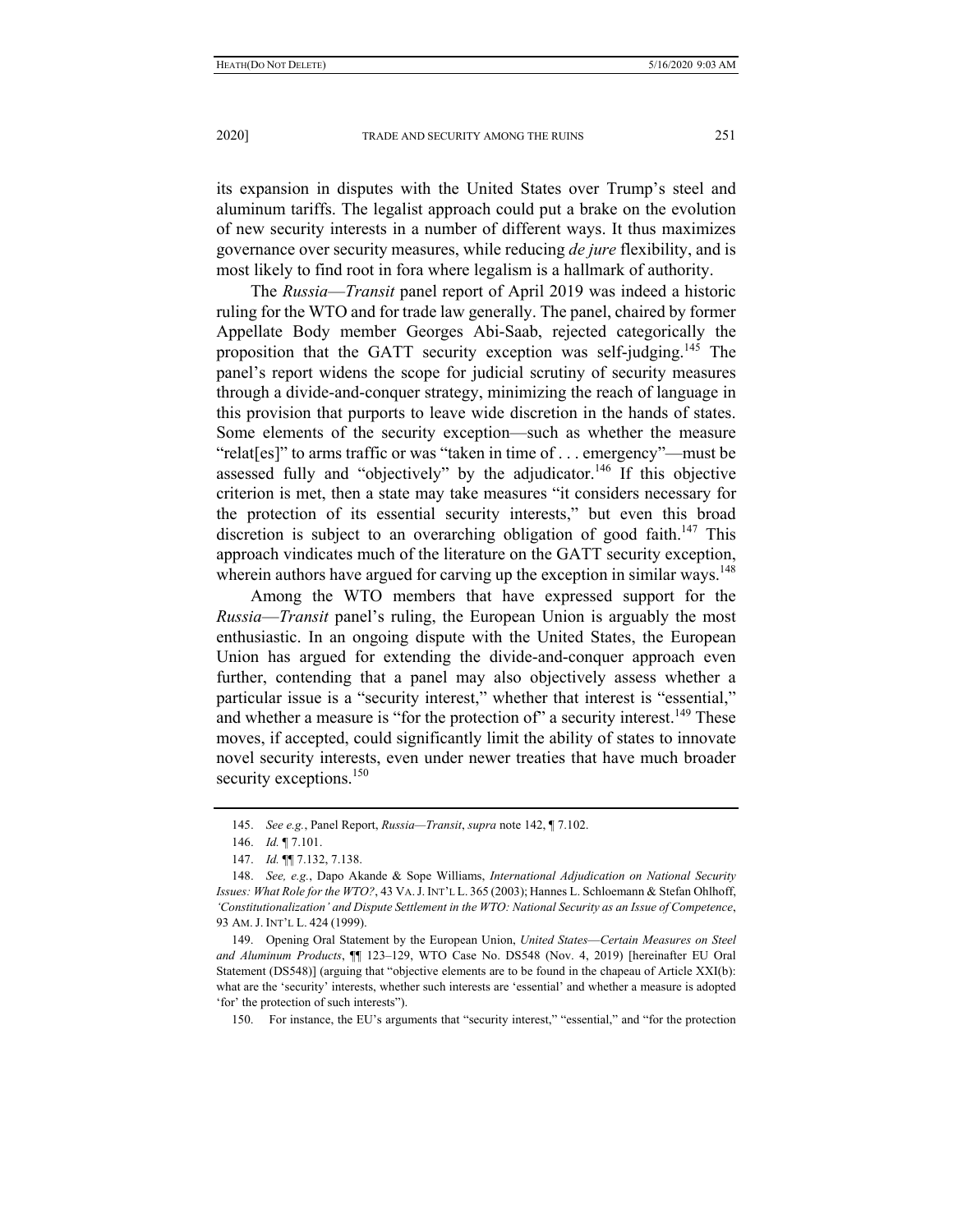National security legalism can operate as a check on the growth of novel security interests in at least two ways. By narrowly reading the security exceptions in the GATT and other trade treaties, tribunals and panels can shunt some novel security interests away from the exception altogether or impose procedural requirements that discourage states from opportunistically relabeling public-policy matters as security interests. While these approaches maximize trade governance over security measures, they rely on certain contestable assumptions about the trade system. It is thus worth pausing to assess both techniques before noting where security legalism is likely to take root.

### A. Channeling Security

First, a legalist approach can "channel"<sup>151</sup> some novel security interests away from the GATT security exception (or its analogs in other treaties) and toward provisions that provide for greater oversight over trade-restricting measures. The EU litigation strategy at the WTO provides particularly strong examples of this. In response to the U.S. steel and aluminum tariffs, which were purportedly imposed for national security reasons, Europe has contended that these tariffs are in fact disguised safeguard measures, and they are thus subject to the rules and restrictions contained in those provisions.<sup>152</sup> And, in response to the suggestion that environmental or other public-policy measures could constitute security interests, the EU has obliquely suggested that the GATT security exception "cannot be used to circumvent the requirements" of other public-policy exceptions.153 The suggestion appears to be that public policy measures covered by GATT

of" are also objectively assessable terms not subject to the "it considers" language appears tailor-made for many newer treaties. *See, e.g.*, CPTPP, *supra* note 74 ("Nothing in this Agreement shall be construed to: . . . (b) preclude a Party from applying measures that it considers necessary for . . . the protection of its own essential security interests."). The CPTPP formulation, which lacks the objective criteria of GATT Article XXI(b)(i)–(iii), is increasingly common in investment agreements and regional trade treaties. Karl P. Sauvant & Mevelyn Ong et al., *The Rise of Self-Judging Essential Security Interest Clauses in International Investment Agreements*, (Columbia FDI Perspectives No. 188, 2016).

 <sup>151.</sup> I am indebted to Tim Meyer for the term "channeling," and I think my usage here bears at least a family resemblance to his. *See* Tim Meyer, Univ. of Cambridge, Lauterpacht Centre for International Law Friday Lecture: Foreign Affairs and the National Security Economy (Apr. 26, 2019) (recording on file with the Lauterpacht Centre for Int'l L.).

 <sup>152.</sup> Chad P. Bown, *Europe Is Pushing Back Against Trump's Steel and Aluminum Tariffs: Here's How*, WASH. POST: MONKEY CAGE (Mar. 9, 2018, 5:00 AM), https://www.washingtonpost.com/news/monkey-cage/wp/2018/03/09/europe-is-pushing-back-againsttrumps-steel-and-aluminum-tariffs-heres-how/. The EU has also argued that it is thus entitled to retaliate against the U.S. measures without waiting for a WTO ruling, as provided for in the special rules for safeguards.

 <sup>153.</sup> European Union Third Party Oral Statement, *Russia—Measures Concerning Traffic in Transit*, ¶ 27, WTO Doc. DS512 (Jan. 25, 2018).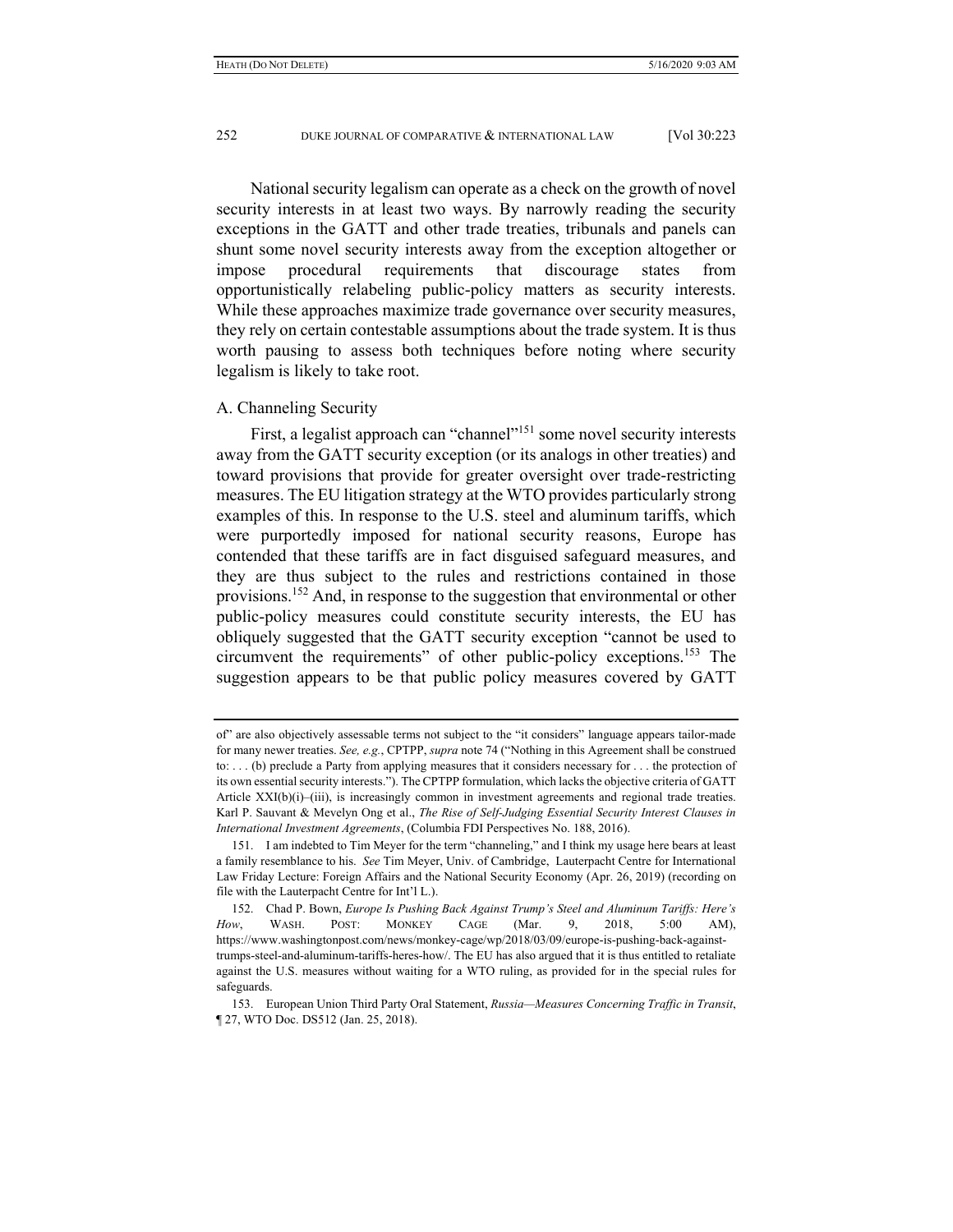Article XX—which allows for measures "necessary" for human or environmental health, public morals, etc., so long as they are not arbitrarily discriminatory—cannot be re-characterized as security measures to take advantage of the broader discretion afforded by GATT Article XXI. Underlying both arguments is the idea of a division of labor in trade agreements, where different exceptions are calibrated to respond to different political-economic pressures on liberalized trade.

This vision of trade agreements is calibrated to maximize the ability of tribunals to review novel security measures, while allowing more traditional measures to continue to make use of the security exceptions. Many emerging security interests—such as those discussed in Part II above—emerge from domestic political-economy problems that are addressed by other trade rules, and that do not resemble the problems that accompany traditional security concerns. The GATT security exception was invoked most often in the context of war or other interstate rivalries, where one GATT member simply could not be expected to carry on normal trade relations with another.<sup>154</sup> As Tim Meyer notes, in this context the self-judging security exception performed a "loss-avoidance" function for the trade regime—it prevented the rules from requiring that states engage in normal trade relations when it was clear that they would not comply.<sup>155</sup> This made particular sense for broader geopolitical conflicts, whose causes were often not directly tied to trade.

The emerging security interests discussed above, and the policies and political coalitions they imply, are quite different. For example, a securitized industrial policy will be backed by a coalition of those seeking protection for domestic industry—whether steel, semiconductors, or renewable energy along with those who believe that industry connects with their government's vital interests and seek to advance that interest internationally.156 Arguably,

 <sup>154.</sup> *See, e.g.*, Reply by the Vice-Chairman of the United States Delegation, 9, GATT Doc. GATT/CP.3/38 (June 2, 1949) (U.S. export controls on trade with Eastern Bloc countries after World War II); Meeting Held in the Centre William Rappard on 29 May 1985, GATT Doc. C/M/188, at 2-17 (June 28, 1985) (U.S.-Nicaragua embargo); Minutes of Meeting Held in the Centre William Rappard on 16 October 1996, 7, WTO Doc. WT/DSB/M/24 (Nov. 26, 1996) (U.S.-Cuba embargo); Minutes of Meeting Held in the Centre William Rappard, 10, GATT Doc. C/M/157 (May 7, 1982) (sanctions on Argentina); GATT Council, Summary Record of the 12th Session, Dec. 9, 1961, at 196, GATT Doc. SR.19/12 (Dec. 21, 1961) (Ghana-Portugal trade); Minutes of Meeting Held in the Centre William Rappard on 7 April 2000, at 12–15, WTO Doc. WT/DSB/M/78 (May 12, 2000) (Nicaragua-Colombia boundary dispute); Minutes of Meeting Held in the Centre William Rappard on 22 November 2017, *United Arab Emirates—Measures Relating to Trade in Goods and Services, and Trade-Related Aspects of Intellectual Property Rights*, ¶¶ 3.1-3.15, WTO Doc. WT/DSB/M/404 (Mar. 6, 2018) (UAE-Qatar dispute).

 <sup>155.</sup> Meyer, *supra* note 151.

<sup>156</sup>*. See id.*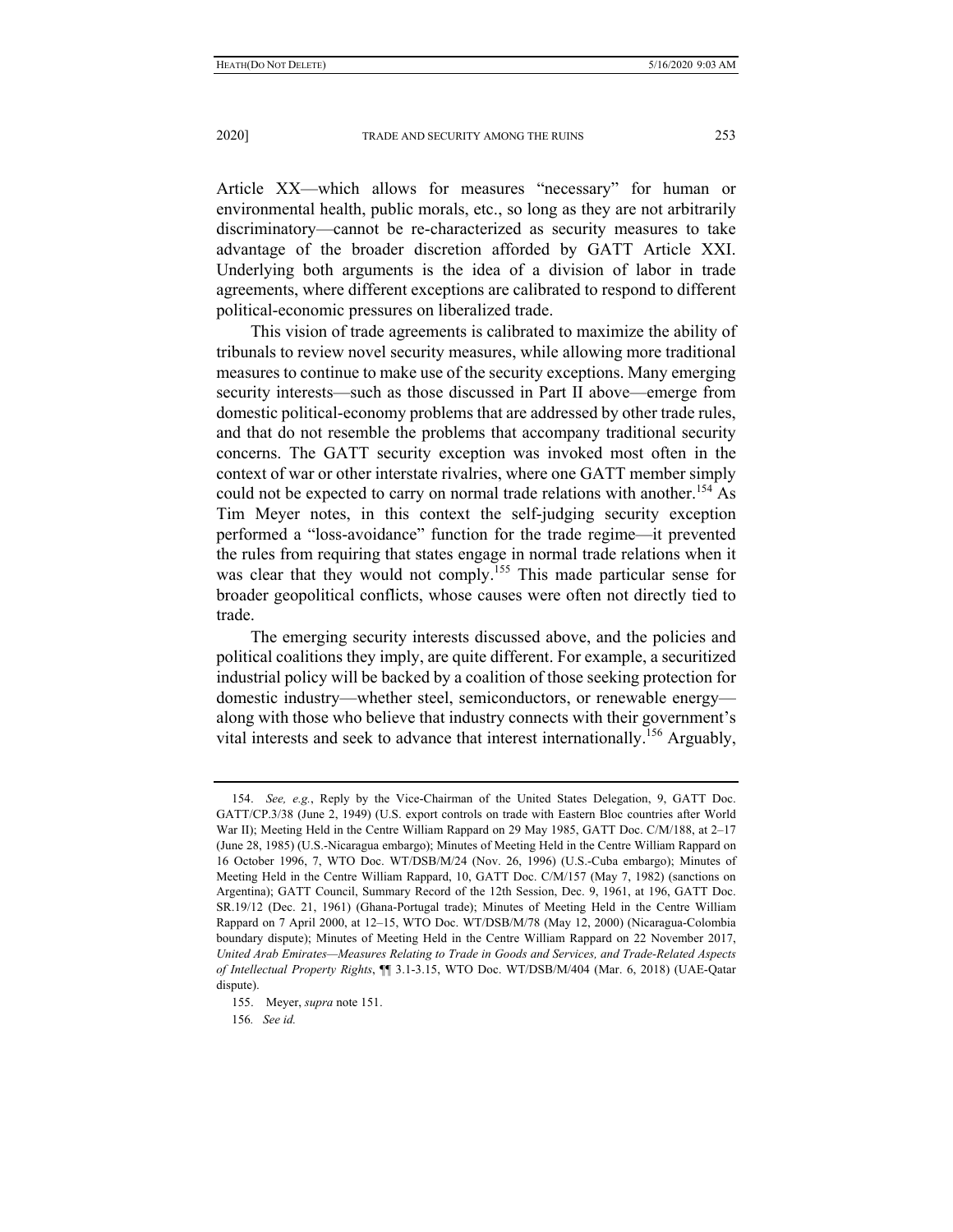these kinds of security-protectionist coalitions are more aptly addressed by the WTO's "safeguards" provisions, which allow states to take "emergency action" to prevent "serious injury" to domestic industries as the result of imports, but only within certain procedural and substantive limits.<sup>157</sup> Similarly, trade-restrictive or trade-distorting climate regulations might be advanced by a coalition of environmentalists and domestic industries who stand to gain from the resulting protection. GATT Article XX, similar to domestic administrative law, imposes basic procedural and substantive requirements to ensure that such regulations are, among other things, not a "disguised restriction on international trade."<sup>158</sup>

On this view, re-characterizing industrial policy or climate measures as security interests could have the effect of upsetting a calibrated balance and empowering protectionist coalitions domestically. Therefore, it is arguably appropriate to channel these novel security measures away from security exceptions and toward more restrictive provisions that better respond to the political economies that generate the offending measure in the first place.

The trouble with this channeling approach is that its viability depends on a shared view that trade and investment agreements actually produce this calculated balance. Insofar as states begin to invoke security exceptions for industrial policy, climate regulation, or cybersecurity, it may be precisely because they do not view the other provisions as sufficiently flexible. For example, there is substantial doubt that the WTO safeguards provisions, as interpreted by the Appellate Body, are even capable of performing their intended function of protecting declining industries subject to import shocks.<sup>159</sup> And others have suggested that the economic dislocations from trade may require broader reforms to trade agreements, such as social dumping provisions, economic development chapters, and flexibility for green industrial policy.<sup>160</sup> As for regulations concerning cybersecurity or

 <sup>157.</sup> *See generally* ALAN O. SYKES, THE WTO AGREEMENT ON SAFEGUARDS: A COMMENTARY 59– 72 (2006) (offering an explanation of safeguards grounded in public-choice theory, whereby officials are able to take back trade concessions when they become too politically costly, particularly as the result of pressure from declining industries).

 <sup>158.</sup> GATT 1947, *supra* note 50, art. XX; *see also* Howse, *supra* note 103, at 52–53 (arguing that the WTO practice of conducting "strict scrutiny" of regulations for arbitrariness and discrimination actually has the effect in some cases of strengthening regulations by forcing states to remove idiosyncratic exceptions and make the regulatory regime "tighter or stricter").

 <sup>159.</sup> *See, e.g.*, Alan O. Sykes, *The Persistent Puzzles of Safeguards: Lessons from the Steel Dispute*, 7 J. INT'L ECON. L. 523, 523 (2004) ("WTO rules . . . pose nearly insurmountable hurdles to the legal use of safeguard measures by WTO members."); Alan O. Sykes, *The Safeguards Mess: A Critique of WTO Jurisprudence*, 2 WORLD TRADE REV. 261, 261 (2003) ("[N]ations cannot use safeguards without facing a near certainty that they will be found invalid.").

 <sup>160.</sup> *See e.g.*, Timothy Meyer, *Saving the Political Consensus in Favor of Free Trade*, 70 VAND. L. REV. 985, 986 (2017); Meyer, *supra* note 55, at 2012–14 (positing that international trade law should be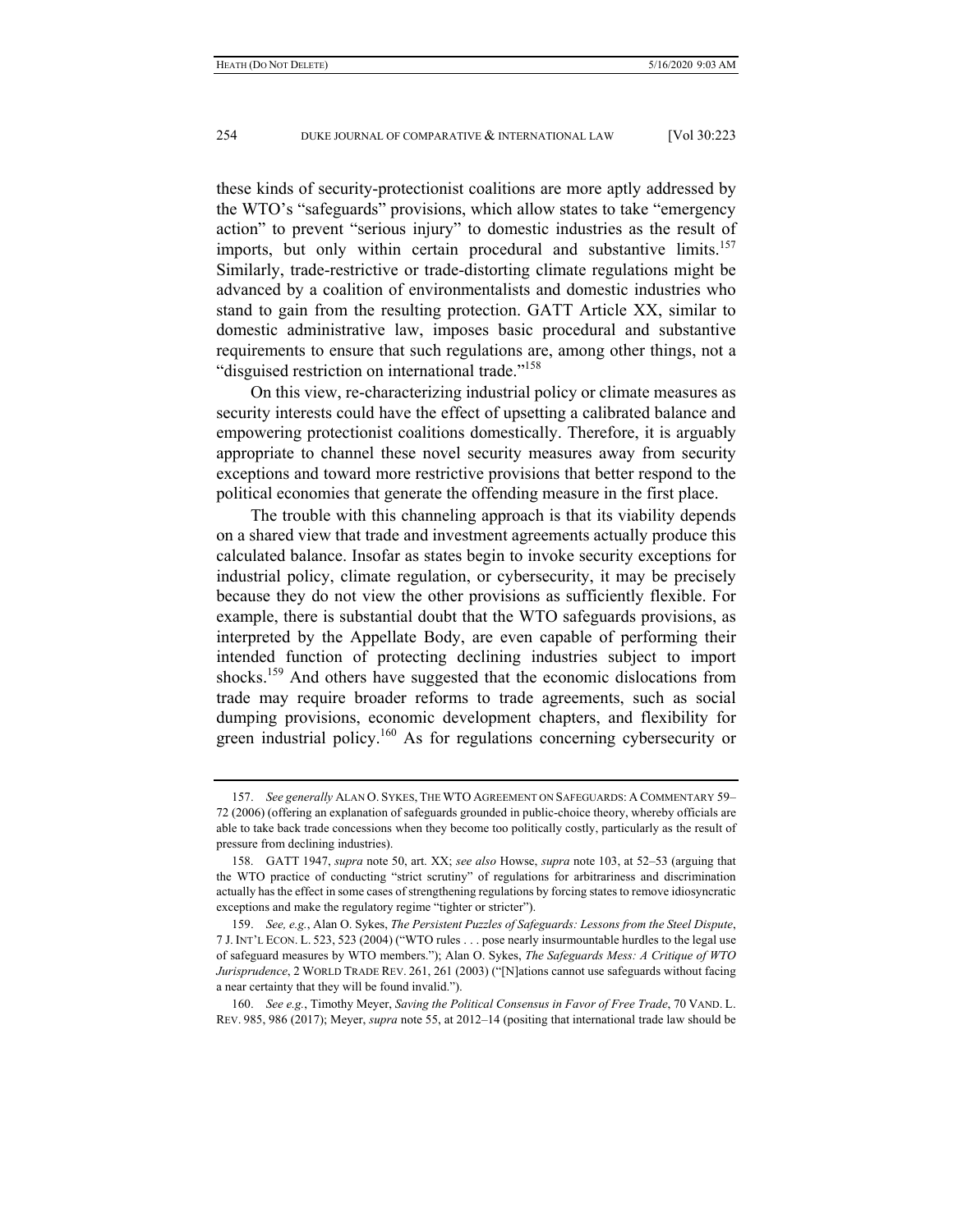climate change, there is already considerable anxiety that the existing nonsecurity exceptions are not sufficiently flexible to allow for legitimate policymaking.161 More generally, the channeling approach sits uneasily with the view, articulated by at least one investment tribunal, that allowing for non-military security interests may be the price that capital-exporting nations like the United States must pay in exchange for retaining a free hand to impose embargoes, sanctions, and export controls.<sup>162</sup> It is therefore unclear whether the channeling approach to security exceptions is politically feasible, even if it does turn out to be a legally available option.<sup>163</sup>

#### B. Normalizing Security

In addition to channeling some issues away from security exceptions, national security legalism can help normalize such issues by imposing general procedural and substantive requirements that make the security exception a less attractive option. This can be accomplished by interpreting certain terms to require administrative rationality, non-arbitrariness, or proportionality, or by using general principles of good faith to impose broad procedural requirements.<sup>164</sup> All of these techniques go some way toward deexceptionalizing national security measures by rendering them subject to the same scrutiny that is given to ordinary administrative action under other treaty provisions. The approach is thus likely to be favored by jurisdictions

 163. The legality of this approach is also unclear. For skepticism about the E.U.'s treatment of U.S. steel tariffs as safeguards rather than punitive security measures, see Joseph Weiler, *Black Lies, White Lies, and Some Uncomfortable Truths in and of the International Trading System*, EJIL TALK (July 25, 2018), https://www.ejiltalk.org/black-lies-white-lies-and-some-uncomfortable-truths-in-and-of-theinternational-trading-system/; Simon Lester & Huan Zhu, *A Proposal for "Rebalancing" to Deal with "National Security" Trade Restrictions*, 42 FORDHAM INT'L L.J. 1451, 1465–66 (2019). For a skeptical note on the argument that measures covered by Article XX cannot be covered by Article XXI, see Heath, *supra* note 5, at 1073–74, 1073n.251.

reformed to allow for renewable energy policies enacted at the local level); Shaffer, *supra* note 27, at 33– 39.

 <sup>161.</sup> *See supra* notes 78 & 104 and accompanying text.

 <sup>162.</sup> Continental Casualty Co. v. Argentine Republic, ICSID Case No. ARB/03/9, Award, ¶ 181 (Sept. 5, 2008) ("It may well be that in drafting the model text for Art. XI [of the U.S.-Argentina BIT], the U.S. intended to protect first of all its own security interests in the light of geopolitical, strategic and defense concerns, typical of a world power, so as to be able to reserve the right to freeze assets of foreigners in the U.S. and to resort to unilateral economic sanctions that may conflict with its BIT obligations. This intention would not exclude from the protection provided by Art. XI different measures taken by the other Contracting Party in relation to emergency situations affecting essential security interests of a different nature of such other Contracting Party. These interests such as 'ensuring internal security in the face of a severe economic crisis with social, political and public order implications' may well raise for such a party, notably for a developing country like Argentina, issues of public order and essential security interest objectively capable of being covered under Art. XI. An interpretation of a bilateral reciprocal treaty that accommodates the different interests and concerns of the parties in conformity with its terms accords with an effective interpretation of the treaty.").

 <sup>164.</sup> For a somewhat critical assessment, see Heath, *supra* note 7, at 1070–80.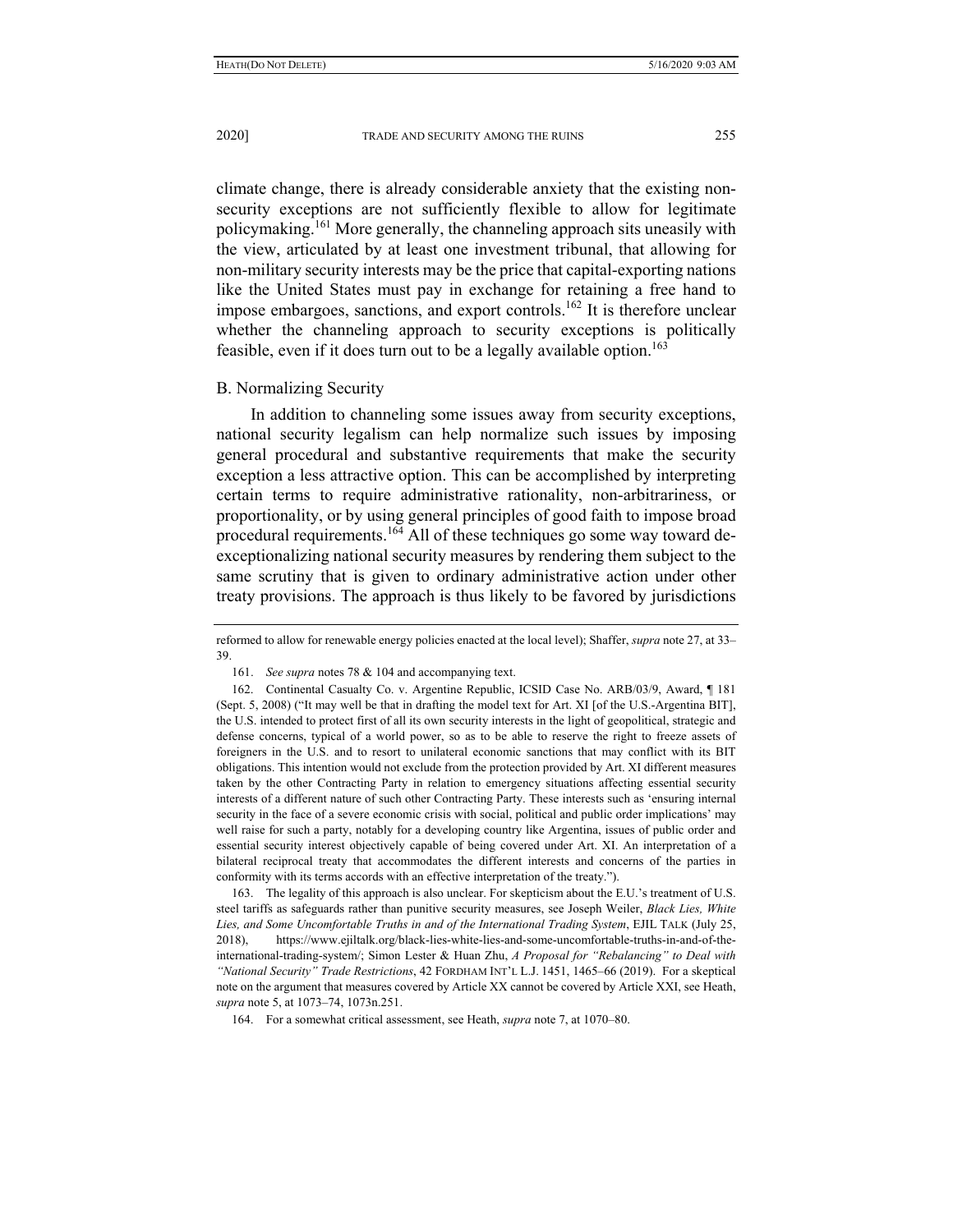whose governments are already to some extent bound by such restrictions, even though it remains in tension with the structure of the GATT and with trends in drafting more recent trade and investment treaties.

The normalization of national security finds support in academic writing, the *dicta* of some investment treaty cases, and in the pleadings of some WTO members. It is often argued, for example, that states' general obligation to perform treaties in good faith implies a requirement that the measure at issue be proportionate to the purported security interest at stake.<sup>165</sup> This approach would narrow the distance significantly between self-judging security provisions like GATT Article XXI and other general exceptions for public-policy measures, which have long been interpreted to require proportionality.<sup>166</sup> Indeed, one panel of arbitrators seems to have voiced support for convergence.<sup>167</sup> The filings of some WTO member states in disputes over the U.S. steel and aluminum tariffs would also provide a toehold for stricter proportionality analysis, by, for example, requiring a relatively robust analysis of whether the measures at issue are "for the protection of" security interests.<sup>168</sup>

The effect of these interpretations is to make it less attractive to reclassify climate measures or industrial policy as "security" issues. The security exception, as historically understood, appears to allow a wide range of discretion for measures that are considered to be for "essential security interests," as opposed to the more narrowly tailored discretion afforded to measures relating to health, conservation, or public morals.<sup>169</sup> This discretion becomes particularly attractive to states as the obligations in trade and investment treaties are interpreted and applied more broadly to capture a range of trade-affecting regulatory activity, not just tariffs and other border barriers.170 If security measures are subject to roughly the same scrutiny as

 <sup>165.</sup> *See e.g.*, Stephan W. Schill & Robyn Briese, *"If the State Considers": Self-Judging Clauses in International Dispute Settlement*, 13 MAX PLANCK Y.B.U.N.L. 61, 123–24 (2009) (surveying arguments).

 <sup>166.</sup> For an adoption of WTO-style proportionality in the context of a non-self-judging security exception (*i.e.*, one lacking the "it considers" language), see *Continental Casualty*, Case No. ARB/03/9 at ¶¶ 194–95.

 <sup>167.</sup> LG&E Energy Corp. v. Argentine Republic, ICSID Case No. ARB/02/1, Decision on Liability, ¶ 214 (Oct. 3, 2006) ("Were the Tribunal to conclude that the provision is self-judging, Argentina's determination would be subject to a good faith review anyway, which does not significantly differ from the substantive analysis presented here.").

 <sup>168.</sup> *See, e.g.*, EU Oral Statement (DS548), *supra* note 149, ¶ 129; Norway's Opening Statement at the First Substantive Meeting of the Panel with the Parties, *United States—Certain Measures on Steel and Aluminum Products*, ¶¶ 66–67, WTO Doc. WT/DS552 (Nov. 6, 2019).

 <sup>169.</sup> For a statement of the self-judging position, see Alford, *supra* note 134, at 703–04 (presenting various interpretation of the security exception under Article XXI).

 <sup>170.</sup> Heath, *supra* note 7, at 1440.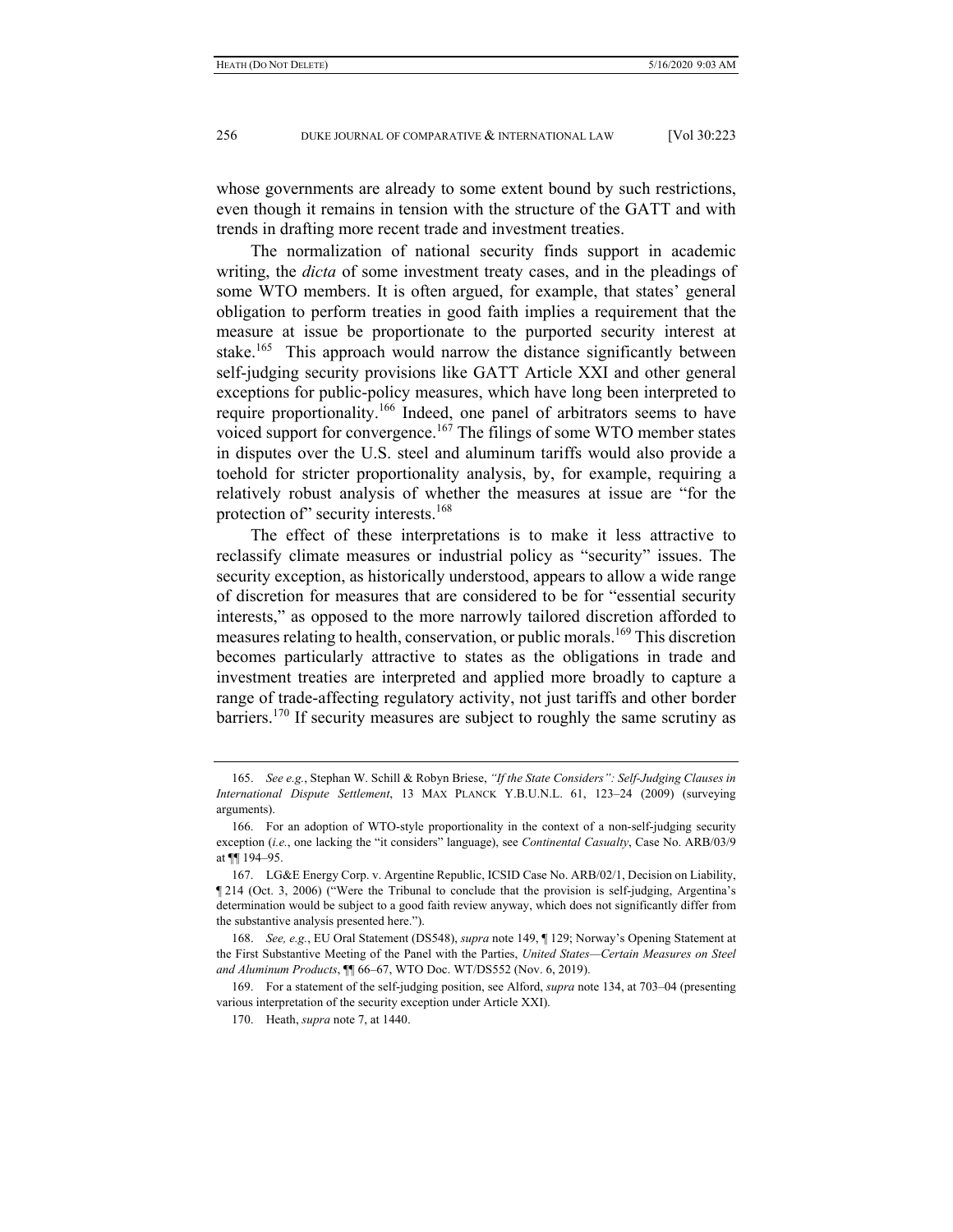everything else, this lessens the incentive to invoke security exceptions internationally, even if doing so is still relevant under domestic law.

Despite the landmark ruling on the security exception in the *Russia*— *Transit* case, it remains unclear whether WTO panels will adopt a strong form of national security legalism. The *Russia*—*Transit* panel itself was particularly cautious in this respect. For instance, the panel avoided any suggestion that the state invoking the security exception bears the burdens of production and persuasion.<sup>171</sup> This stands in stark contrast to longestablished WTO jurisprudence on other public-policy exceptions, where the burden lies initially with the state invoking the exception, and makes it more difficult to reject a security defense for mere failure to satisfy an element of the exception. The panel also avoided addressing directly the question whether the "it considers" language—which gives the exception its putatively self-judging character—applies only to a measure's necessity, or whether it also applies to the requirement that a measure be "for the protection of [a member's] essential security interests."172 If future panels decide that the "protection" language is not self-judging, this could open up space to significantly narrow the distance between the security exception and other public-policy provisions.

It thus remains unclear whether future decision-makers will continue to further legalize the WTO security exception. There are reasons to be cautious about doing so. It is unclear how much slicing and dicing the text of the security exception can really bear, and tribunals may not be willing to impose a wide range of substantive and procedural obligations on the basis of good faith alone.<sup>173</sup> And states' continued practice of separating security from other exceptions, suggest that at least some states do not want to see a convergence of substantive or procedural standards.<sup>174</sup> When states have sought to subject security measures to judicial scrutiny, such as in human rights treaties,<sup>175</sup> investment treaties,<sup>176</sup> and E.U. law,<sup>177</sup> they have

 <sup>171.</sup> *See, e.g.*, *Russia—Transit* Panel Report, *supra* note 142, ¶¶ 7.113–7.126.

 <sup>172.</sup> *See id.* ¶¶ 7.63, 7.128 (raising these two possibilities).

 <sup>173.</sup> Heath, *supra* note 5, at 1075.

 <sup>174.</sup> *See supra* note 150 and accompanying text.

 <sup>175.</sup> *See, e.g.*, Convention for the Protection of Human Rights and Fundamental Freedoms art. 15(1), Nov. 4, 1950, 213 U.N.T.S. 221 ("In time of war or other public emergency threatening the life of the nation any High Contracting Party may take measures derogating from its obligations under this Convention to the extent strictly required by the exigencies of the situation, provided that such measures are not inconsistent with its other obligations under international law.").

 <sup>176.</sup> Free Trade Agreement, China-Peru, art. 141, Apr. 28, 2009, CHINA FTA NETWORK ("For greater certainty, if a Party invokes Article 141 (Essential Security) in an arbitral proceeding initiated under this Chapter, the corresponding tribunal hearing the matter shall find whether the exception applies.").

 <sup>177.</sup> Treaty on European Union art. 346, Feb. 7, 1992, 1757 U.N.T.S. 3 ("[A]ny Member State may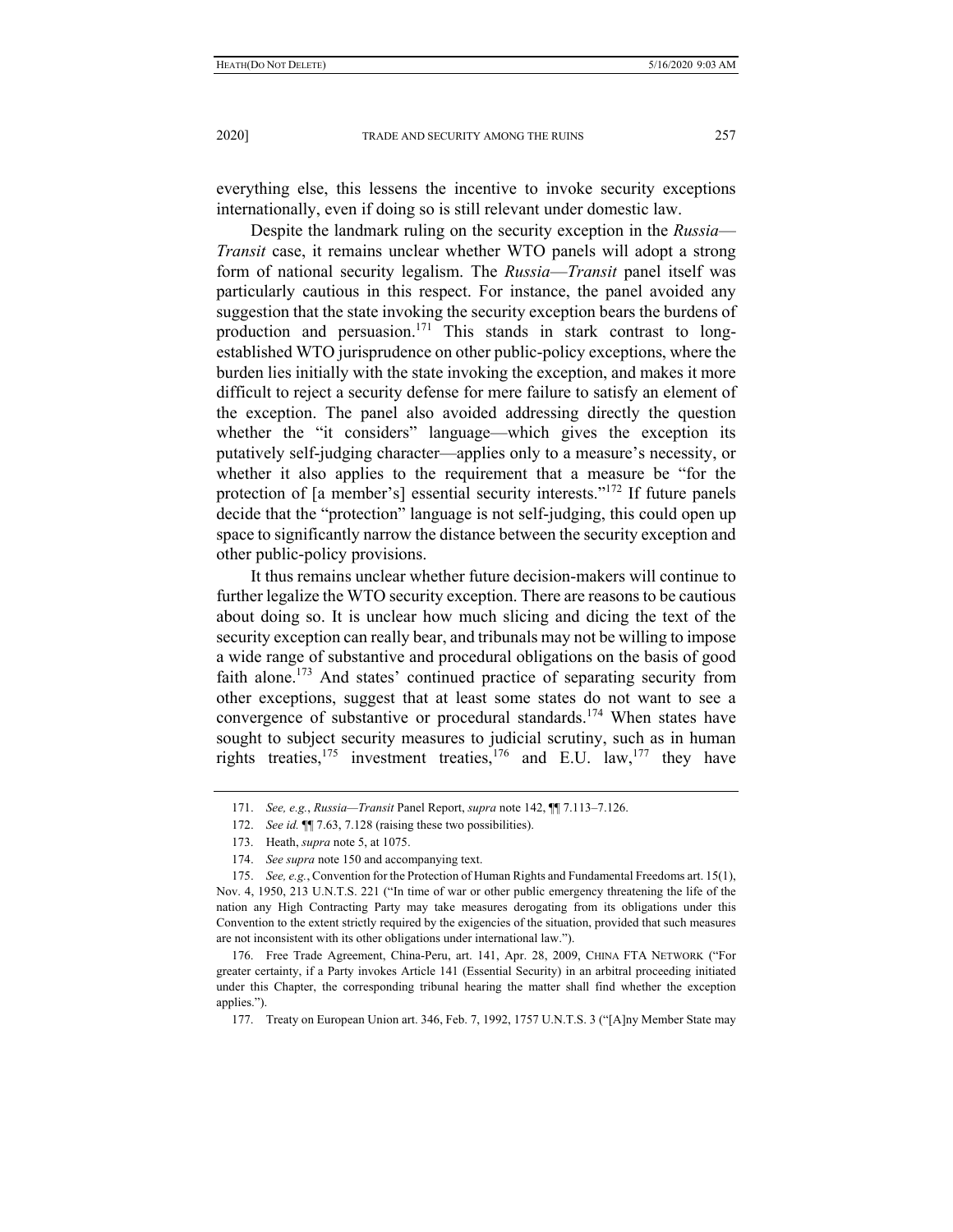demonstrated their ability to do so. Against this background, the deliberate choice to employ the self-judging language of the GATT suggests that there is some limit to national security legalism, at which point politics must take over.<sup>178</sup>

C. The Place of National Security Legalism in a Fragmenting System

The shifting institutional landscape of international trade renders the place of legalism uncertain. Whereas the decision by the *Russia*—*Transit* panel in April 2019 was hailed as a bold statement about the power and autonomy of the trade judiciary, $179$  the collapse of the Appellate Body just a few months later changes the picture. For instance, even if a WTO panel were to find against the United States in the pending disputes over Trump's steel and aluminum tariffs, the United States would likely appeal this decision "into the void," rendering the panel report legally ineffective.<sup>180</sup> But, at the same time, the proliferation of investment treaties and regional trade agreements ensures that there remain any number of fora where trade panelists and arbitrators might be asked to address the intersection of trade and security. In this fragmented institutional environment, national security legalism is most likely to thrive wherever acceptance by other legal professionals, rather than by member states, plays a significant role in an institution's claim to authority.

The collapse of the WTO Appellate Body has shifted authority dynamics in the trading system, potentially permanently. Whereas the Appellate Body once exercised what Geraldo Vidigal calls "hegemonic authority" in the trading system, the transmission of legal ideas in trade now depends on "network authority," where diplomats and adjudicators across fora rely and build on each other's interpretations.181 The paradigm case of

take such measures as it considers necessary for the protection of the essential interests of its security which are connected with the production of or trade in arms, munitions and war material; such measures shall not adversely affect the conditions of competition in the internal market regarding products which are not intended for specifically military purposes."); *id.* art. 348 ("[T]he Commission or any Member State may bring the matter directly before the Court of Justice if it considers that another Member State is making improper use of the powers provided for in Articles 346 and 347.").

 <sup>178.</sup> *Cf.* Akande & Williams, *supra* note 148, at 386–89 (discussing the limited scope for review under the "necessity" prong of the Article XXI analysis).

 <sup>179.</sup> *See* Cho, *supra* note 1 (referring to the decisions as a "constitutional moment" for the WTO).

 <sup>180.</sup> A ruling in the steel tariffs cases is not expected before "autumn 2020." Communication from the Panel, *United States—Certain Measures on Steel and Aluminum Products*, WTO Doc. WT/DS556/17 (Sept. 10, 2019).

 <sup>181.</sup> Geraldo Vidigal, Living Without the Appellate Body: Hegemonic, Fragmented, and Network Authority in International Trade 30, Amsterdam L. Sch. Lgl. Studs. Res. Paper No. 2019-15 (Mar. 4, 2019) (unpublished manuscript) (on file with Amsterdam Center for International Law), https://papers.ssrn.com/sol3/papers.cfm?abstract\_id=3343327.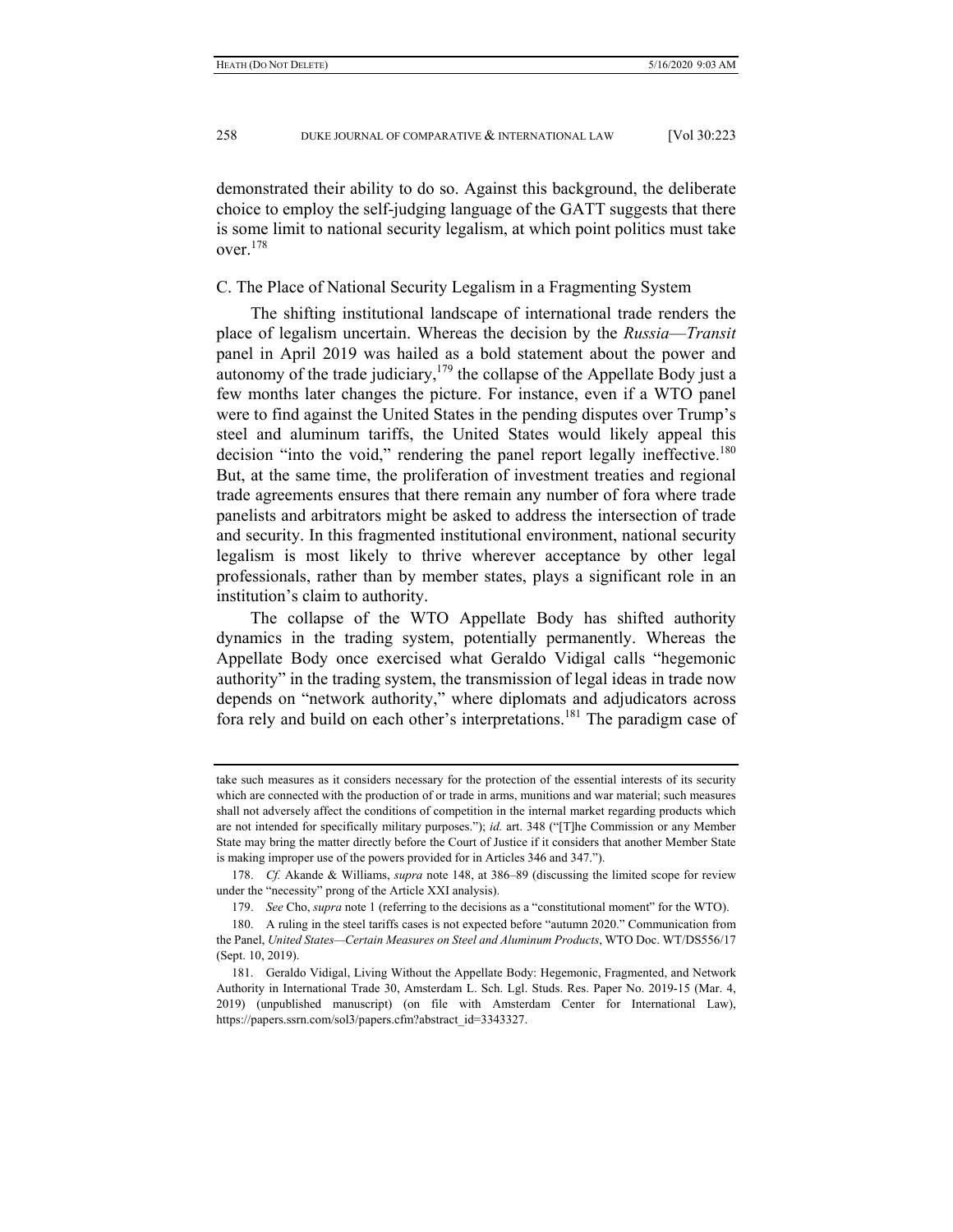network authority is the current system of investor-state arbitration, where panelists sitting *ad hoc* for individual cases nonetheless tend to rely on, or at least engage with, each other's interpretations of treaty provisions.<sup>182</sup> Where the audience includes other adjudicators in parallel fora, there may be some benefit in formalistic approaches to the security exception, given that formalism taps into "the per se compliance pull of a dialogue conducted between courts in legalese."183 In this context, the divide-and-conquer strategy of national security legalism may be particularly attractive.

The broader network of international trade and investment law thus provides plenty of opportunities for national security legalism to circulate. As Vidigal notes, the interpretations of WTO panels could be readily adopted by panelists in disputes under other regional trade treaties, who belong to the same interpretive community and are in some cases even obligated to consider prior WTO rulings.<sup>184</sup> Investment arbitration panels, too, are likely to be receptive to legalistic approaches. For instance, in assessing the impact of the *Russia*—*Transit* decision on investment law, José Alvarez suggests that aspects of the panel report that addressed WTO-specific legitimacy concerns are unlikely to have a decisive impact on investor-state decisions.<sup>185</sup> By the same token, the panel's decision not to give decisive effect to the "it considers" language, and to give full effect to other components of the security exception, is likely to prove influential in trade and investment cases under similarly worded provisions.<sup>186</sup>

The recent efforts to salvage the appellate function at the WTO may also provide a foothold for national security legalism. In early 2020, the European Union announced that it had reached agreement with sixteen WTO members, including China and Brazil, to develop an interim arrangement whereby any panel report could be appealed to a panel of arbitrators.<sup>187</sup> The interim arrangement appears designed to replicate as far as possible the work of the Appellate Body, including by creating a standing "pool" of ten appellate arbitrators.188 The pool is to be composed of experts in international law and trade, and the arrangement appears to express a preference for

 <sup>182.</sup> *Id.* at 28.

 <sup>183.</sup> J.H.H. Weiler, *A Quiet Revolution: The European Court of Justice and Its Interlocutors*, 26 COMP. POL. STUDS. 510, 520–21 (1994).

 <sup>184.</sup> Vidigal, *supra* note 181, at 26–29.

 <sup>185.</sup> *See* José E. Alvarez, Epilogue: 'Convergence' Is a Many-Splendored Thing 30 (July 2019) (unpublished manuscript) (forthcoming June 2020) (on file with the University of Copenhagen).

 <sup>186.</sup> *See id.* (manuscript at 23–25).

 <sup>187.</sup> Statements by Ministers, Davos, Switz., Jan. 24, 2020, https://trade.ec.europa.eu/doclib/docs/ 2020/january/tradoc\_158596.pdf.

 <sup>188.</sup> Multi-Party Interim Appeal Arbitration Arrangement, Council of the E.U. Doc. 7112/20 (Apr. 20, 2020) [hereinafter Multi-Party IAAA].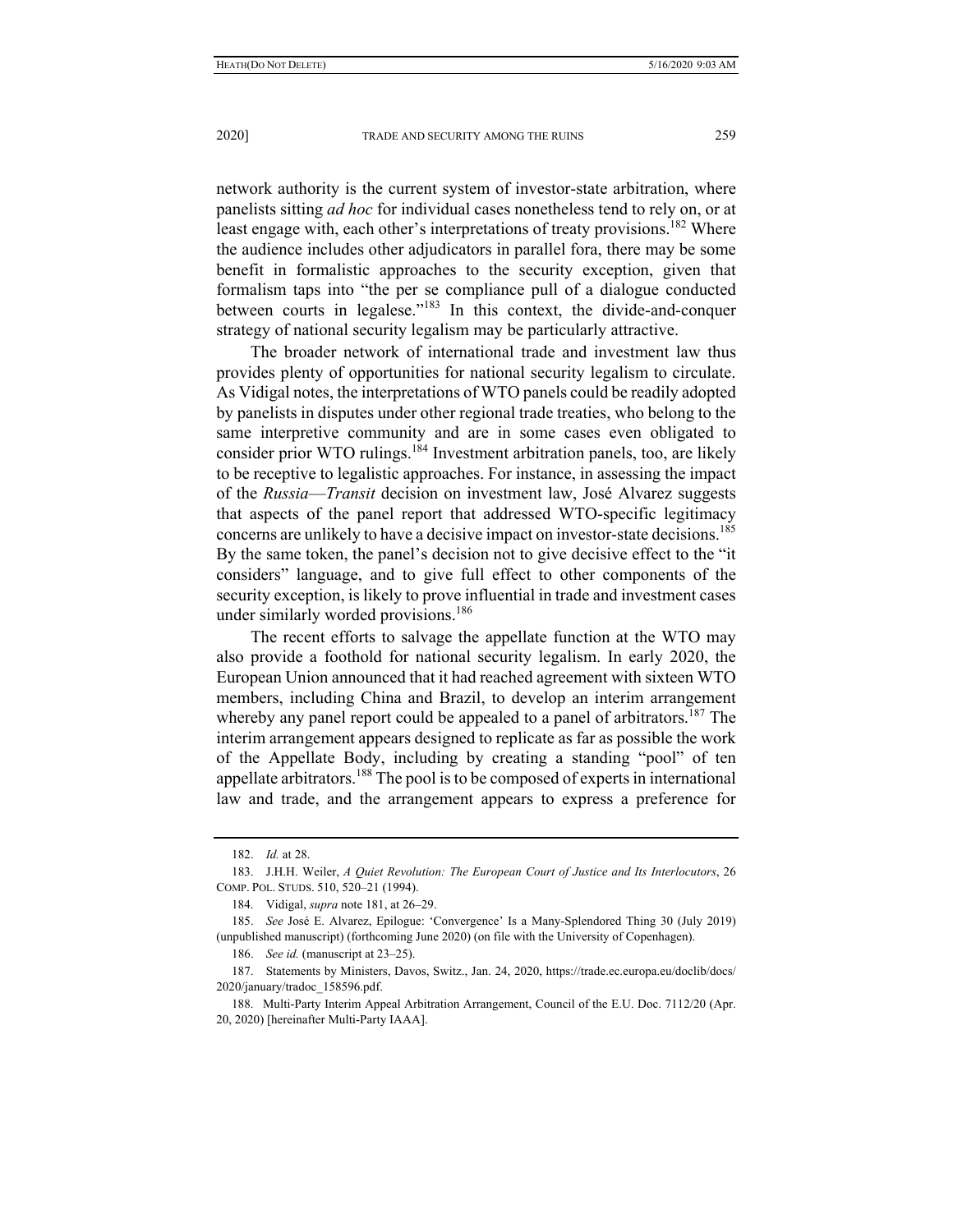current and former Appellate Body members by exempting them from a preselection vetting process.<sup>189</sup> The pool members are also expected to "stay abreast" of WTO dispute settlement and to discuss among themselves matters of interpretation and procedure, reflecting a general desire to ensure consistency in the trade system.190 Despite these efforts to mimic a standing Appellate Body, the interim arrangement is not envisioned as a permanent body, nor does it cover all WTO members. Its authority over time will thus depend on reports being accepted by future panels or in other trade and investment fora. The language of legalism, in this case, may provide a useful vehicle for building its network authority.

The arbitration solution, however, also points to the fragility of this consensus. The multi-member arrangement announced in January brings together the European Union, which has been national security legalism's most forward-leaning proponent, with states that take significantly divergent views on the appropriate scope of review under the GATT security exception. For instance, Canada and Australia have both supported judicial review of security measures, but with a much lighter touch than what Europe has argued for.<sup>191</sup> China's position is particularly nuanced and delicate, owing to its dual position as both a frequent user and target of security measures.192 As a result, China has argued that security measures are justiciable at the WTO, but that panels must "exercise extreme caution . . . in order to maintain the delicate balance" between preventing abuse and maintaining "a Member's 'sole discretion' regarding its own security interests."<sup>193</sup> This suggests that there may be only limited support for a highly legalistic interpretation of the security exception, at least from some key members. It also portends that the coalition in favor of an arbitration solution may be relatively fragile and that at least some members may demand more political sensitivity than the arbitration solution—with its *ad hoc* structure is capable of delivering.

National security legalism thus presents its own set of tradeoffs and risks. This approach maximizes third-party governance over security measures, giving tribunals a range of tools to oversee and guard against abusive, pretextual, or overbroad restrictions on trade in the name of national

 <sup>189.</sup> *Id.* at ¶ 4, ann. 2.

 <sup>190.</sup> *Id.* at ¶ 5, prmbl.

 <sup>191.</sup> *See, e.g.*, Panel Report, *Russia—Measures Concerning Traffic in Transit*, ¶¶ 7.36, 7.40, WTO Doc. WT/DS512/R (adopted Apr. 5, 2019). I am indebted to Harlan Cohen for focusing me on whether and to what extent there is a shared commitment to legalism around national security issues,

 <sup>192.</sup> *See generally* Congyan Cai, *Enforcing a New National Security?: China's National Security Law and International Law*, 10 J. E. ASIA & INT'L L. 65 (2017).

 <sup>193.</sup> Panel Report, *Russia—Measures Concerning Traffic in Transit*, ¶ 7.41, WTO Doc. WT/DS512/R (adopted Apr. 5, 2019).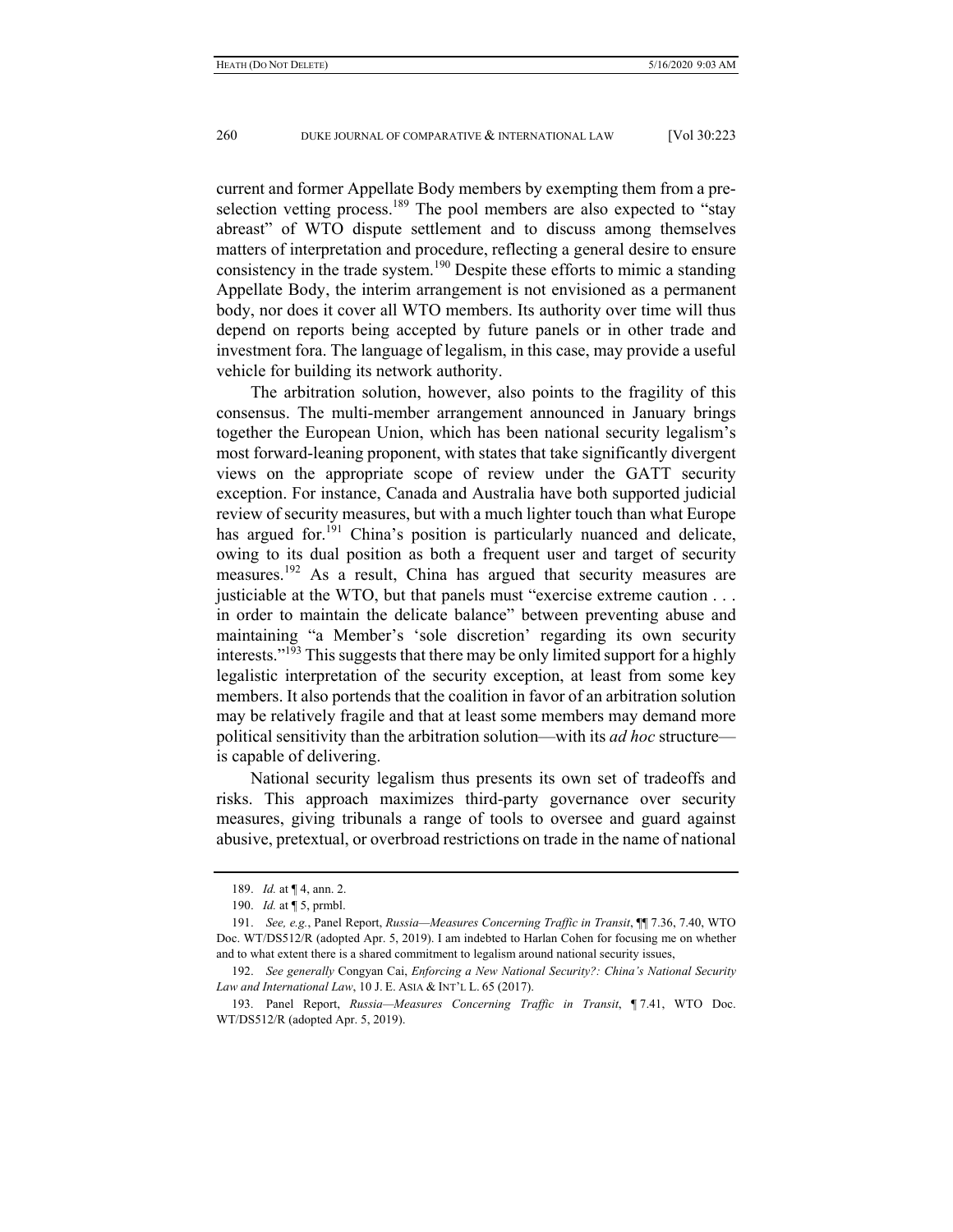security. With respect to novel and emerging security interests, the strictest versions of national security legalism discourage efforts by states to re-label public policy measures, however important, as security interests. But, in a moment when conceptions about security and its relation to trade are evolving rapidly, some degree of re-labeling may be warranted. If a design solution can be found that permits states to redefine their security interests and restrike the balance between those interests and trade liberalization, this may be preferable to delegating those sensitive and fundamental questions to international adjudicators.<sup>194</sup>

# V. JUDICIAL MANAGERIALISM IN SECURITY DISPUTES

In the wake of the *Russia*—*Transit* dispute, we can find a third model of trade-security governance emerging in the space between politics and adjudication. Indeed, the *Russia*—*Transit* panel report itself embeds a vision of the WTO dispute settlement system as a politically sensitive and flexible manager of security disputes.<sup>195</sup> On this view, trade adjudicators can closely scrutinize novel and emerging security interests, but can vary their level of scrutiny in ways that potentially facilitate information-sharing, negotiated solutions, and institutional innovation. This approach responds to the concerns of some WTO skeptics that the system of adjudication is insufficiently flexible to deal with sensitive political disputes.<sup>196</sup> But it also depends on a strong and centralized judicial body that is capable of crafting justiciability doctrines and adjusting their implementation over time.

Generally speaking, international courts and tribunals are reluctant to openly embrace what U.S. lawyers call the "passive virtues"—doctrines enabling courts to decide "whether, when, and how much to adjudicate."<sup>197</sup> To take a particularly salient example, international courts in the post-war era have generally refused to explicitly endorse anything like the "political question" doctrine in U.S. law.<sup>198</sup> This should not be surprising in a system

<sup>194</sup>*.* For an extended version of this argument, see Heath, *supra* note 5, at 1063–80.

 <sup>195.</sup> I have referred to this model elsewhere as a conception of "stewardship." *See* J. Benton Heath, *Trade, Security, and Stewardship (Part IV): A Variable Framework for Security Governance*, INT'L ECON. L. & POL'Y BLOG (May 8, 2019, 6:09 PM), https://ielp.worldtradelaw.net/2019/05/guest-posttrade-security-and-stewardship-part-iv-a-variable-framework-for-security-governance.html.

 <sup>196.</sup> ABRAM CHAYES & ANTONIA HANDLER CHAYES, THE NEW SOVEREIGNTY:COMPLIANCE WITH INTERNATIONAL REGULATORY AGREEMENTS 220–21 (1995).

 <sup>197.</sup> Alexander M. Bickel, *The Supreme Court 1960 Term—Foreword: The Passive Virtues*, 75 HARV. L. REV. 40, 79 (1961); *see also* Laurence R. Helfer & Anne-Marie Slaughter, *Toward a Theory of Effective Supranational Adjudication*, 107 YALE L.J. 273, 316 (1997) (arguing that the European Court of Human Rights was only then "discovering the 'passive virtues'").

 <sup>198.</sup> *See, e.g.*, Panel Report, *Russia—Measures Concerning Traffic in Transit*, ¶ 7.103, n.183, WTO Doc. WT/DS512/R (adopted Apr. 5, 2019) (rejecting the "political question" argument); Certain Expenses of the United Nations, Advisory Opinion, 1962 I.C.J. 151, 155 (July 20, 1962) ("It has been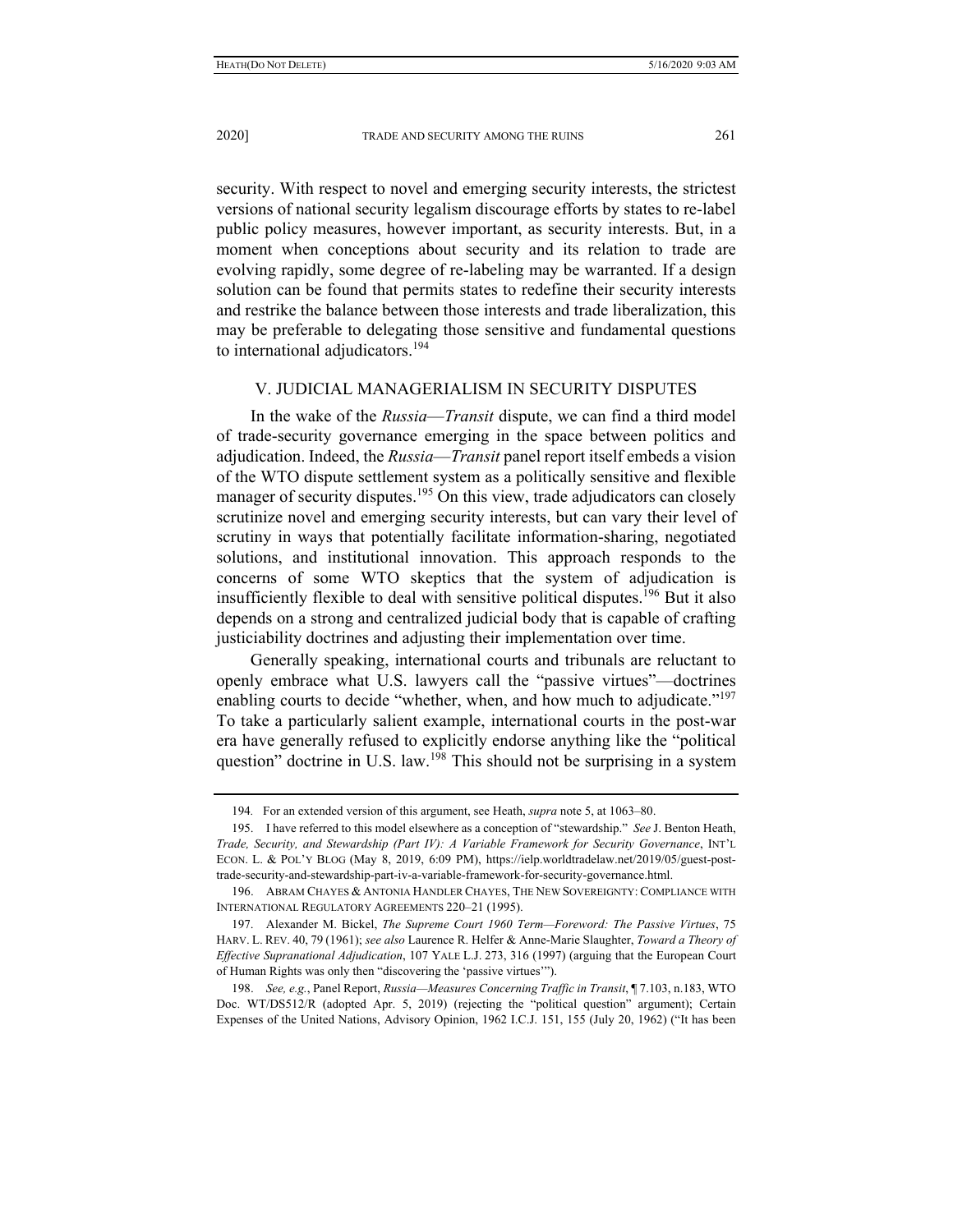of adjudication founded entirely on the *ex ante* consent of the parties, since any court-created justiciability doctrine could be viewed as a perverse arrogation of judicial power and a refusal to hear disputes properly before the court.<sup>199</sup> Nevertheless, the absence of political question and similar doctrines was a source of anxiety for some observers of the early WTO system, who worried that the convergence of trade and non-trade values in concrete disputes would delegitimize the trading system.<sup>200</sup> Although the turn to proportionality analysis and principles of deference for host-state policymaking may have mitigated these concerns in subsequent years,  $2^{01}$  the turn to adjudicating trade-and-security disputes provides an occasion to revisit the passive virtues at the WTO.<sup>202</sup>

In fact, the *Russia*—*Transit* panel itself provides a vision for a more politically astute and flexible approach to security matters. In a passage that has not garnered too much attention, the panel states:

7.134. It is . . . incumbent on the invoking Member to articulate the essential security interests said to arise from the emergency in international relations sufficiently enough to demonstrate their veracity.

7.135. What qualifies as a sufficient level of articulation will depend on the emergency in international relations at issue. In particular, the Panel considers that the less characteristic is the "emergency in international relations" invoked by the Member, *i.e.* the further it is removed from armed conflict, or a situation of breakdown of law and public order (whether in the invoking Member or in its immediate surroundings), the less obvious are the defence or military interests, or maintenance of law and public order interests, that can be generally expected to arise. In such cases, a Member would need to articulate its essential security interests with greater specificity than would be required when the emergency in

argued that the question put to the Court is intertwined with political questions, and that for this reason the Court should refuse to give an opinion . . . . The Court, however, cannot attribute a political character to a request which invites it to undertake an essentially judicial task, namely, the interpretation of a treaty provision."); Jed Odermatt, *Patterns of Avoidance: Political Questions Before International Courts*, 14 INT'L J. L. CONTEXT 221 (2018) (arguing that international courts "are rarely upfront about this, and are reluctant to refrain from adjudicating because the dispute involves political, rather than legal, questions. Rather, [international court]s tend to avoid disputes in a more subtle fashion," relying on procedural rules, deference doctrines, or other techniques). *See generally* HERSCH LAUTERPACHT, THE FUNCTION OF LAW IN THE INTERNATIONAL COMMUNITY (1933) (providing an extensive and influential critique of the view, then widely held, that certain international disputes are non-justiciable because of their political character).

 <sup>199.</sup> *Cf.* Bickel, *supra* note 197, at 47 (noting that a court's decision to "decline the exercise of jurisdiction which [validly] given" is in tension with a "strict-constructionist" view of judicial power).

 <sup>200.</sup> *See*, in particular Jeffrey L. Dunoff, *The Death of the Trade Regime*, 10 EUR. J. INT'L L. 733, 754–57 (1999).

 <sup>201.</sup> *See* Howse, *supra* note 103, at 45–53.

 <sup>202.</sup> *Cf.* Dunoff, *supra* note 200, at 757–60 (arguing that Bickel's arguments for the passive virtues are "extremely suggestive" for the WTO in "trade-and" disputes).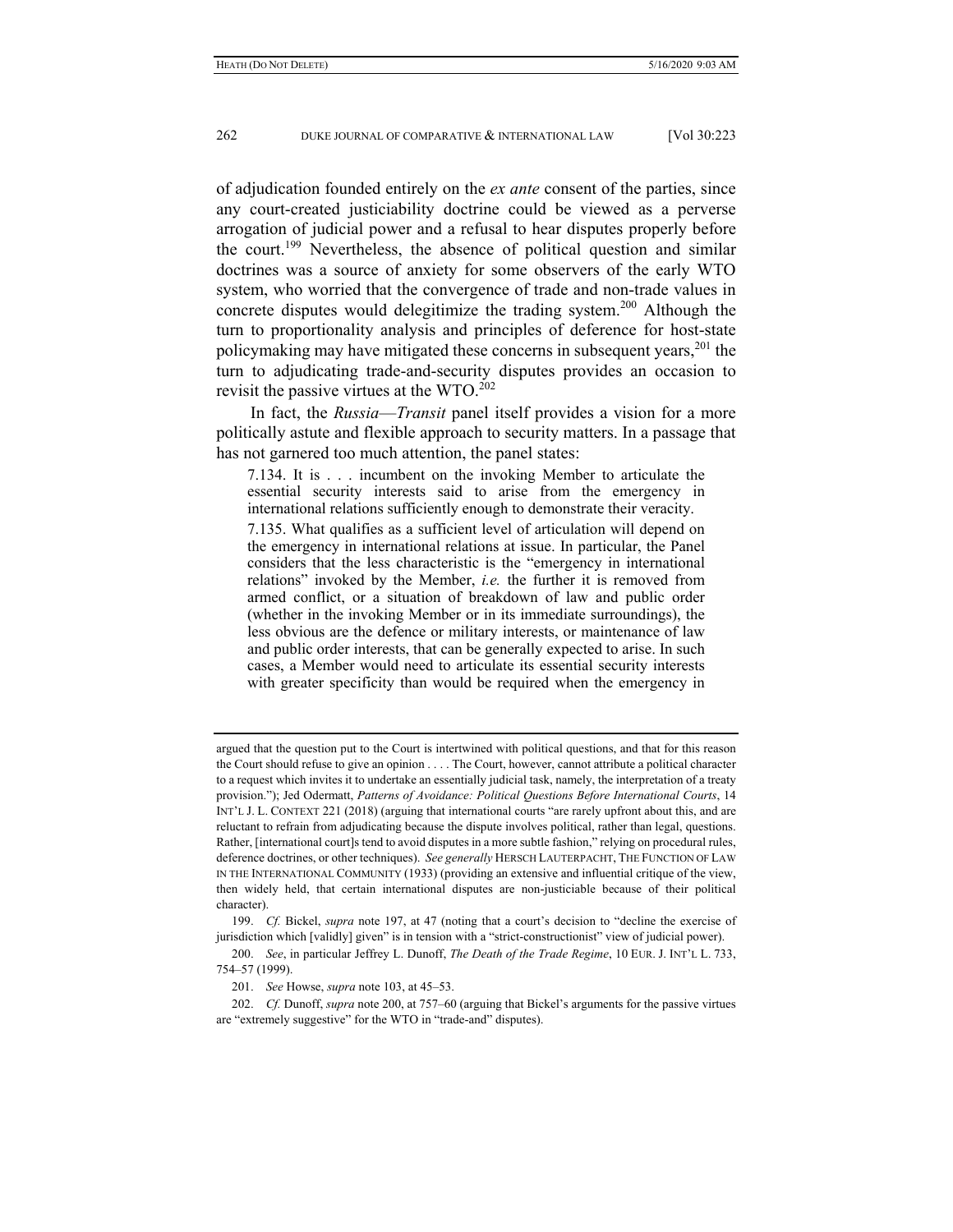international relations involved, for example, armed conflict.<sup>203</sup>

This passage suggests a flexible approach to security that is particularly designed to address novel security threats. It imposes a baseline procedural obligation on any state invoking the security exception to "articulate" the security interests at stake.<sup>204</sup> At the same time, the panel appears to explicitly contemplate that security interests may shift and evolve over time.<sup>205</sup> Novel or unusual security interests thus demand a higher level of articulation from states. This variable level of scrutiny is presented as a justifiable response to the "channeling" problem identified above  $206$ —the concern that a state will "re-label" its policies as security interests in order to escape the constraints of trade agreements.207 Nevertheless, if a state can sufficiently articulate about the security interests at stake, then potentially any interest can pass muster under the exception, provided that its other elements are met.

It should be noted that this passage may have been included in the report less as a forward-looking vision of trade governance, and more as a response to the particular problems of this case. As I have noted elsewhere, Russia was remarkably vague throughout this dispute about the exact emergency and security interests at stake, and Ukraine understandably did nothing to clarify matters.208 The panel—which seemed to be at pains to apply Article XXI to the facts at hand and to avoid resolving the case on burden-of-proof grounds—thus needed to devise a basis for excusing Russia for the near absence of any articulation of the security interests at stake. The variable test in the passage noted above provides that basis, allowing the panel to find that, because the emergency at issue "is very close to the 'hard core' of war or armed conflict," Russia's mysterious litigation strategy was nonetheless sufficient to trigger the security exception.<sup>209</sup> This approach also provides a legal basis for holding the United States to a higher procedural obligation in

 <sup>203.</sup> Panel Report, *Russia—Measures Concerning Traffic in Transit*, ¶¶ 7.134–7.135, WTO Doc. WT/DS512/R (adopted Apr. 5, 2019).

 <sup>204.</sup> This obligation is derived from the principle that all treaties must be performed and interpreted in good faith. *Id.* ¶ 7.133. It is consistent with the obligation in GATS art. XIV bis, *supra* note 77, to notify the WTO of security measures to the extent practicable. But neither the GATT nor most security exceptions explicitly require any prior notice or articulation.

 <sup>205.</sup> Panel Report, *Russia—Measures Concerning Traffic in Transit*, ¶ 7.131, WTO Doc. WT/DS512/R (adopted Apr. 5, 2019).

 <sup>206.</sup> *See supra* Part III.A.

 <sup>207.</sup> Panel Report, *Russia—Measures Concerning Traffic in Transit*, ¶ 7.133, WTO Doc. WT/DS512/R (adopted Apr. 5, 2019).

 <sup>208.</sup> J. Benton Heath, *Trade, Security, and Stewardship (Part III): WTO Panels as Factfinders under Article XXI*, INT'L ECON. L. & POL'Y BLOG (May 7, 2019 1:36 PM), https://ielp.worldtradelaw.net/2019/ 05/guest-post-trade-security-and-stewardship-part-iii-wto-panels-as-factfinders-under-article-xxi.html.

 <sup>209.</sup> Panel Report, *Russia—Measures Concerning Traffic in Transit*, ¶ 7.136, WTO Doc. WT/DS512/R (adopted Apr. 5, 2019).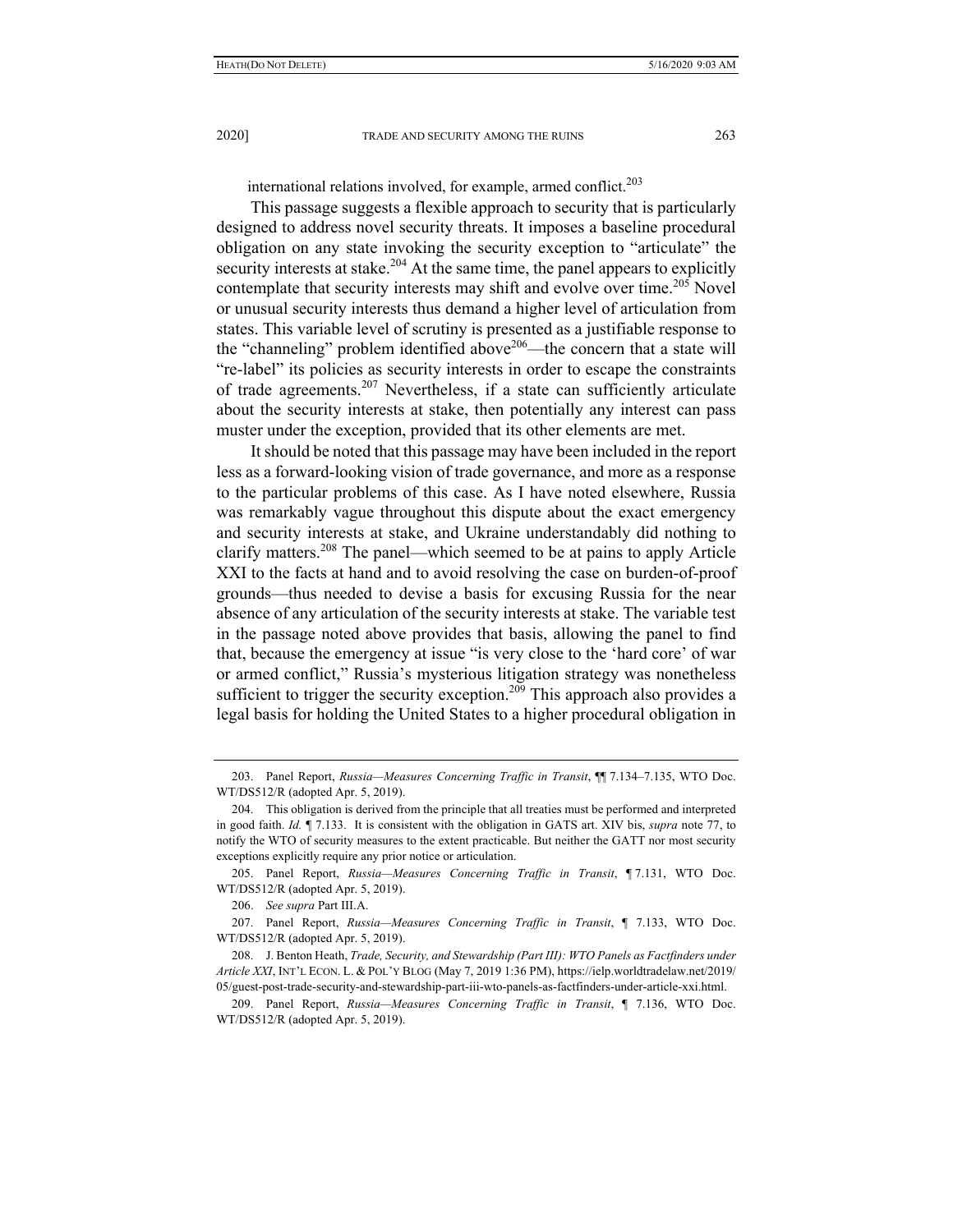later cases, which appeared to be another goal of the panel.<sup>210</sup>

That said, the panel's decision suggests a promising way forward for addressing novel security threats without prejudging them. Consider two examples of the security threats discussed above: industrial policy and cybersecurity. First, take a hypothetical domestic statute that permits increasing tariffs on imported products, but only after close scrutiny of the effects of those products on national security and a decision by the executive that contains a clear articulation of the security threat and its relationship to the tariffs adopted.<sup>211</sup> If tariffs adopted pursuant to this statute are later challenged before a trade panel, the panel could defer to the security rationales articulated in the domestic regulatory process without substituting its own judgment. The obligation to articulate thus provides the panel with an assurance that rule-of-law values are being promoted elsewhere, even if the particular requirements of trade rules are not being followed.

Second, consider cybersecurity measures that affect trade, such as restrictions on cross-border data transfers.<sup>212</sup> As noted above, it remains unclear how trade and investment rules will or should respond to the regulation of cyberspace, and particularly to cybersecurity measures.<sup>213</sup> In recognition of this issue, some recent trade agreements have included broad obligations to engage and cooperate internationally on cybersecurity matters.<sup>214</sup> It is possible that, where a state can show that a particular type of security measure is subject to ongoing negotiation or deliberation in some trade or non-trade forum that addresses cybersecurity, a panel could apply the "sufficient level of articulation" test to defer to those ongoing negotiations. In this way, a state could avoid scrutiny of cybersecurity measures by showing not that the measures are already regulated by other rules or standards, but that the state is engaging in good-faith negotiation with its treaty partners to develop new standards.<sup>215</sup>

In each example, this approach to security governance relies on a

 <sup>210.</sup> The United States figures prominently in the *Russia—Transit* panel decision, and many passages appear to be directed at the U.S. steel tariffs specifically. *E.g.*, Todd Tucker, *The WTO Just Blew Up Trump's Argument for Steel Tariffs*, WASH. POST (Apr. 5, 2019), https://www.washingtonpost.com/politics/2019/04/05/wto-just-blew-up-trumps-argument-steel-tariffs/ ("[N]umerous parts of the decision seemed to constitute warning shots across Trump's bow.").

 <sup>211.</sup> This is a more constrained version of the existing statute in the United States, which in reality provides authority for imposing tariffs on security grounds with an open-ended definition of security and minimal process. *See supra* note 49 and accompanying text.

 <sup>212.</sup> This example is drawn from Heath, *supra* note 5, at 1094.

 <sup>213.</sup> *See supra* Part II.B.

 <sup>214.</sup> *E.g.*, USMCA, *supra* note 79, art. 19.15.

 <sup>215.</sup> *Cf.* Appellate Body Report, *United States—Import Prohibition of Certain Shrimp and Shrimp Products: Recourse to Article 21.5 of the DSU by Malaysia*, ¶¶ 111-34, WTO Doc. WT/DS58/AB/RW (adopted Oct. 22, 2001).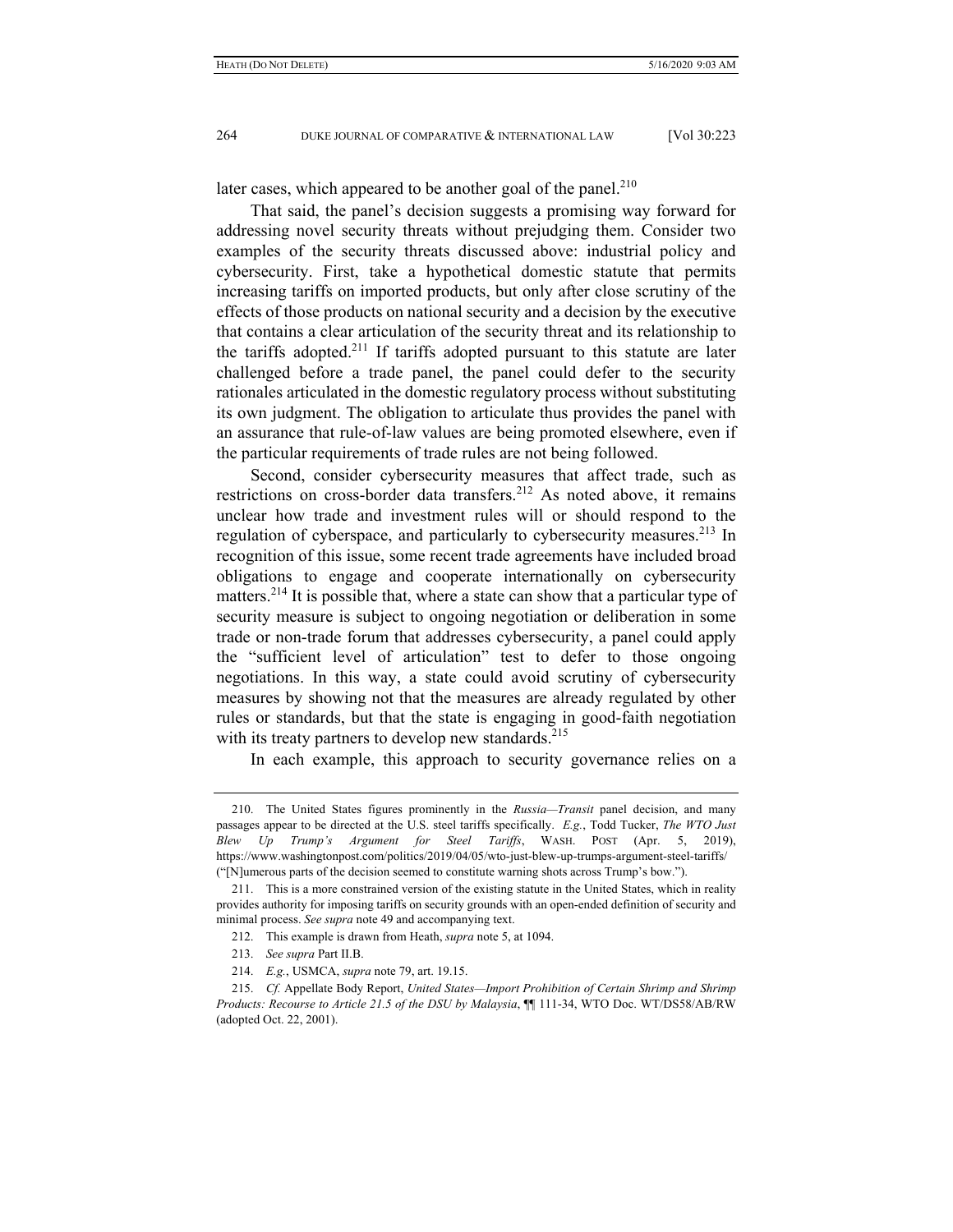broadly managerial form of "enforced self-regulation"<sup>216</sup> that may offer significant benefits over the more legalistic approaches discussed above. Most obviously, the approach envisioned here can remain open to the emergence of new security interests, without opening a loophole so wide that any public-policy measure could pass through. It also forces states to provide information on the kind of security interests that they consider capable of overriding trade agreements, without worrying about approaches that essentialize the notion of national security and declare some interests to be out of bounds *a priori*. This can enable mutual learning among both states and adjudicators. From the perspective of the adjudicator, this approach enables some flexibility to allow international negotiations and regulatory innovation to proceed, thus connecting with broader demands for a restored "institutional balance" in the trading system. $217$  And this approach, based in the principle of good faith, could also perform the same "channeling" function as more legalistic approaches by actively policing for disguised restraints on trade. $218$ 

That said, the managerialist approach to security governance is not a panacea for the trading system. First, the legal basis for this approach is open to question. Although the test articulated by the *Russia—Transit* panel purports to be based in the universally recognized principle of good faith, that principle is, as I have noted elsewhere, a "tenuous legal hook for . . . an expansive lawmaking enterprise."<sup>219</sup> Even if this approach can be legally justified, the judicial discretion it implies is in tension with the idea of a consent-based dispute settlement system with a mandate to adjudicate legal disputes that are validly submitted to it. A managerial approach like this also raises distributional concerns because it tends to privilege wealthy countries that are more readily able to convince adjudicators that they have the capacity to regulate themselves through domestic procedures.

At present, the managerialist approach also appears to lack a suitable institutional home. As Julian Arato has discussed in his study of decisions transplanting the "margin of appreciation" from European human rights law to investment arbitration, *ad hoc* systems of dispute settlement are ill-suited to apply managerial forms of deference.<sup>220</sup> The flexible approach envisioned

 <sup>216.</sup> *See generally* IAN AYRES & JOHN BRAITHWAITE, RESPONSIVE REGULATION 102–09 (1992).

 <sup>217.</sup> *See, e.g.*, McDougall, *supra* note 139.

 <sup>218.</sup> J. Benton Heath, *Trade, Security and Stewardship (Part V): Implications for International Economic Law*, INT'L ECON. L. & POL'Y BLOG (May 9, 2019, 7:08 PM), https://ielp.worldtradelaw.net/ 2019/05/guest-post-trade-security-and-stewardship-part-v-implications-for-international-economiclaw.html.

 <sup>219.</sup> Heath, *supra* note 5, at 1075.

 <sup>220.</sup> Julian Arato, *The Margin of Appreciation in International Investment Law*, 54 VA. J. INT'L L. 545, 571 (2014).